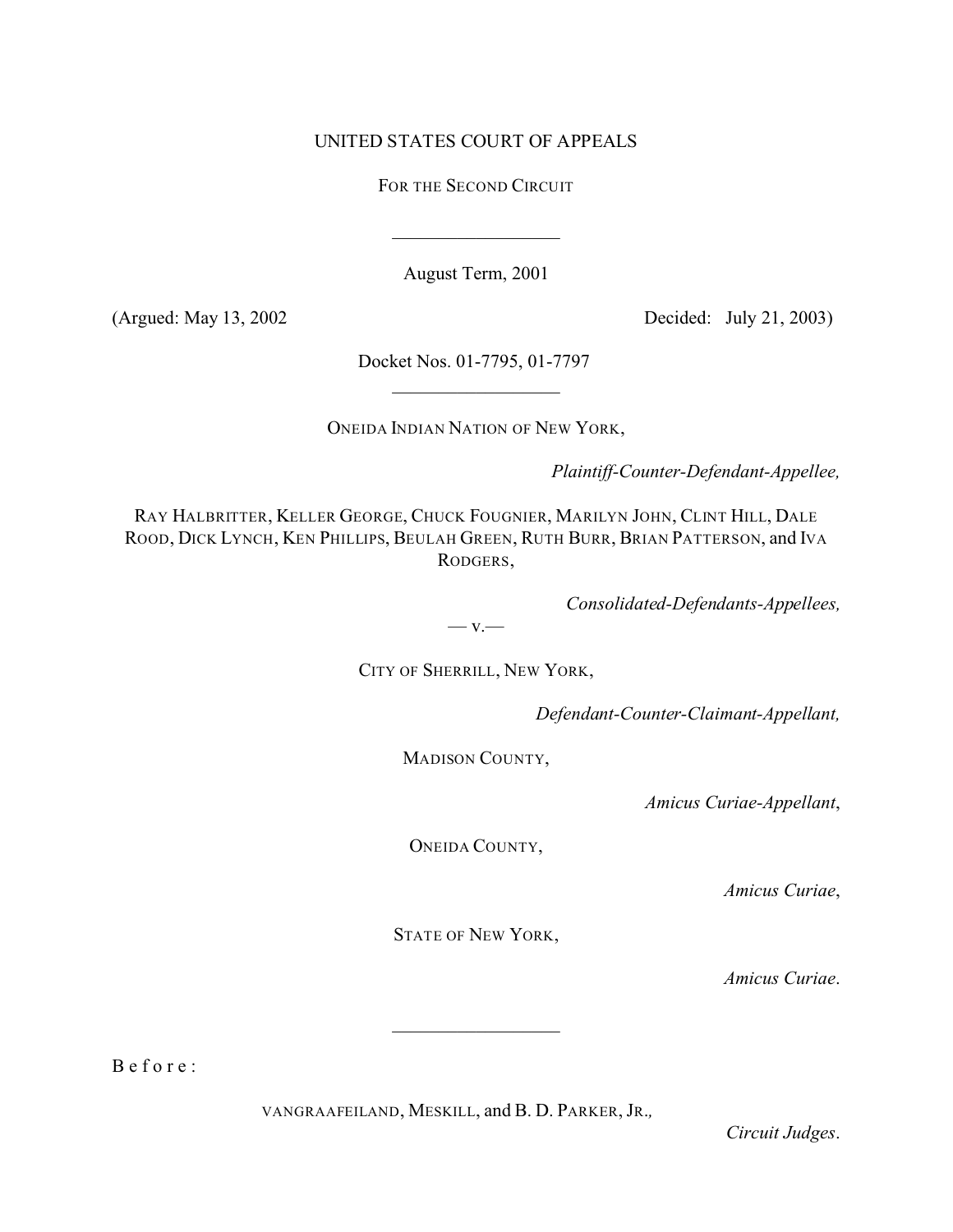The City of Sherrill and Madison County appeal from a judgment of the United States District Court for the Northern District of New York (David N. Hurd, *Judge*) establishing that property owned by the Oneida Indian Nation of New York in Sherrill and Madison is within Indian country and, consequently, is exempt from local taxes. We affirm with respect to Sherrill and vacate with respect to Madison.

 $\overline{\phantom{a}}$  , which is a set of the set of the set of the set of the set of the set of the set of the set of the set of the set of the set of the set of the set of the set of the set of the set of the set of the set of th

 $\overline{\phantom{a}}$  , which is a set of the set of the set of the set of the set of the set of the set of the set of the set of the set of the set of the set of the set of the set of the set of the set of the set of the set of th

Judge Van Graafeiland dissents in part in a separate opinion.

IRA S. SACKS, Fried, Frank Harris, Shriver & Jacobsen New York, NY, *for Defendant-Counter-Claimant-Appellant*.

- MICHAEL R. SMITH, Zuckerman Spaeder, LLP, Washington, DC (William W. Taylor, III, David A. Reiser, of counsel), *for Plaintiff-Counter-Defendant-Appellee and Consolidated-Defendants-Appellees*.
- G. ROBERT WITMER, JR., Nixon Peabody LLP, Rochester, NY (David M. Shraver, of counsel), *for Amici Curiae-Appellants Madison County and Oneida County*.
- ANDREW D. BING, Assistant Solicitor General, Albany, NY (Caitlin J. Halligan, Daniel Smirlock, Peter H. Schiff, of counsel, for Eliot Spitzer, Attorney General of the State of New York), *for Amicus Curiae State of New York*.

B. D. PARKER, JR., *Circuit Judge*:

This case, consisting of four actions, addresses whether properties reacquired by the

 $\overline{\phantom{a}}$  , which is a set of the set of the set of the set of the set of the set of the set of the set of the set of the set of the set of the set of the set of the set of the set of the set of the set of the set of th

Oneida Indian Nation of New York ("OIN" or "the Oneidas") are subject to taxation by the City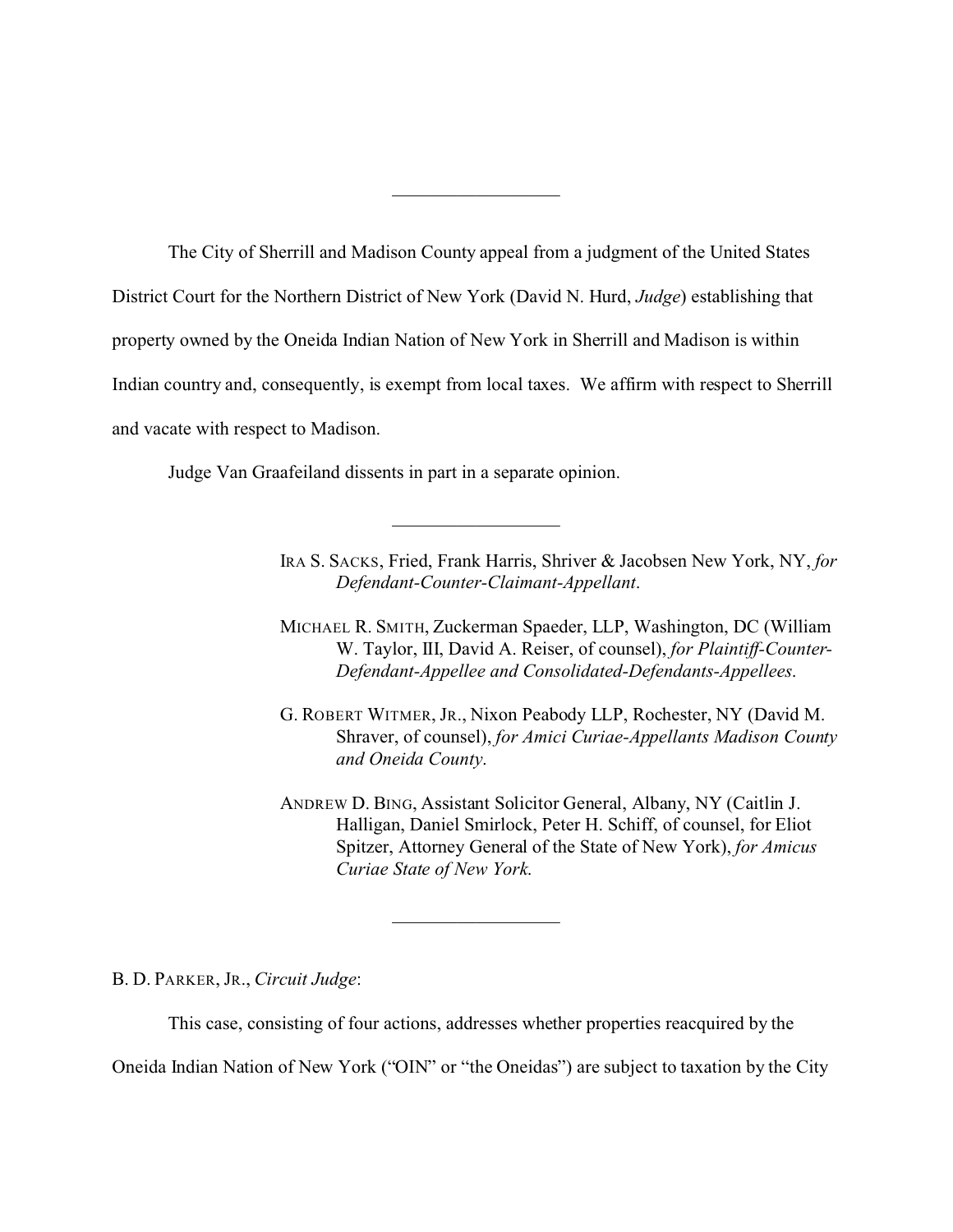of Sherrill, New York and Madison County, New York. The OIN is a federally recognized Indian tribe, governed by a Nation Representative and a Tribal Council.<sup>1</sup> The Oneidas lived on what became central New York State long before the founding of the United States. In the late eighteenth century most of the Oneidas' ancestral land was formally set aside by Congress as reservation land. During the nineteenth century much of it was sold to non-members of the tribe. But starting in the 1990s members of the tribe reacquired parcels in open-market transactions, and in 1997 and 1998 the purchases included several businesses and properties in Sherrill.<sup>2</sup> These properties include two upon which the Oneidas operate a gasoline station, a convenience store, and a textile manufacturing and distribution facility (the "Sherrill Properties" or the "properties"). Contending that these properties are within their reservation and are, consequently, not subject to taxation, the Oneidas refused to pay the property taxes or to collect sales taxes on merchandise sold at the businesses.

Following this refusal, Sherrill purchased three of the properties at tax sales and, two years later, recorded deeds. Sherrill also started formal eviction proceedings. In response, the Oneidas sued Sherrill in the United States District Court for the Northern District of New York (the "Lead case"), contending that the land, as part of their historic reservation recognized principally by the 1794 Treaty of Canandaigua, is exempt from state and municipal taxation. The

<sup>&</sup>lt;sup>1</sup>Despite our use of the "OIN" acronym, the Oneida Indian Nation of New York should not be confused with the original Oneida Indian Nation, which is not a federally recognized tribe and is not a party to these consolidated cases. As discussed infra, the original Oneida Indian Nation became divided into three distinct bands, the New York Oneidas, the Wisconsin Oneidas, and the Canadian Oneidas, by the middle of the nineteenth century.

<sup>2</sup>Located in Oneida County, Sherrill is the State's smallest city, occupying one-and-onehalf square miles with a population of approximately 3000 and an annual budget of \$2.4 million.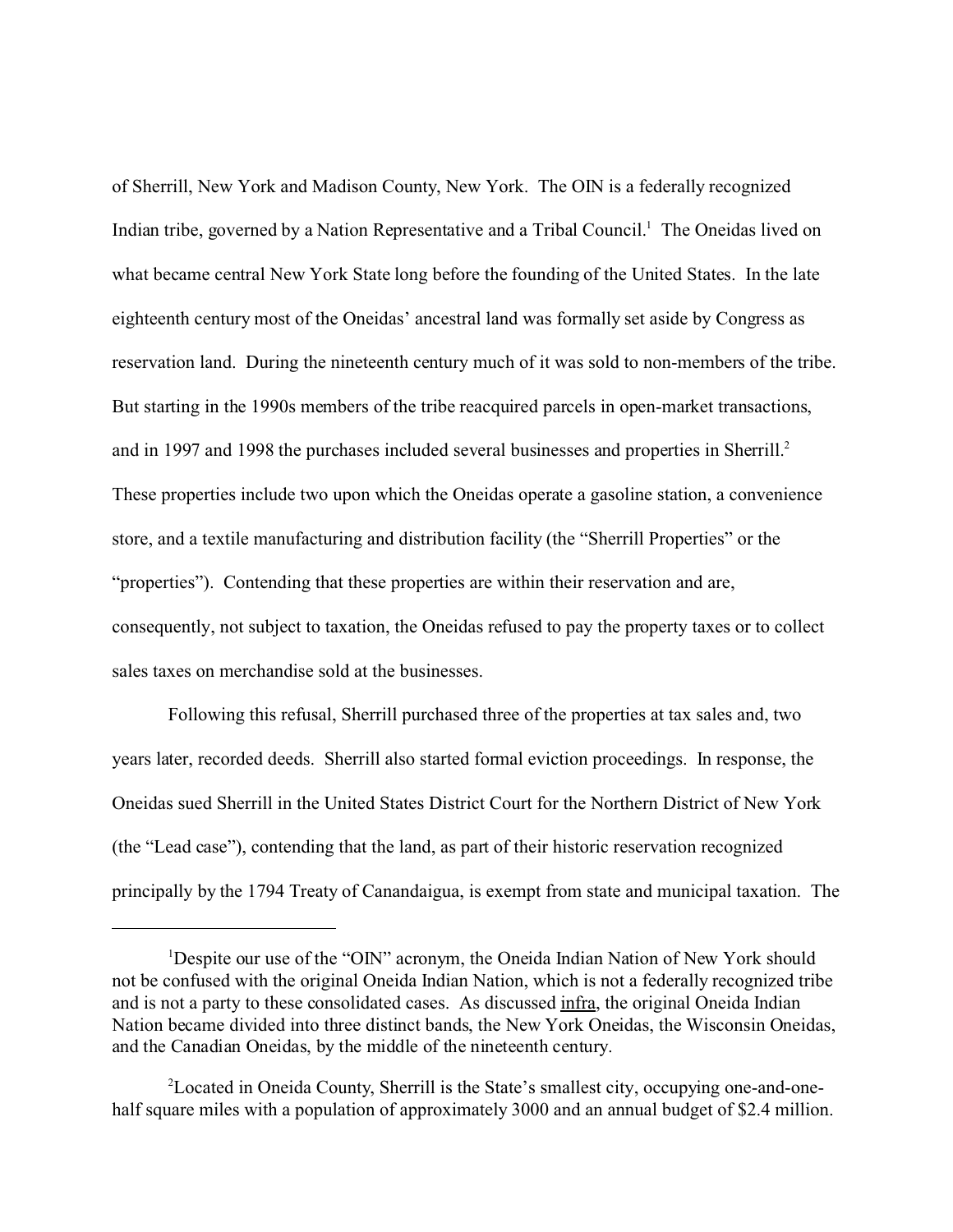suit sought declaratory and injunctive relief prohibiting the evictions and the imposition of property taxes. Although the Sherrill Properties were purchased from non-Oneidas, the Oneidas claim that their purchases reestablished the properties as reservation land because the federal government – which alone has the power to do so – has never changed the reservation status of the land.<sup>3</sup> Sherrill counterclaimed, seeking declaratory and injunctive relief and damages, asserting that, for a variety of reasons, the land had lost its reservation status and that the OIN has been unjustly enriched by municipal benefits received, but not paid for, after reacquisition.

Sherrill also petitioned the New York State Supreme Court, Oneida County, to order the eviction of the OIN from the properties (the "Eviction case"). The OIN, citing federal preemption, removed to federal court, contending that sovereign immunity barred Sherrill's claims. In response to this defense, Sherrill filed an action against the individual members of the Tribal Council (the "Members case"). Sherrill again sought eviction and also sought injunctive relief, forbidding council members from purchasing additional properties in the city.

These three cases were related to an additional action (the "Related case"), brought by the OIN against Madison County, concerning thirteen parcels of land also purchased by the OIN in the 1990s. As in the Lead case, the Oneidas sought declaratory relief that these properties are not subject to taxation, contending that, notwithstanding intervening non-Indian possession, these properties have remained reservation land.

Procedural strife followed. In the Lead case, Sherrill moved for summary judgment, for

<sup>&</sup>lt;sup>3</sup>It appears that the Sherrill Properties were transferred to an individual OIN member in 1805 and by that member to a non-Indian in 1807, and were thereafter owned by several private parties until their reacquisition.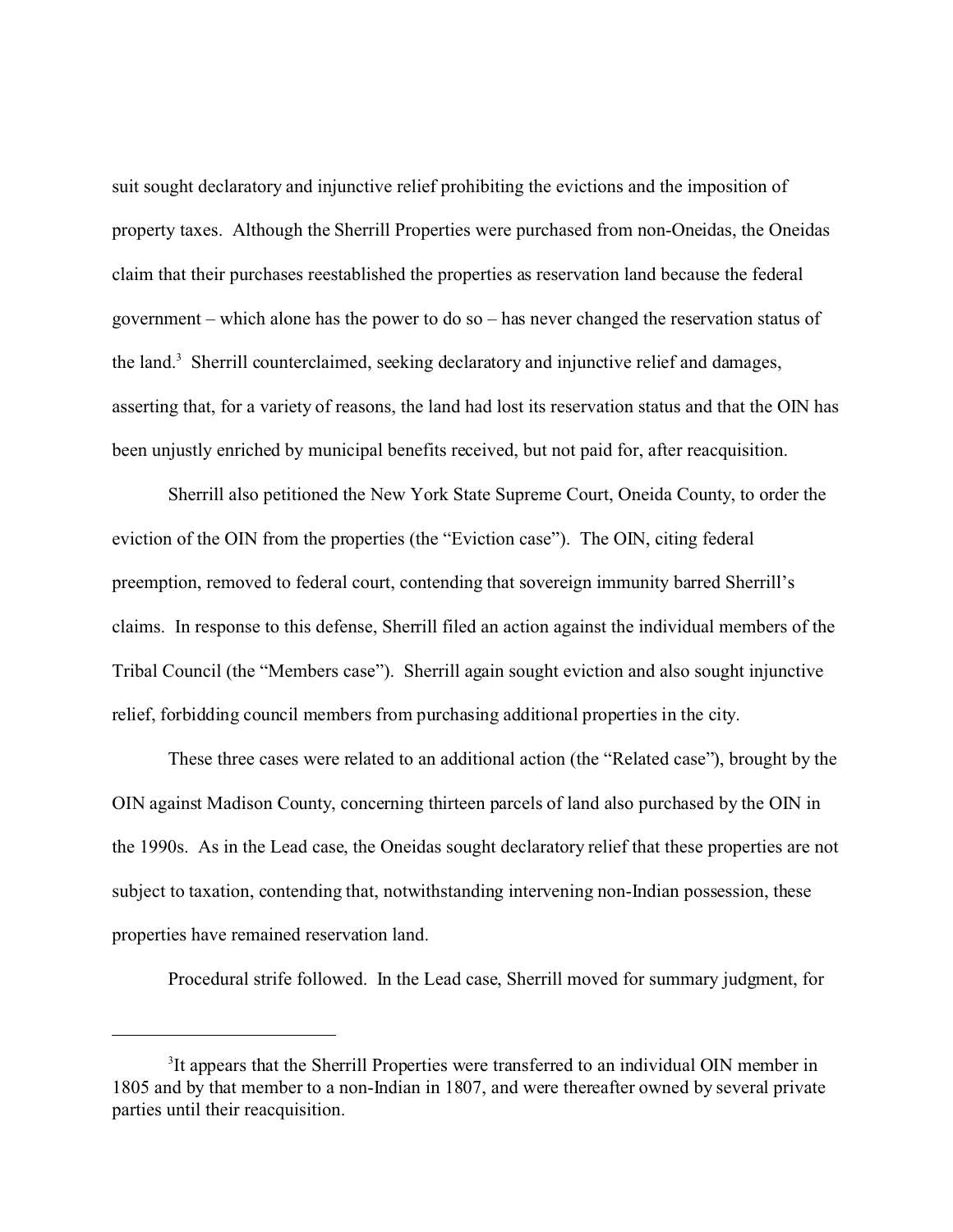injunctive relief, and to amend its answer to add various affirmative defenses. The OIN opposed the motions and cross-moved for summary judgment in the Lead and Eviction cases, asserting principally that the parcels in question were non-taxable because they were located on reservation land in Indian country. See 18 U.S.C. § 1151. In the Members case, the OIN officers moved to stay or, in the alternative, to dismiss principally on grounds of sovereign immunity and the failure to name the OIN as a party. Madison moved to dismiss the Related case for failure to join two allegedly indispensable parties: the Wisconsin and Thames Oneidas. In November 2000, the State of New York, Madison and Oneida Counties, and a public company, Oneida Ltd., filed briefs as *amici curiae* in the Lead case in support of Sherrill's motion for summary judgment and in opposition to the OIN's cross-motion.

After the dust settled, the District Court issued a well-reasoned opinion resolving these various motions. Oneida v. City of Sherrill, 145 F. Supp. 2d 226 (N.D.N.Y. 2001) ("Oneida IV"). It considered a number of issues but devoted a good deal of attention to what the parties considered – and what we agree – to be the basic question posed: whether the properties are in Indian country. Oneida IV, 145 F. Supp. 2d at 241. The court concluded that, for a number of reasons, they are. The properties are part of the Oneidas' aboriginal lands and federally recognized reservation. The reservation's status was guaranteed by treaty obligations – principally in the 1794 Treaty of Canandaigua – and Sherrill did not carry its burden of demonstrating congressional action disestablishing the reservation. Accordingly, the District Court concluded that, as they are in Indian country, neither the Sherrill nor Madison Properties are taxable by Sherrill and Madison County, and granted the OIN judgment on its claims in the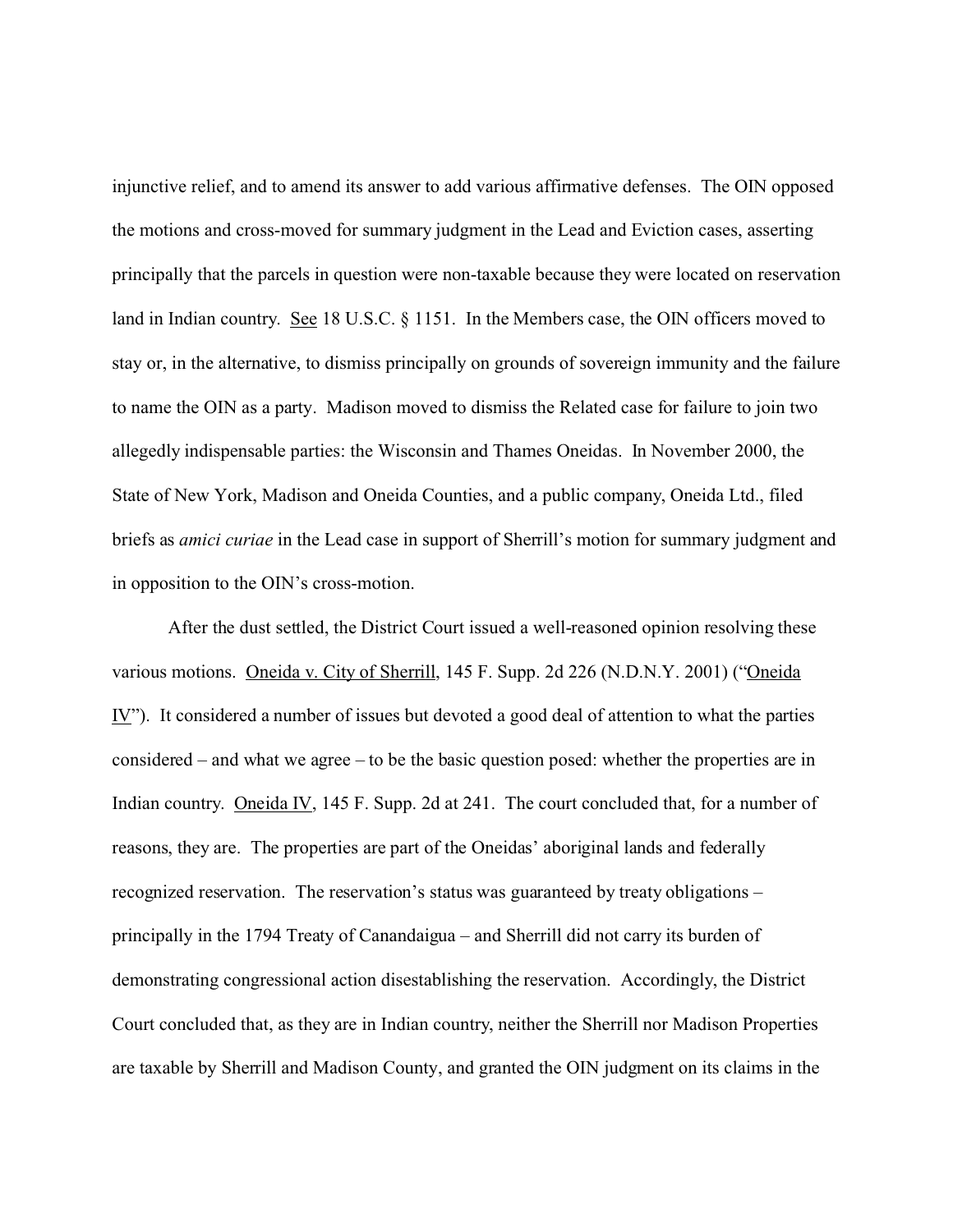Lead case. Id. at 254-259.

Determining that the OIN was entitled to sovereign immunity, the court also granted judgment on Sherrill's counterclaims in the Lead case and denied Sherrill leave to amend its complaint. Id. at 258-59. The court granted the OIN judgment in the Eviction case as well, concluding that it was entitled to sovereign immunity. It also granted the council members' motion to dismiss in the Members case, concluding that they too were entitled to sovereign immunity and that, in any event, Sherrill had failed to join the OIN, which the court found to be an indispensable party. Finally, the court sua sponte granted the OIN judgment on the pleadings in the Related case, concluding that its findings with respect to the Sherrill Properties applied also to those located in Madison. Separately, the court denied Madison County's motion to dismiss that case. Oneida Indian Nation of N.Y. v. Madison County, 145 F. Supp. 2d 268, 270- 71 (N.D.N.Y. 2001). Sherrill and Madison appealed.<sup>4</sup> We agree with the District Court's principal conclusion that the OIN's Sherrill Properties are not taxable, and therefore affirm the judgment in the Lead, Eviction, and Members cases. Because we find, however, that the court's sua sponte grant of judgment on the pleadings in the Related case was procedurally improper, we vacate this judgment and remand for further proceedings.

<sup>4</sup>Sherrill appeals from the three separate judgments entered by the District Court on June 4, 2001, in the Lead, Eviction and Members Case, considered under docket number 01-7795. Madison appeals from the District Court's entry of judgment in the Related case, as well as the court's order denying its motion to dismiss, considered under docket number 01-7797.

On appeal, Madison, Oneida County, and the State of New York have appeared as *amici curiae* on the Lead, Eviction, and Members cases. They will be referred to collectively as the "*amici*."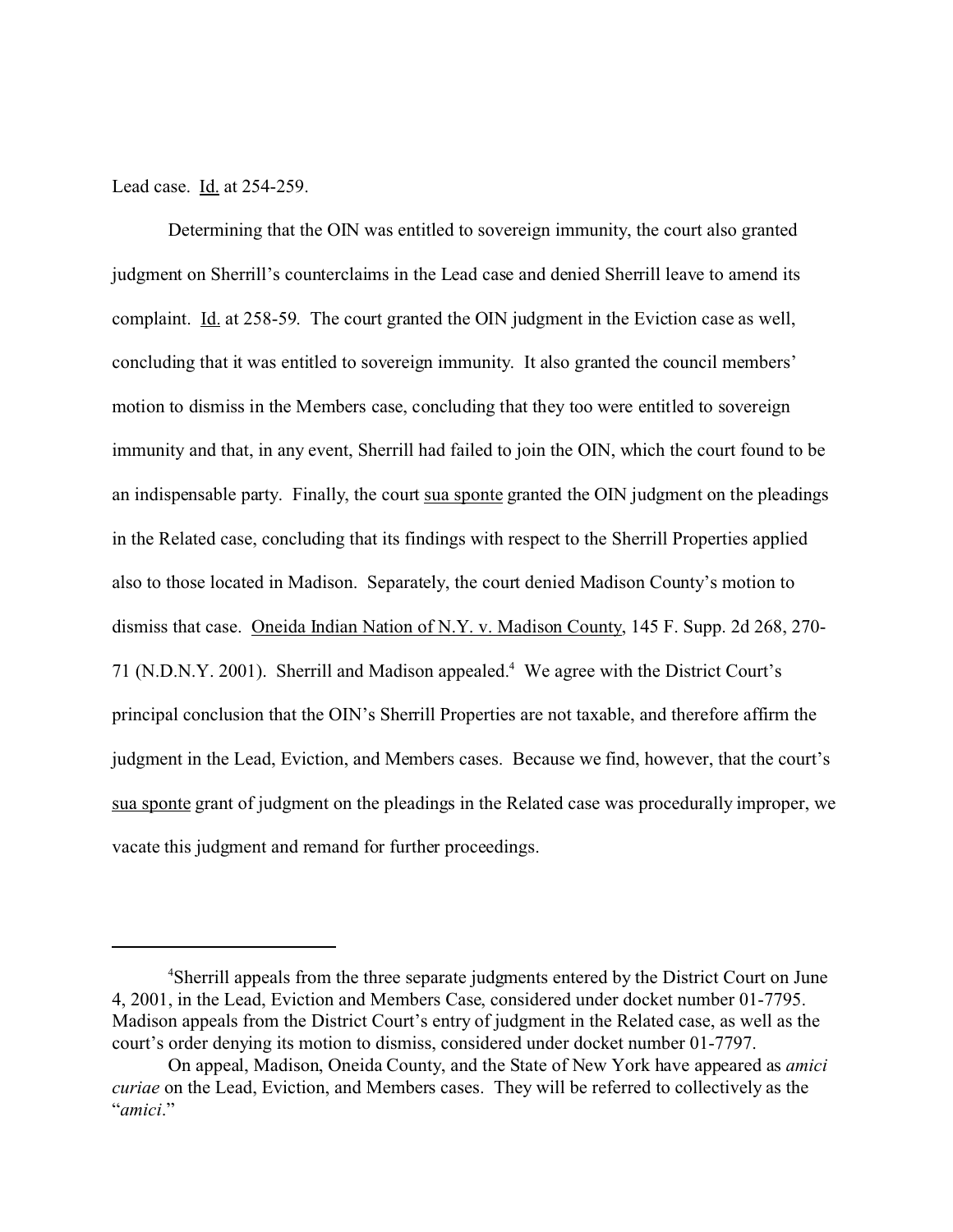#### **BACKGROUND**

## **I. Treaties Governing Rights to the OIN's Land**

 Since the land in question has been the subject of federal litigation off and on for more that one hundred and fifty years, before looking at the controlling legal issues, we briefly review how we reached this point in time. As previously noted, the parties contest whether land first occupied by the Oneidas in upstate New York before the founding of this country is, upon reacquisition by the Oneidas, subject to taxation by New York State and its municipalities.

The Oneidas are the direct descendants of members of the original Oneida Indian Nation, one of the six nations of the Iroquois Confederacy (the "Six Nations"), which were the most powerful Indian tribes in the northeastern United States at the time of the American Revolution. County of Oneida, N.Y. v. Oneida Indian Nation of N.Y., 470 U.S. 226, 230 (1985) ("Oneida II") (citing B. Graymont, The Iroquois in the American Revolution (1972)). The Six Nations are the Cayugas, Mohawks, Oneidas, Onondagas, Senecas, and Tuscaroras. New York Indians, 170 U.S. 1, 36 (1898) ("New York Indians II"). From time immemorial through the Revolutionary period, the Oneidas inhabited what is now central New York State. Their aboriginal lands covered approximately six million acres, from the Pennsylvania border to the St. Lawrence River, and from the shores of Lake Ontario to the western foothills of the Adirondack Mountains. Oneida II, 470 U.S. at 230.

### **A. Nonintercourse Act and Canandaigua Treaty**

With the adoption of the Constitution, Indian relations came exclusively under federal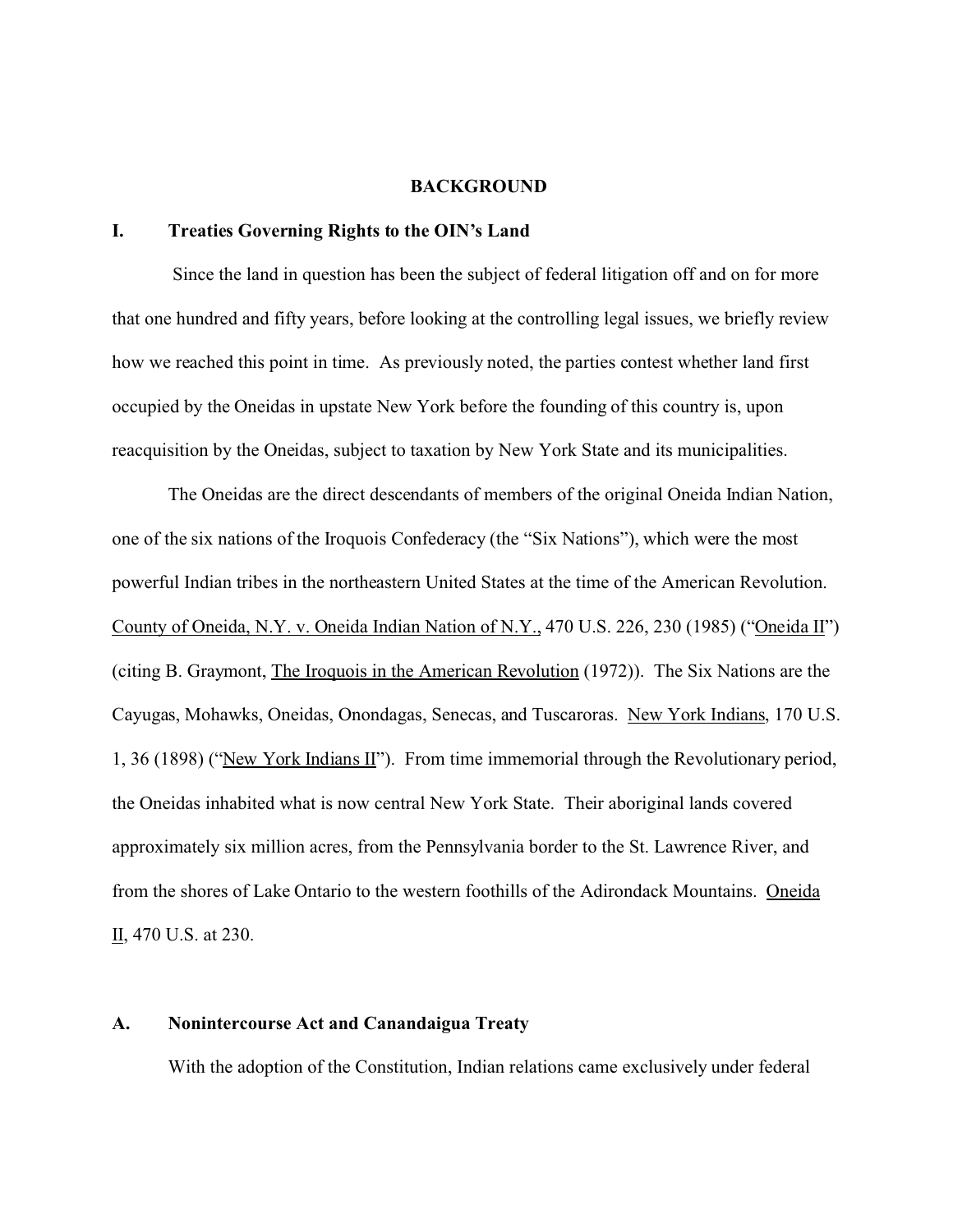authority. See Oneida II, 470 U.S. at 234; Oneida Indian Nation of N.Y. v. New York,194 F. Supp. 2d 104, 146 (N.D.N.Y. 2002) (Oneida IIIb) ("[A]ny rights [in Indian land] possessed by the State prior to ratification of the Constitution were ceded by the State to the federal government by the State's ratification of the Constitution."). Article I, section 8, clause 3 of the Constitution, the Indian Commerce Clause, established Congress's power "[t]o regulate Commerce with foreign Nations, and among the several States, and with the Indian Tribes." U.S. Const., art. I, § 8, cl. 3.

In 1790, Congress passed the first Indian Trade and Intercourse Act (the "Nonintercourse Act"), 1 Stat. 137, sharply limiting the alienability of Indian land. In essence, the Nonintercourse Act required federal consent for all land purchases from Indian nations. The 1793 amendments to the Act, which contain the language currently in effect, provided:

No purchase, grant, lease, or other conveyance of lands, or of any title or claim thereto, from any Indian nation or tribe of Indians, shall be of any validity in law or equity, unless the same be made by treaty or convention entered into pursuant to the Constitution.

Act of March 1, 1793, 1 Stat. 329 (1793) (codified at 25 U.S.C. § 177 (2000)); see generally Mohegan Tribe v. Connecticut, 638 F.2d 612, 616-18 (2d Cir. 1980) (discussing history of and amendments to Nonintercourse Act).

The Supreme Court has consistently applied the principle, embodied in the Nonintercourse Act, that federal consent is required for purchases of Indian land or for the termination of aboriginal title. See, e.g., Oneida II, 470 U.S. at 232; United States v. Santa Fe Pacific R. Co., 314 U.S. 339, 345 (1941) ("Unquestionably it has been the policy of the Federal Government from the beginning to respect the Indian right of occupancy, which could only be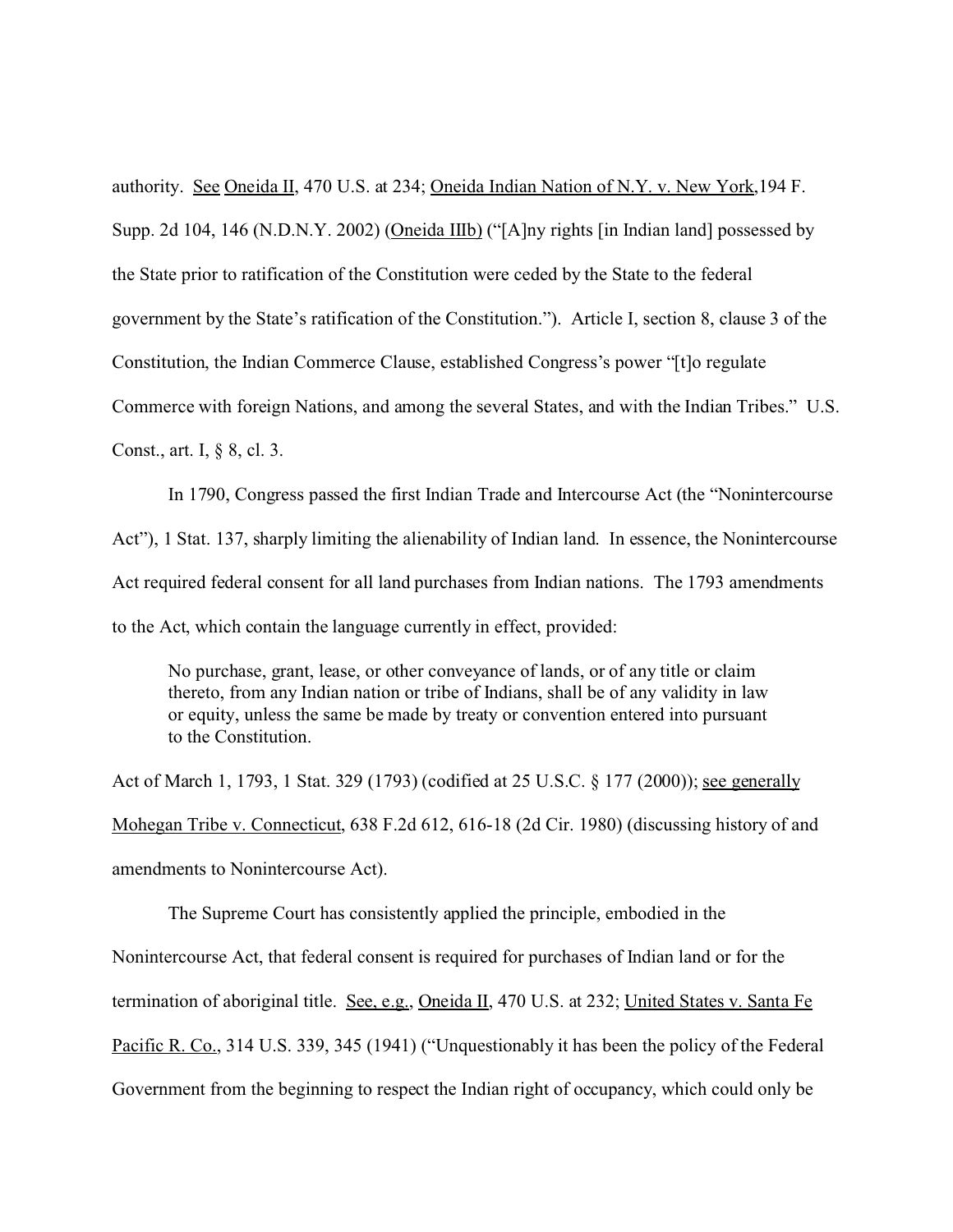interfered with or determined by the United States.") (citing, among other authorities, Johnson v. McIntosh, 8 Wheat. 543 (1823) (refusing to recognize land titles originating in grants by Indians to private parties in 1773 and 1775 because they were contrary to principle that Indian title could only be extinguished by or with consent of federal government)). The absence of federal consent is the Oneidas' central argument in this litigation.

Another pivotal enactment was the 1794 Treaty of Canandaigua, 7 Stat. 44 (Nov. 11, 1794). This treaty recognized that the Oneida reservation covered approximately  $300,000$  acres,<sup>5</sup> and the federal government undertook that it "[would] never claim [this land], nor disturb [the Oneidas] . . . in the free use and enjoyment thereof: but the said reservations shall remain theirs, until they choose to sell the same to the people of the United States, who have the right to purchase." 7 Stat. 45. On the strength of this treaty, which remains in force, the Oneidas contend that the land in Madison and Sherrill is reservation land in Indian country and, upon reacquisition, must be treated as such.

## **B. Indian Removal and the Treaty of Buffalo Creek**

Notwithstanding the Nonintercourse Act's prohibition on purchases of Indian land, and

<sup>&</sup>lt;sup>5</sup>Prior to 1794, the Oneidas ceded substantial portions of their aboriginal lands to New York State. In 1785, by the Treaty of Fort Herkimer, the Oneidas ceded approximately 300,000 acres to New York State. Oneida Indian Nation of N.Y. v. New York, 860 F.2d 1145, 1148 (2d Cir. 1988). In 1788, by the Treaty of Fort Schuyler, the Oneidas ceded approximately 5 million more acres to the State and retained 300,000 acres as a reservation. Oneida II, 470 U.S. at 231, Oneida IIIb, 194 F. Supp. 2d at 112. The Sherrill Properties and, it appears, the Madison properties, were part of the territory reserved to the Oneidas. Oneida IV, 145 F. Supp. 2d at 234.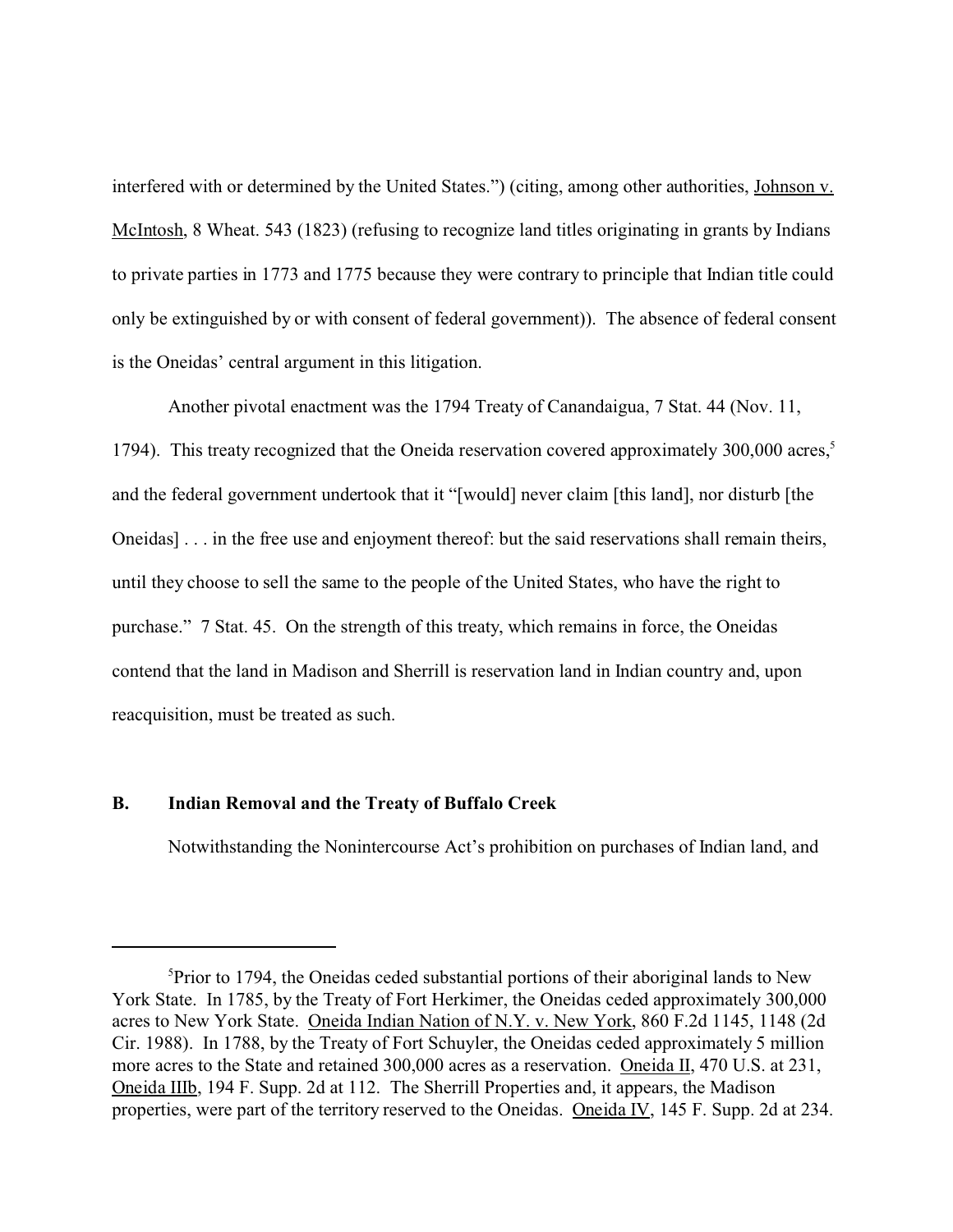despite federal government advice to the contrary,<sup>6</sup> New York State repeatedly purchased Indian land within its borders. In a 1795 transaction, for instance, the OIN conveyed virtually all of its remaining land to New York in exchange for annual cash payments. Oneida II, 470 U.S. at 232. Overall, more than thirty treaties of purchase were made with various segments of the tribe during the late eighteenth and early nineteenth centuries. See Jack Campisi, Oneida, in 15 Handbook of North American Indians 484 (Bruce G. Trigger ed., 1978) (hereinafter "Campisi"). The Madison properties purportedly were conveyed to the State in this manner. As Oneida lands were transferred to the State, they were surveyed and laid out in townships, which eventually were subdivided and sold to private parties. Individual Oneidas also sold land to private parties. The Sherrill Properties fall into this group of conveyances. The Oneidas contend that to the extent any of the purchases lacked congressional approval, they violated the Nonintercourse Act and the Treaty of Canandaigua.

Early in the nineteenth century, federal policy concerning eastern Indians changed from maintenance of their right of occupancy in ancestral lands to their removal west of the Mississippi River. This change was spurred by the states' desire to control the remaining unceded Indian land within their boundaries, by the incursion of settlers onto treaty-protected Indian land, and by the perceived inability of the Indians to assimilate. See David H. Getches et al.,

<sup>&</sup>lt;sup>6</sup> Colonel Timothy Pickering, the United States Secretary of War following the Treaty of Canandaigua, upon the recommendation of the United States Attorney General, ordered the Superintendent of the Affairs of the Six Nations not to aid New York in any purchases of Indian land and forwarded to New York Governor George Clinton a copy of the Attorney General's opinion that title to the Six Nations' land could be extinguished only by a treaty entered into under authority of the United States. See Seneca Nation of Indians v. New York, 206 F. Supp. 2d 448, 494 (W.D.N.Y. 2002).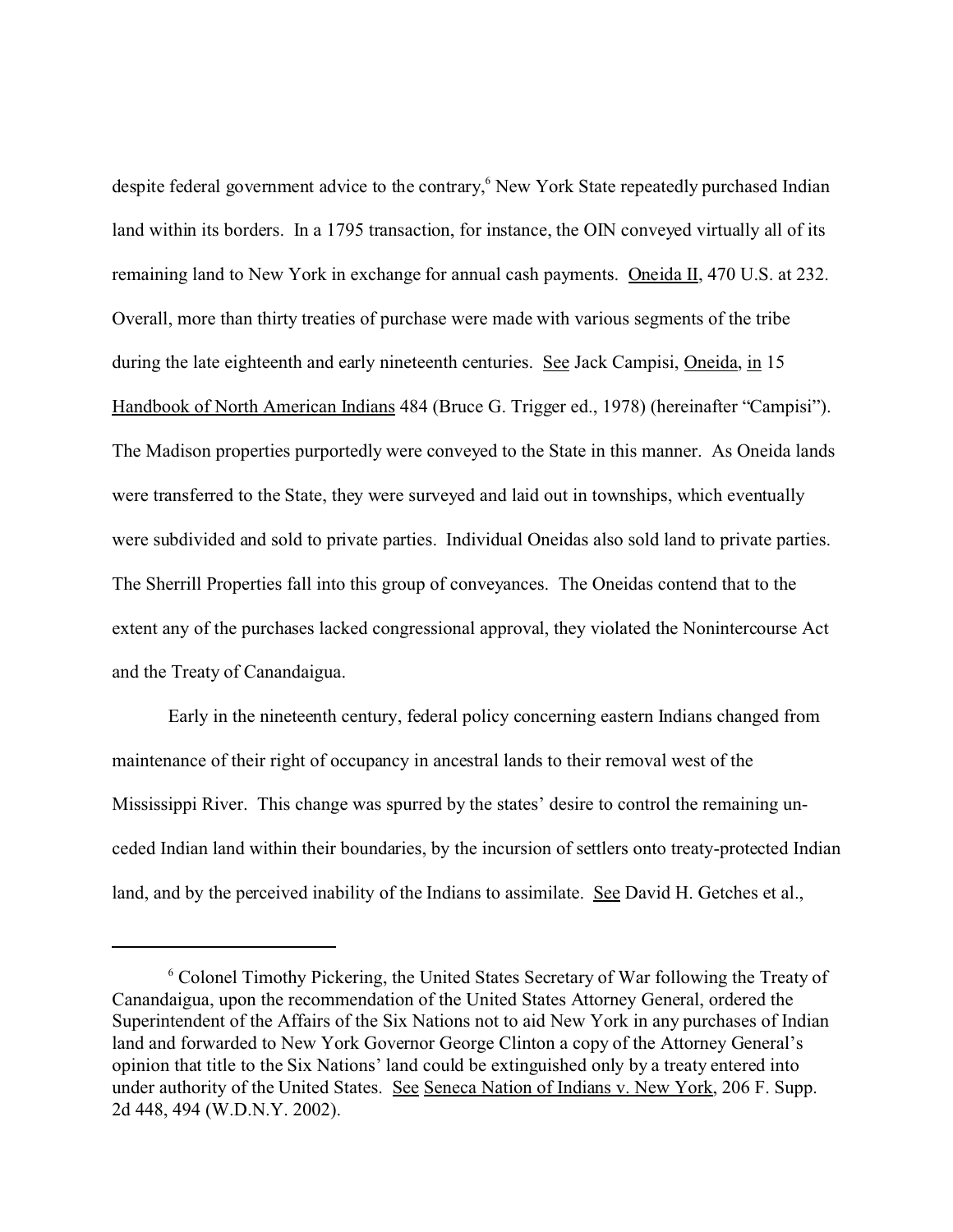Cases and Materials on Federal Indian Law 93-95 (4th ed. 1994) (hereinafter "Getches"); Felix S. Cohen, Handbook of Federal Indian Law 53-54 (1942) (hereinafter "Cohen"). Removal was deemed necessary to "mak[e] available for white settlement a vast area and solving the problem of conflict of authority caused by a presence of Indian nations within state boundaries." Cohen at 53.

Between 1810 and 1816, the Six Nations, facing pressure from New York State to remove,<sup>7</sup> purchased approximately 500,000 acres in Wisconsin from the Menominee and Winnebago tribes.<sup>8</sup> New York Indians II, 170 U.S. at 11-14. Several hundred Oneidas moved there during the 1820s, with only a small number remaining in New York. Id. at 14, 36; United States v. Boylan, 265 F. 165, 167 (2d Cir. 1920); Campisi at 485. Those who stayed "held a single and undivided tract reserved out of the original Oneida reservation." Boylan, 265 F. at 167.

In 1830, Congress passed the Indian Removal Act, which reflected this shift in federal

<sup>&</sup>lt;sup>7</sup> Ogden Land Company, which held preemption rights to Indian lands in New York State, wished to free the remaining reservation land in the State from Indian title. Eleazar Williams, an Episcopal lay reader and catechist who had moved to the Oneida reservation, persuaded a large group of Oneidas and members of other tribes to emigrate and assisted in making the arrangements for their removal with the Wisconsin tribes. Francis Paul Prucha, American Indian Treaties 96, 202 (1997) (hereinafter "Prucha"); Campisi at 485. Williams' motive, however, differed from that of the State and Ogden; he sought the "establishment of an Iroquois ecclesiastical empire with himself as its leader . . . resettled in the vastness of Wisconsin." Campisi at 485.

<sup>&</sup>lt;sup>8</sup> The purchase was made on behalf of the Six Nations (excluding the Mohawks, who had withdrawn to Canada) and the St. Regis, Stockbridge, and Munsee tribes. The terms of this purchase and another made in 1822 were memorialized in a treaty between the federal government and the Menominee in 1831, to which the New York Indians gave their assent in 1832. See New York Indians II, 170 U.S. at 14; Treaty of Buffalo Creek, 7 Stat. 550, Preamble (1838) (proclaimed April 4, 1840).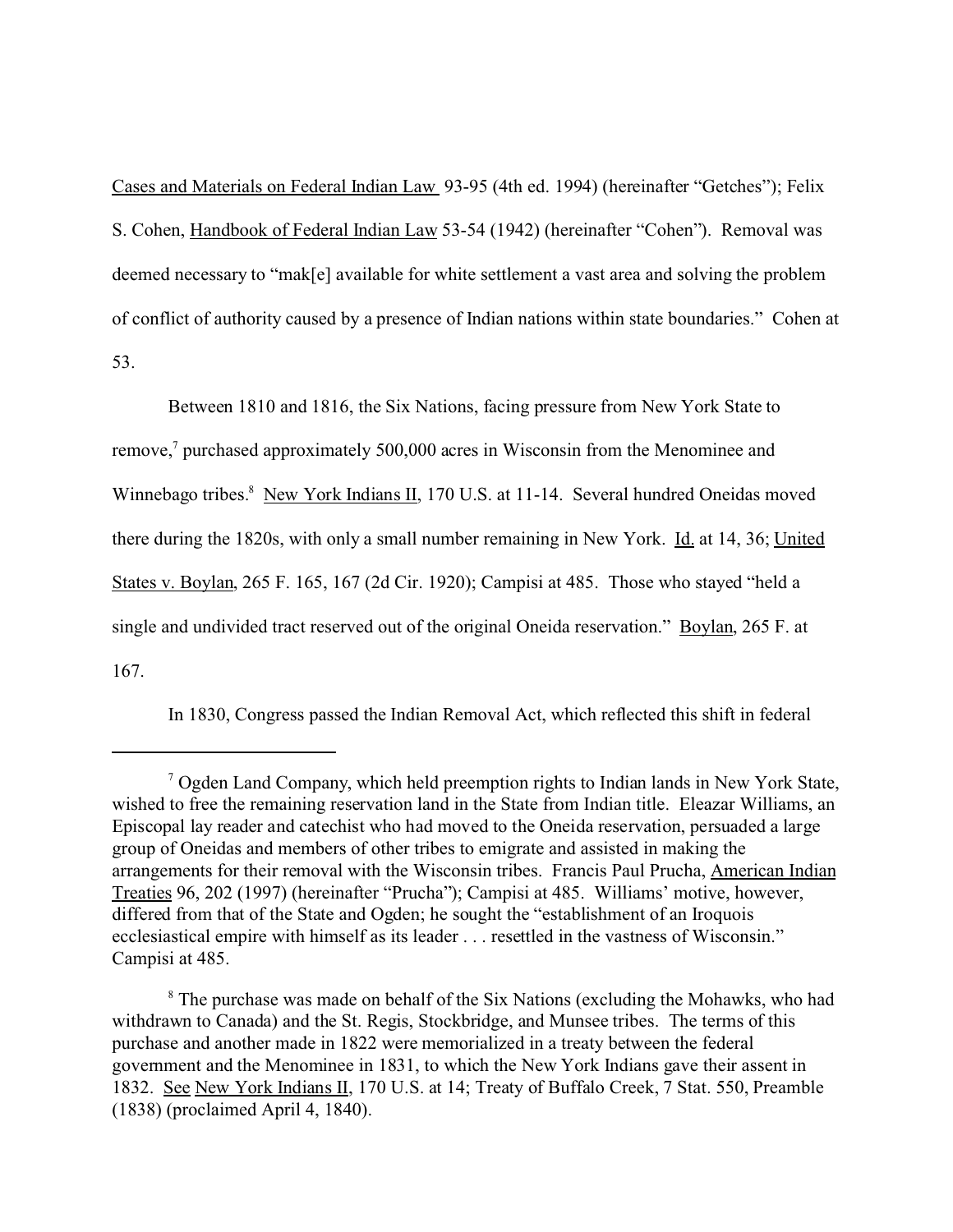policy and allowed Indians to exchange their eastern lands for lands set aside in the west.<sup>9</sup> See Act of May 28, 1830, 4 Stat. 411. The Act provided:

That it shall and may be lawful for the President of the United States to cause so much of any territory belonging to the United States, west of the river Mississippi, not included in any state or organized territory, and to which the Indian title has been extinguished, as he may judge necessary, to be divided into a suitable number of districts, for the reception of such tribes or nations of Indians as may choose to exchange the lands where they now reside, and remove there . . . .

## Ch. 148, 4 Stat. at 411-12

The 1838 Treaty of Buffalo Creek, 7 Stat. 550 (Jan. 15, 1838), was enacted pursuant to this removal policy. Prucha at 202. Stimulated by the desire of Buffalo city leaders to "make room for the expansion of the city onto adjacent Seneca reservation lands," New York began a "full-scale drive . . . to eliminate the Indians from the state and move them to lands west of Missouri." Id. Under the Treaty, the Six Nations and the St. Regis Indians agreed to remove from their New York and Wisconsin reservation lands to approximately 1.8 million acres in Kansas, which had been set aside as Indian territory. The Treaty provided that the new reservation lands were to provide "a permanent home for all the New York Indians, now residing

<sup>&</sup>lt;sup>9</sup> The impetus for the Removal Act was a conflict between Georgia and its Cherokee Indian inhabitants. Georgia, desiring complete jurisdiction over the lands within its territory, had signed a compact with the federal government in 1802 by which the state relinquished its western lands (which ultimately became the states of Mississippi and Alabama) in return for a promise by the United States to extinguish Cherokee Indian title to Georgia lands "as early as the same can be peaceably obtained on reasonable terms." Prucha at 156. When the federal government failed to live up to its part of the bargain, Georgia itself denied the Indians' title and jurisdiction over the lands in question and considered the treaties it had signed with the Indians – which recognized Indian title and political autonomy – invalid. Id. at 157. These actions led to significant objections by the northern states. After heated debates in Congress concerning Indian rights, in particular the relative sanctity of their treaty-making power, the Indian Removal Act was passed, and the Cherokees' removal from Georgia was complete by 1838. Id. at 161-65.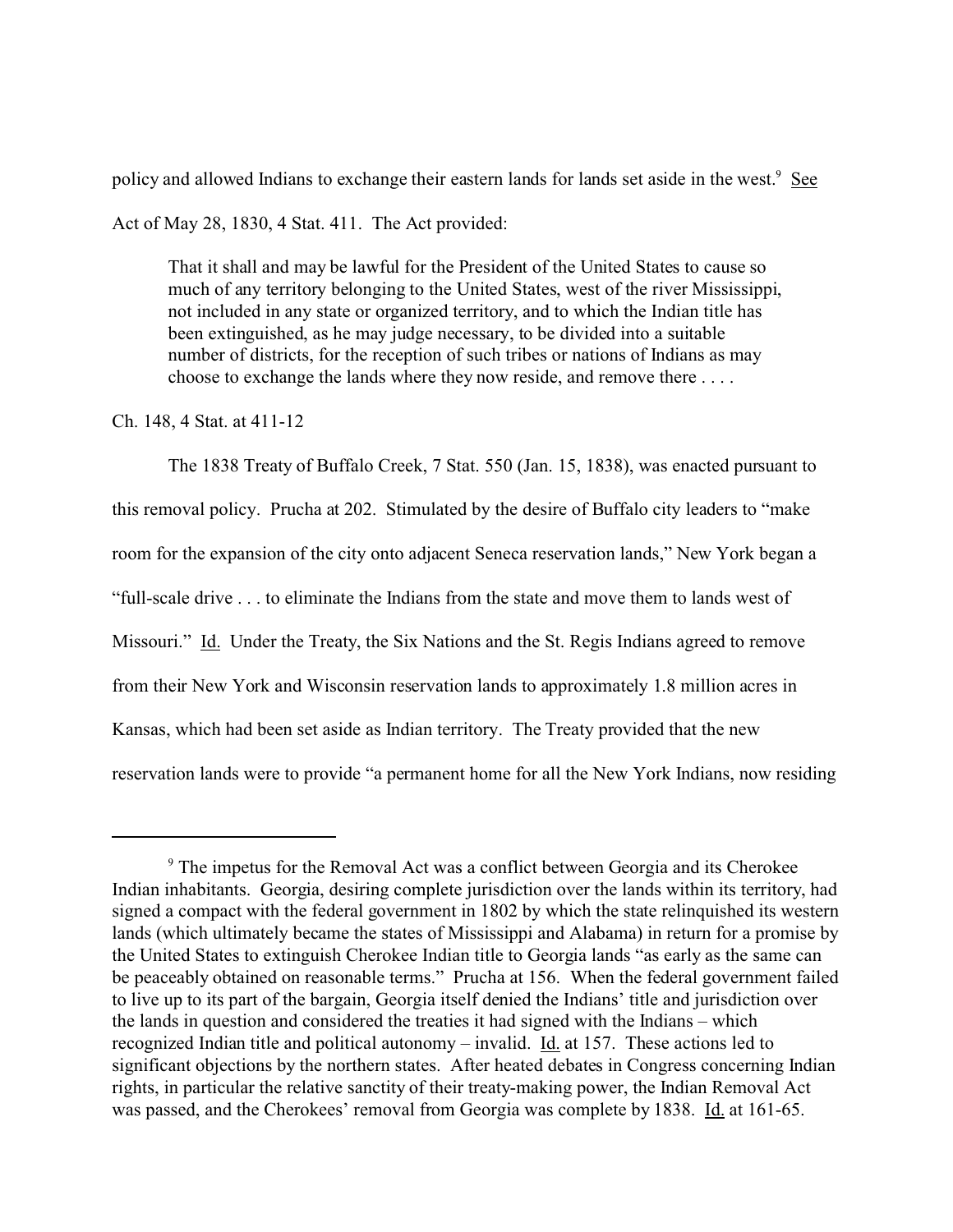in the State of New York, or in Wisconsin, or elsewhere in the United States, who have no permanent homes." Buffalo Creek Treaty, art. 2. The Treaty authorized a payment of \$400,000 to cover the costs of removal. As discussed below, Sherrill and Madison claim that it effected the disestablishment of the Oneidas' reservation and the formal relinquishment, with congressional approval, of their possessory claim to the lands at issue.

The first eight articles and Article 15 of the Treaty set forth this basic bargain. Id., arts. 1-8, 15. Articles 9 through 14 reflect specific agreements between the government and individual tribes. Id., arts. 9-14. In Article 10, for example, the Senecas agreed to remove within five years to land in eastern Kansas, and the government approved the sale of their remaining New York land to two individuals, Thomas L. Ogden of the Ogden Land Company and Joseph Fellows. Id., art. 10; see New York Indians, 72 U.S. (5 Wall.) 761, 767 (1867) ("New York Indians I"). The Tuscaroras made a similar removal commitment in Article 14, which also confirmed the sale of their New York land to Ogden and Fellows. Buffalo Creek Treaty, art. 14.

At the time of the Treaty, only approximately 5000 of the original 300,000 acres of Oneida reservation land remained in their hands, the rest having been sold to New York or to private parties. Around 620 Oneidas still resided in New York. Buffalo Creek Treaty, Sch. A, Add. 29. Article 13 of the Treaty provided for the removal of these Oneidas, but only upon certain conditions:

The United States will pay the sum of four thousand dollars, to be paid to Baptista Powlis, and the chiefs of the first Christian party residing at Oneida, and the sum of two thousand dollars shall be paid to William Day, and the chiefs in securing the Green Bay country, and the settlement of a portion thereof; and they hereby agree to remove to their new homes in the Indian territory, as soon as they can make satisfactory arrangements with the Government of the State of New York for the purchase of their lands at Oneida.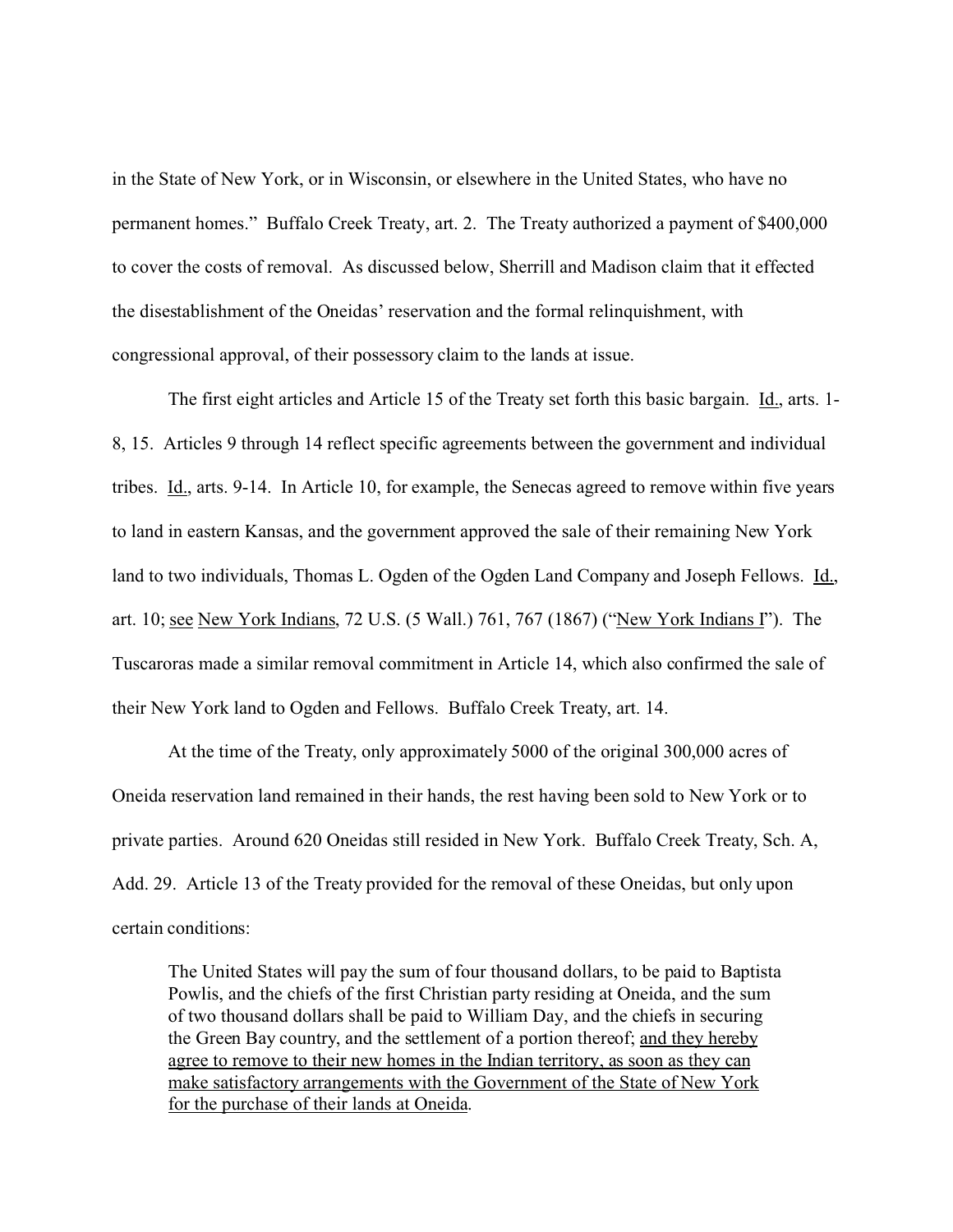Buffalo Creek Treaty, art. 13 (emphasis added).

The wholesale removal of the New York Indians to Kansas contemplated by the Treaty never occurred. See New York Indians II, 170 U.S. at 26-27 (noting that provision was only made for the "actual removal of more than about 260 individuals of the claimant tribes," and that none of the thirty two Indians who actually received Kansas allotments ever settled permanently there). For their part, the Oneidas residing in New York and Wisconsin refused to relocate to Kansas. See New York Indians II, 170 U.S. at 9-10. Hundreds of New York Oneidas moved instead to Wisconsin and to Ontario, Canada. By 1848 only approximately 200 Oneidas resided in New York. Campisi at 485. Thus, by the middle of the nineteenth century, three distinct bands of the tribe existed: the New York Oneidas, the Wisconsin Oneidas, and the Canadian ("Thames") Oneidas. Oneida IV, 145 F. Supp. 2d at 235.

The record does not reflect any large block sales of reservation land to New York State by the Oneidas after 1842, when 1100 acres were conveyed. But as the exodus of members continued over the next half-century, reservation acreage inhabited by Oneidas shrank significantly, by some accounts to less than 100 acres. See Boylan, 265 F. at 165 (discussing action brought by federal government, on behalf of Oneidas, seeking ejectment of defendants from thirty-two acres of land, forming part of original Oneida reservation); Annual Report, Commissioner of Indian Affairs, 1890, 1893 (stating that the Oneida reservation contained only approximately 350 acres in 1890, and approximately 100 acres in 1893 when the tribe's New York branch itself numbered less than 200).

### **II. Land Claims Involving the OIN**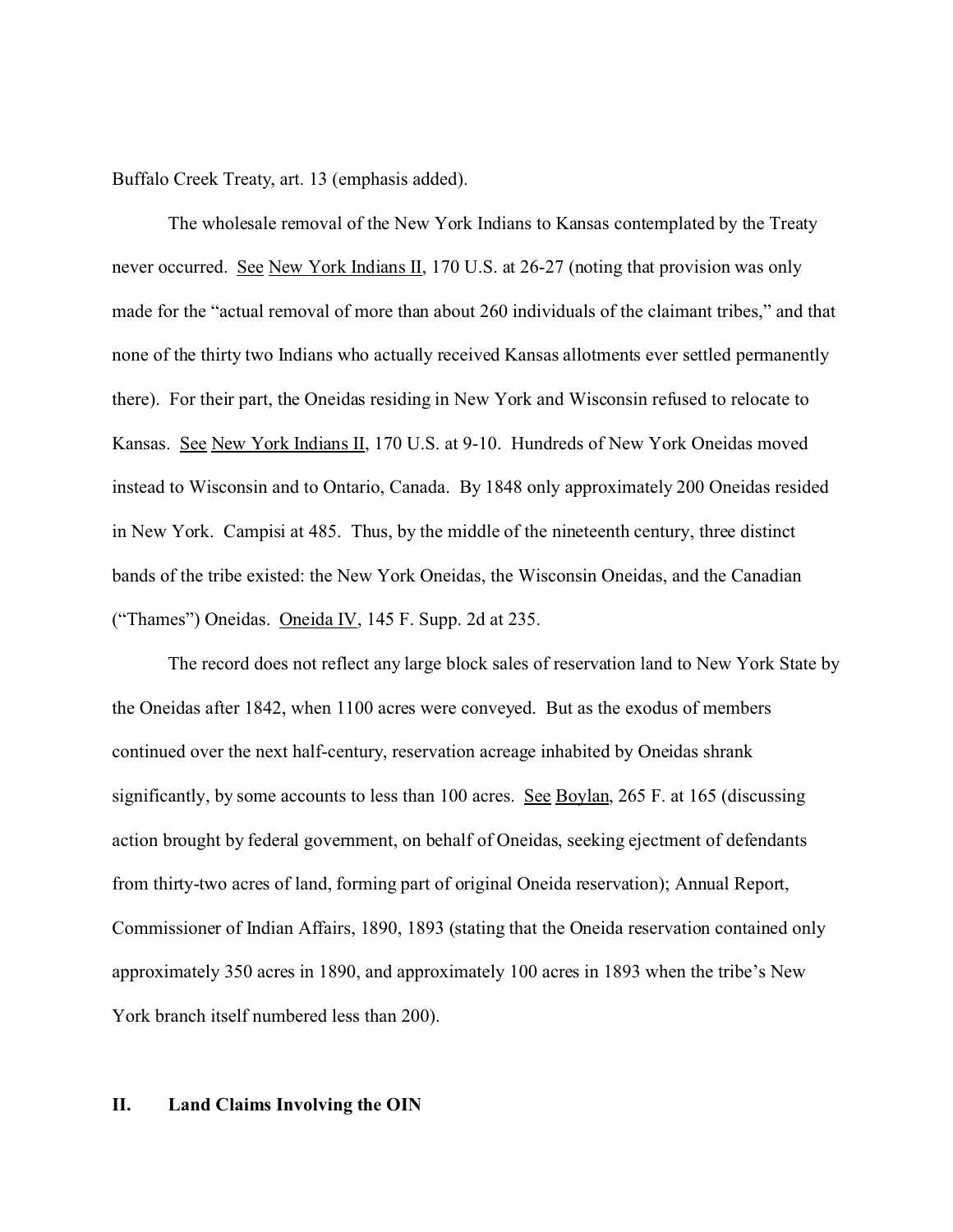Litigation involving the OIN and other New York Indians followed the Treaty of Buffalo Creek. Ogden and Fellows, who held fee title to Seneca lands under the Treaty, sued New York to void pre-removal tax assessments after the parcels had been sold to third parties because of the Senecas' nonpayment of state taxes. New York Indians I, 72 U.S. at 764-65. In 1867, the Supreme Court held that the taxation of the parcels was "premature and illegal" because it interfered with the Indians' possessory rights guaranteed by the federal government. "Until the Indians have sold their lands, and removed from them in pursuance of the treaty stipulations, they are to be regarded as still in their ancient possession, and are in under their original rights, and entitled to the undisturbed enjoyment of them." Id. at 770.

As noted, most of the Six Nations Indians did not remove to Kansas. The federal government disposed of the Wisconsin lands conveyed to it by the Indians, appropriated the unoccupied Kansas land and placed it in the public domain for sale to settlers. New York Indians II, 170 U.S. at 4, 24. The New York Indians sued, claiming entitlement to the Kansas lands ceded to them under the Treaty, and seeking the value of the land sold and the money the government had agreed to pay on their removal. Id. at 1-2.

Eventually the case reached the Supreme Court, which held in l898 that the Buffalo Creek Treaty effected a present grant of the Kansas lands to the Indians and that forfeiture of these lands could occur only through legislative action. Simply opening the land to settlement, as the federal government had done, was insufficient. Accordingly, the Court concluded that the New York Indians, including the Oneidas, were entitled to money damages. Id. at 25-36.

Litigation involving the Oneidas' proprietary rights in their New York reservation lands began in the late nineteenth century. In 1885, some Oneidas conveyed reservation parcels to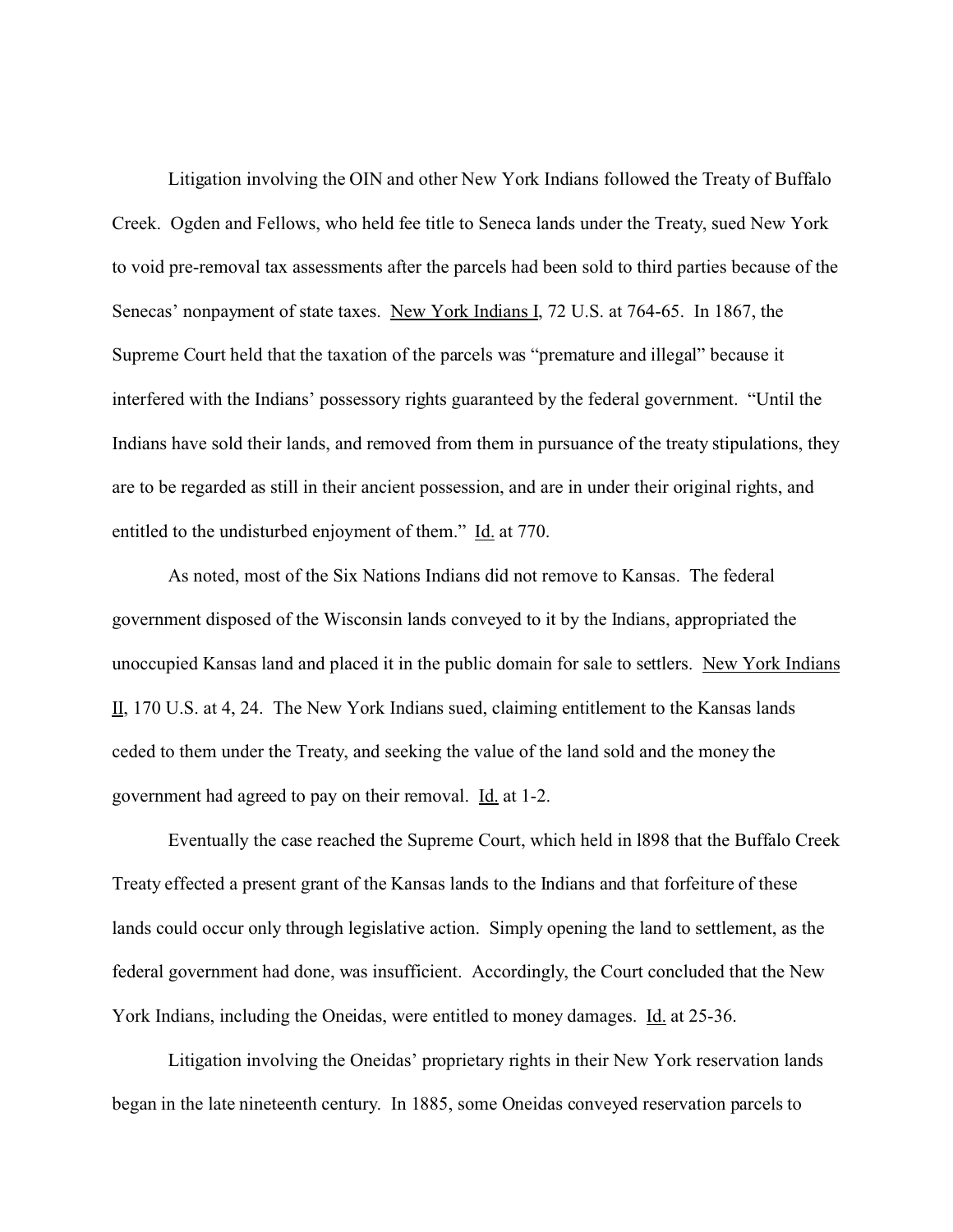non-Indians but continued to live on the land. After the Indian occupants failed to meet mortgage obligations, the owner brought a foreclosure action and, following partition, the Indians were ejected. Reaffirming the principles embodied in the Nonintercourse Act, we held the ejectment improper because the original conveyance lacked the approval of the federal government: the "tribe could not sell, nor the individual members, for they have not an undivided interest in the tribal lands, nor alienable interest in any particular tract." Boylan, 265 F. at 174. We emphasized that "[a] transfer of the allotment to [non-Indians] is not simply a violation of the proprietary rights of the Indians; it violates the government rights of the United States." Id. at 173.

Many decades later, in 1970, the Oneidas sued Oneida and Madison Counties as a consequence of their occupation of an approximately 900-acre tract ceded by the OIN to New York in 1795. The Oneidas claimed that the occupation violated the Nonintercourse Act and sought to recover the land's fair rental value for a two-year period in the 1960s. The case reached the Supreme Court, which again affirmed the Oneidas' aboriginal possessory rights, concluding that the Noninterourse Act and certain treaty obligations prohibited termination of these rights without federal approval. See Oneida Indian Nation of N.Y. v. County of Oneida, 414 U.S. 671, 675-78 ("Oneida I") (stating that the Oneidas had asserted "the not insubstantial claim that federal law now protects, and has continuously protected from the time of the formation of the United States, possessory rights to tribal lands, wholly apart from the application of state law principles which normally and separately protect a valid right of possession").

On remand, the district court found the counties liable to the Oneidas, and we affirmed.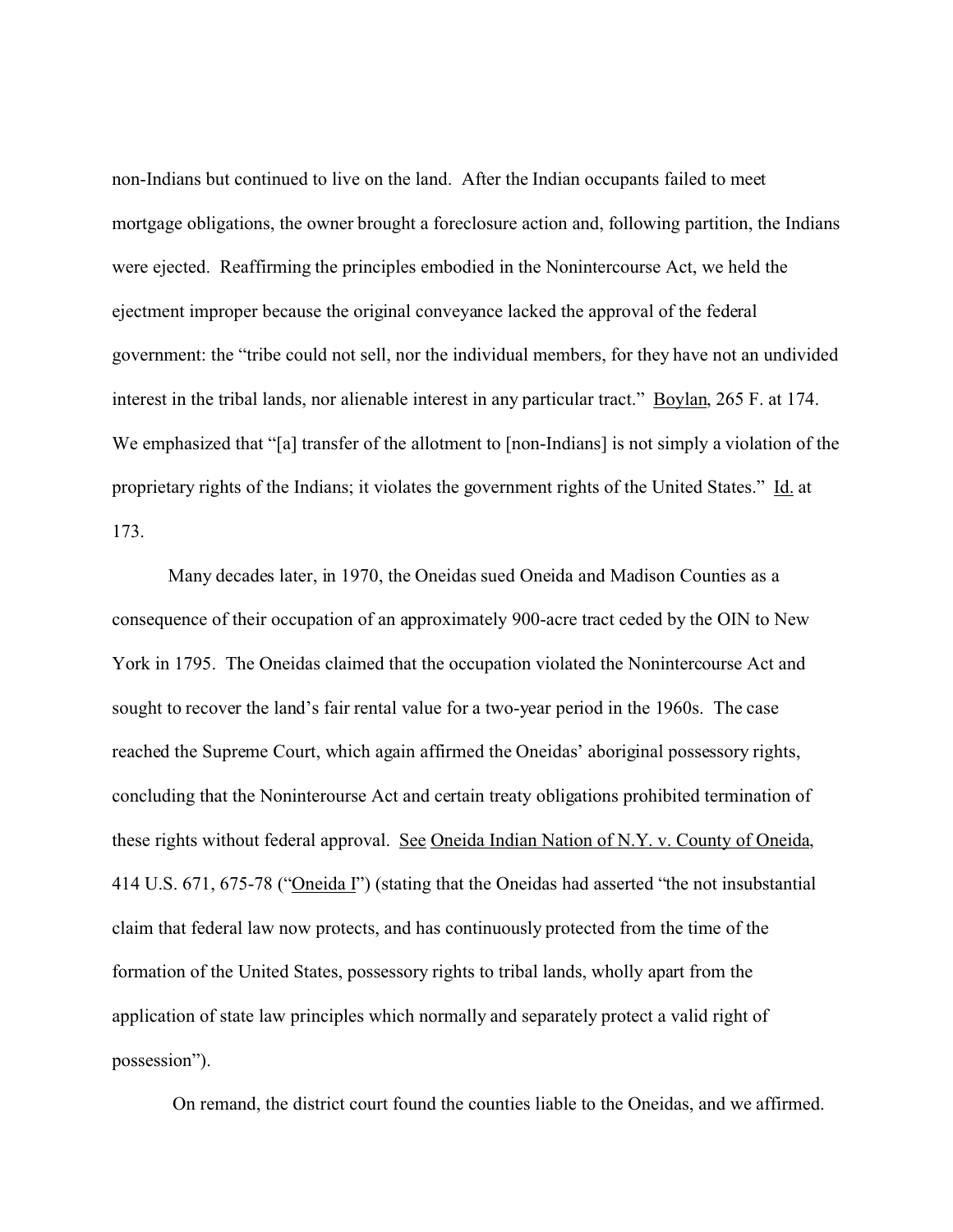Oneida Indian Nation of N.Y. v. County of Oneida, 719 F.2d 525 (2d Cir. 1983). Hearing the case for a second time, the Supreme Court again affirmed, holding that the Oneidas could maintain a federal common law action based on the counties' allegedly illegal occupation of their lands and that the Nonintercourse Act did not preempt the tribe's claims. Oneida II, 470 U.S. at 236-40. The watershed decisions in Oneida I and Oneida II established the OIN's right to challenge the deprivation of its historic title by the sales to New York in the late eighteenth and early nineteenth centuries.<sup>10</sup>

In 1974, the OIN and the Wisconsin Oneidas brought a similar suit against Oneida and Madison Counties, but of considerably greater scope. The Oneidas alleged that between 1795 and 1846, pursuant to some thirty agreements, New York State illegally acquired approximately 250,000 acres of Oneida reservation land in violation of the Nonintercourse Act. See Oneida Indian Nation of N.Y. v. County of Oneida, N.Y., 199 F.R.D. 61, 66 & n.3 (N.D.N.Y. 2000) ("Oneida IIIa"). The case was inactive during the pendency of Oneida I and II. In 1998, the United States intervened and joined the Oneidas in moving to add as defendants approximately 20,000 private landowners whom the Oneidas claimed were either liable for money damages or should be ejected. In September 2000, the district court concluded, following Oneida II, that the Oneidas could sue state entities for damages based on the illegal occupation of their historic reservation land but that ejectment and money damages from the individual landowners was not available, and the court declined to permit their joinder. See Oneida IIIa, 199 F.R.D. at 79-94.

<sup>&</sup>lt;sup>10</sup> The damages phase of this case has just recently concluded, more than thirty years after the case commenced, with the Oneidas receiving approximately \$35,000 plus prejudgment interest from Oneida and Madison Counties. See Oneida Indian Nation of N.Y. v. County of Oneida, N.Y., 217 F. Supp. 2d 292 (N.D.N.Y. 2002).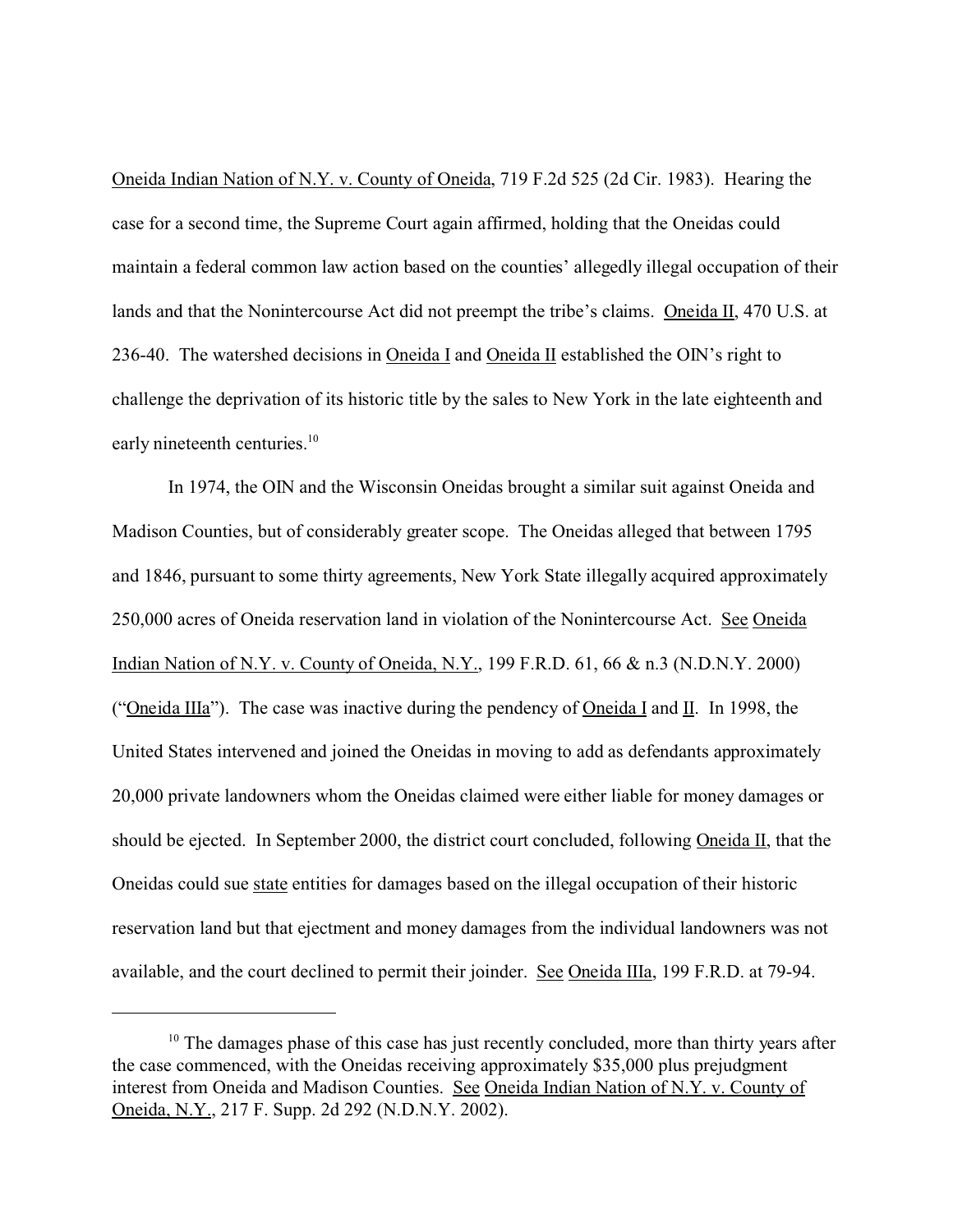In 1978 and 1979, the Oneidas also challenged New York State's purchases of their aboriginal lands in 1785 and 1788, under the Treaties of Fort Herkimer and Fort Schuyler, as violations of the Articles of Confederation, the Treaty of Fort Stanwix, and the 1783 Proclamation. We concluded, however, that the State had the right to make such purchases during the confederal period and dismissed the action. See Oneida Indian Nation of N.Y. v. New York, 860 F.2d 1145 (2d Cir. 1988).

The next major litigation to reach our court was this group of consolidated cases where, as we have seen, the District Court granted summary judgment to the OIN, determining that the Sherrill and Madison Properties remained reservation land immune from local taxation.

#### **DISCUSSION**

We review the grant of a motion to dismiss or a motion for summary judgment <u>de novo</u>, drawing all reasonable inferences in favor of the nonmoving party. See Chambers v. Time Warner, 282 F.3d 147, 152 (2d Cir. 2002); Young v. County of Fulton, 160 F.3d 899, 902 (2d Cir. 1998). In reviewing a dismissal pursuant to Federal Rule of Civil Procedure 12(b)(6), we accept as true all material facts alleged in the complaint. Chambers, 282 F.3d at 152. "Dismissal is inappropriate unless it appears beyond doubt that the plaintiff can prove no set of facts which would entitle him or her to relief." Id. (citation and internal quotation marks omitted). We apply this same standard in reviewing a grant of judgment on the pleadings pursuant to Rule 12(c). Burnette v. Carothers, 192 F.3d 52, 56 (2d Cir. 1999). Summary judgment is appropriate if there are no genuine issues of material fact and the movant is entitled to judgment as a matter of law. Fed. R. Civ. P. 56(c).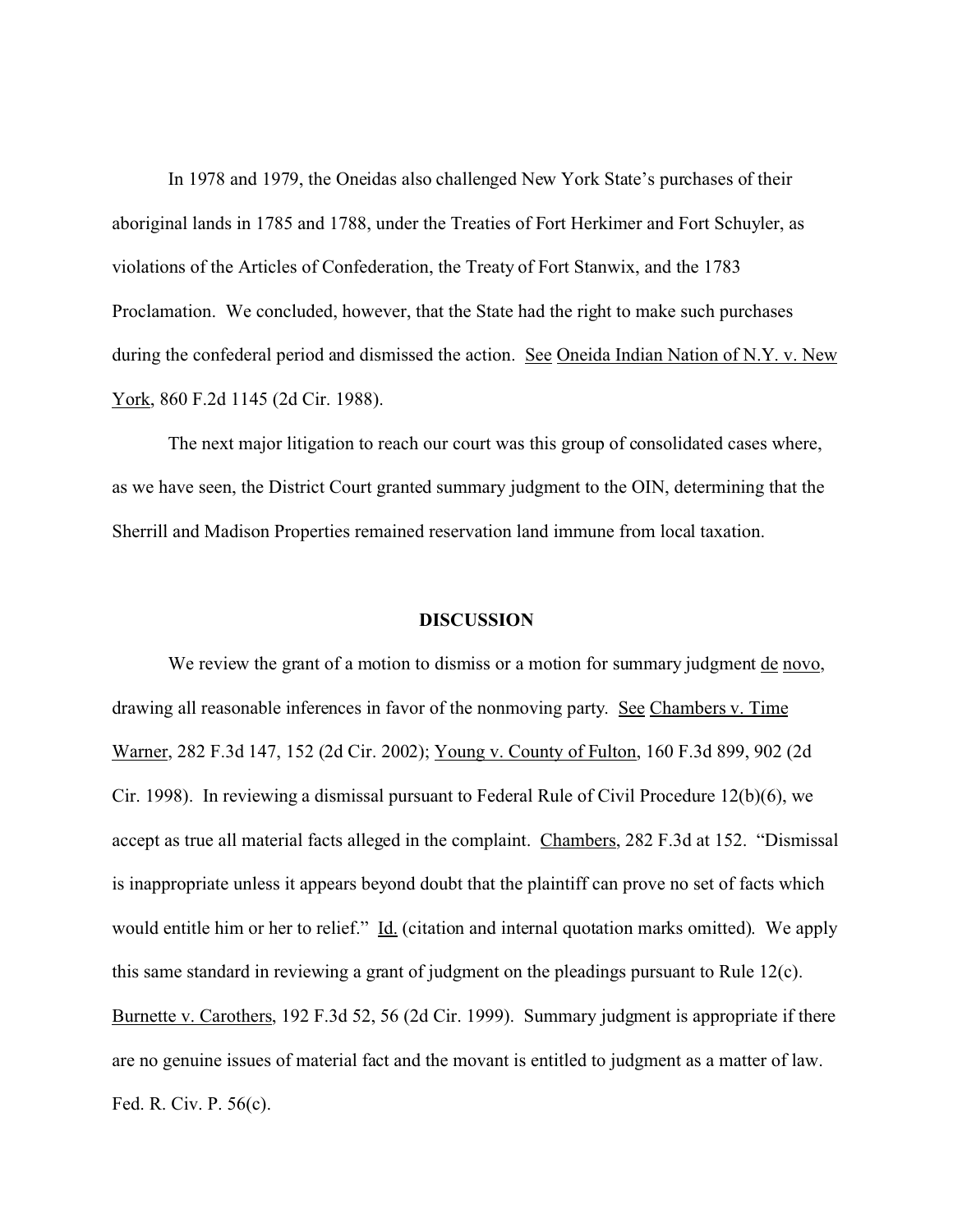## **I. Basic Principles**

Three basic principles inform the disposition of this action. The first is the Indians' right of occupancy on tribal land, or "Indian country," which "may extend from generation to generation, and will cease only by dissolution of the tribe, or their consent to sell to the party possessed of the right of pre-emption." New York Indians I , 72 U.S. at 771. The second, embodied by the Nonintercourse Act, is federal preeminence over the disposition of land in Indian country. Since "Congress alone has the right to say when the [United States'] guardianship over the Indians may cease," Boylan, 265 F. at 171, the sale or conveyance of reservation land can only be made with congressional sanction, that is, "by treaty or convention entered into pursuant to the Constitution." 25 U.S.C. § 177 (2000). The third is federal preemption, which prohibits states from imposing property taxes upon Indian reservation land without congressional approval. New York Indians I, 72 U.S. at 771; see also Merrion v. Jicarilla Apache Tribe, 455 U.S. 130, 137 (1982) ("The power to tax is an essential attribute of Indian sovereignty because it is a necessary instrument of self-government and territorial management."); cf. Boylan, 265 F. at 170.

There is no material dispute that the Sherrill Properties were part of the Oneidas' aboriginal land and the tribe's reservation as recognized by the Treaty of Canandaigua. Sherrill contends, however, that because the properties are no longer within Indian country and the Oneidas no longer exist as a tribe, they are subject to taxation. We first address these contentions and then turn to the District Court's procedural rulings.

# **II. Indian Country**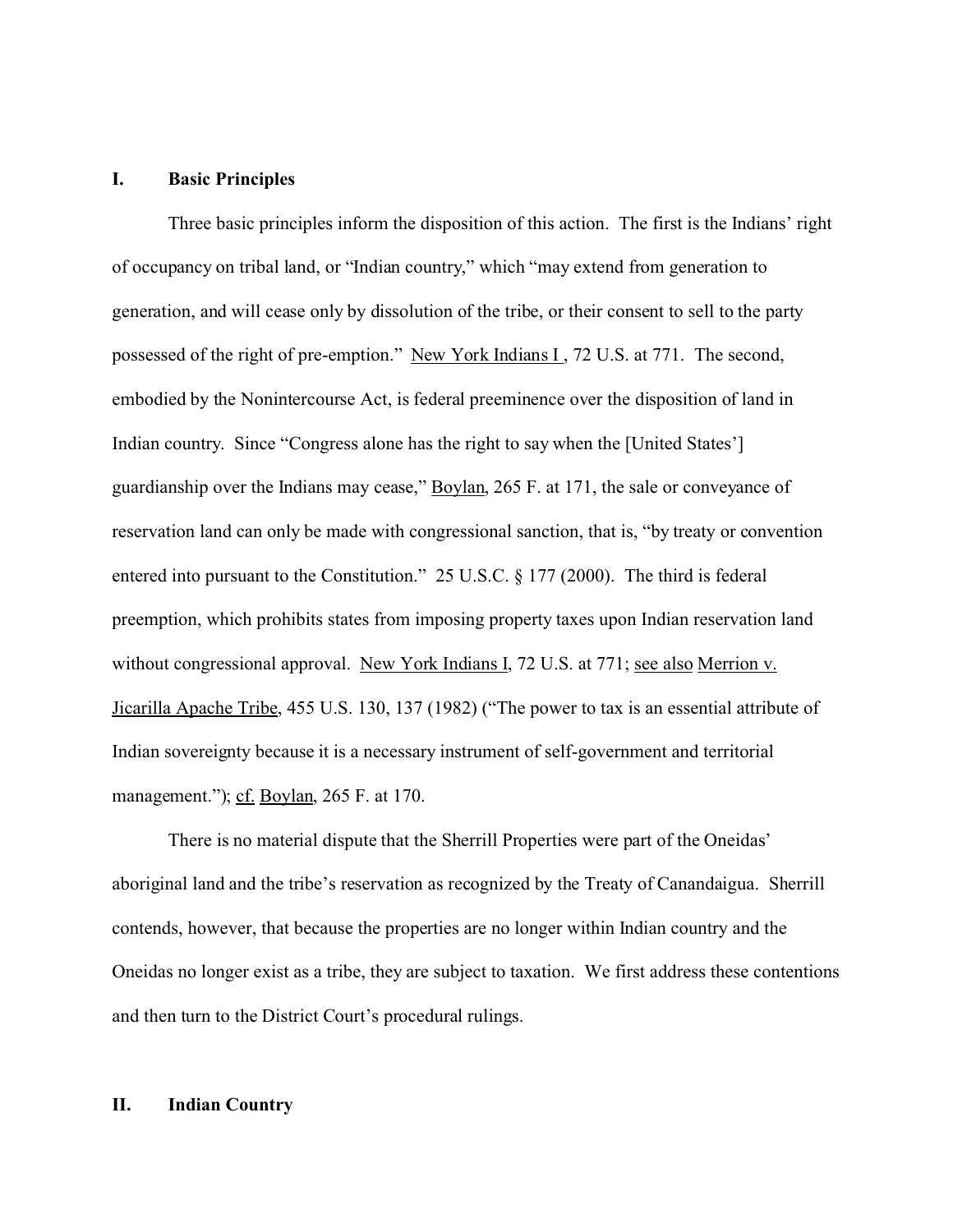In general, "Indian country" refers to the geographic area in which tribal and federal laws normally apply and state laws do not. Section 1151 of Title 18 of the United States Code, defining "Indian country," provides:

The term "Indian country" . . . means (a) all land within the limits of any Indian reservation under the jurisdiction of the United States Government, notwithstanding the issuance of any patent, and, including rights-of-way running through the reservation, (b) all dependent Indian communities within the borders of the United States whether within the original or subsequently acquired territory thereof, and whether within or without the limits of a state, and (c) all Indian allotments, the Indian titles to which have not been extinguished, including rights-of-way running through the same.

18 U.S.C. § 1151 (2000).<sup>11</sup>

Dependent Indian communities encompass any "area . . . validly set apart for the use of the Indians as such, under the superintendence of the Government." Okla. Tax Comm'n v. Citizen Band Potawatomi Indian Tribe, 498 U.S. 505, 511 (1991). Indian allotments are those parcels allocated to tribes, as opposed to those opened to settlers, under federal policies designed to accommodate the westward movement of settlers and to promote the integration of Indians into the wider society. See generally Cass County, Minn. v. Leech Lake Band of Chippewa Indians, 524 U.S. 103, 106-07 (1998) (discussing federal allotment policy). Under § 1151, "[o]nce a reservation has been established, or a dependent Indian community shown to exist, it

<sup>&</sup>lt;sup>11</sup> Although  $\S$  1151 is a criminal statute, it "generally applies as well to questions of civil" jurisdiction." DeCoteau v. District County Court, 420 U.S. 425, 428 n.2 (1975). It codified the Act of June 25, 1948, 62 Stat. 757, which was passed to correct jurisdictional conflicts arising from allotment policy and the subsequent restoration of surplus lands to tribal ownership in the Indian Reorganization Act. Hagen v. Utah, 510 U.S. 399, 425 (1994) (Blackmun, J., dissenting). Its practical effect "was to designate as Indian country all lands set aside by whatever means for the residence of tribal Indians under federal protection, together with trust and restricted Indian allotments." Okla. Tax Comm'n v. Sac & Fox Nation, 508 U.S. 114, 125 (1993) (quotation omitted).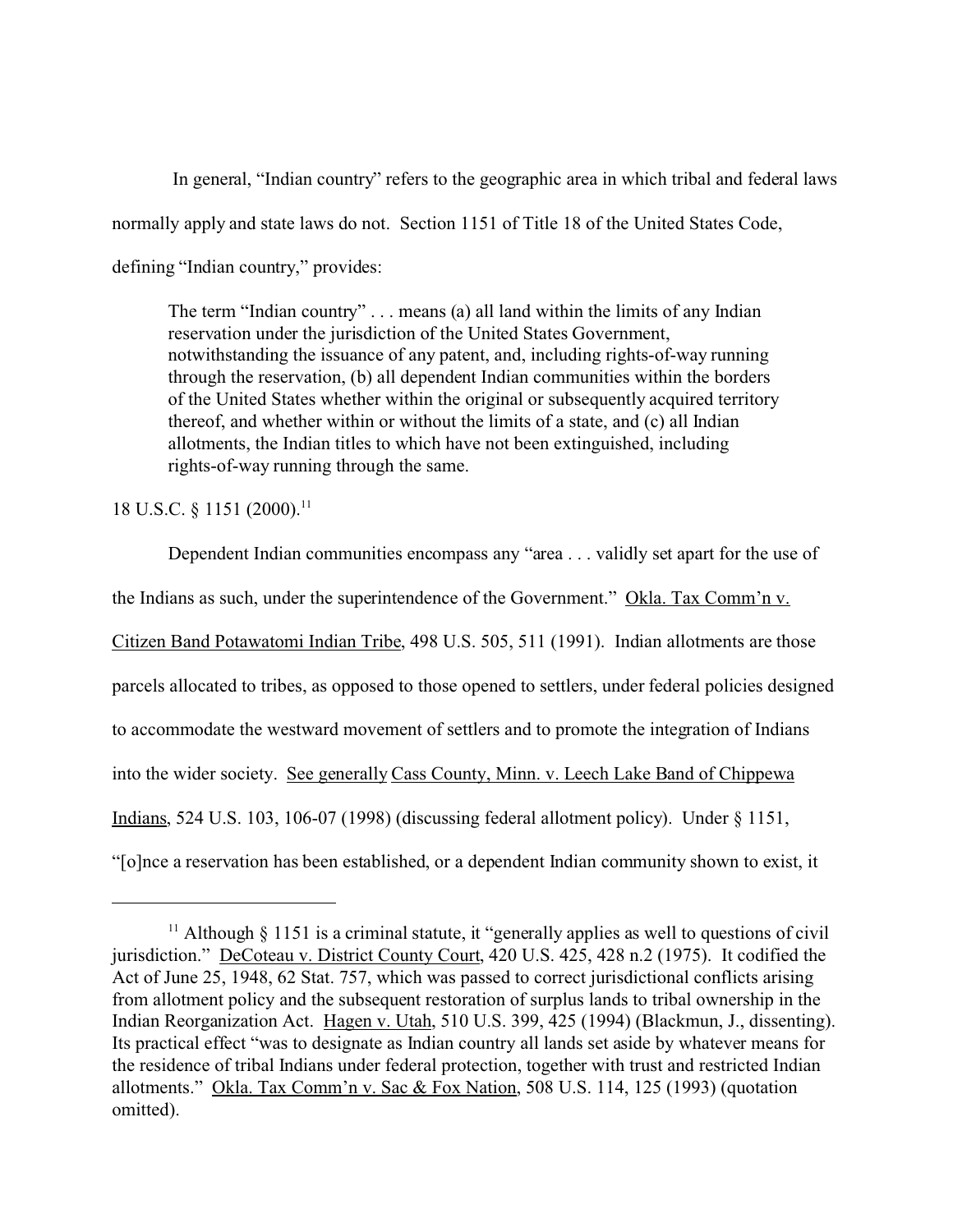will remain Indian country until terminated by Congress, irrespective of the nature of the land ownership." Robert N. Clinton, Criminal Jurisdiction Over Indian Lands: A Journey Through a Jurisdictional Maze, 18 Ariz. L. Rev. 503, 513 (1976).

As noted, land in Indian country, including reservation land, is not subject to state taxation absent express congressional authorization. "The treaties and laws of the United States contemplate the Indian territory as completely separated from that of the states; and provide that all intercourse with them shall be carried on exclusively by the government of the union." Worcester v. Georgia, 31 U.S. 515, 557 (1832); see also White Mountain Apache Tribe v. Bracker, 448 U.S. 136, 151 (1980); Montana v. Blackfeet Tribe of Indians, 471 U.S. 759, 765 (1985) ("[T]he Court consistently has held that it will find the Indians' exemption from state taxes lifted only when Congress has made its intention to do so unmistakably clear."); McClanahan v. Ariz. State Tax Comm'n, 411 U.S. 164, 173-81 (1973); Mescalero Apache Tribe v. Jones, 411 U.S. 145, 148 (1973).

"The policy of leaving Indians free from state jurisdiction and control is deeply rooted in the Nation's history." Rice v. Olson, 324 U.S. 786, 789 (1945). It traces from the "doctrine of discovery," the law of Indian land tenure which the Supreme Court developed in the early nineteenth century to reflect European policy toward the Indians and to explain Indian sovereignty relative to colonial authority. See Johnson v. McIntosh, 21 U.S. (8 Wheat.) 543, 572-74 (1823). The doctrine provided that the "discovering" European nations (and later the United States) held fee title to Indian aboriginal lands, subject to the Indians' right of occupancy and use. Oneida II, 470 U.S. at 234. As a result, no one could purchase Indian land or otherwise terminate aboriginal title without the consent of the discovering nation's sovereign. Id. As Chief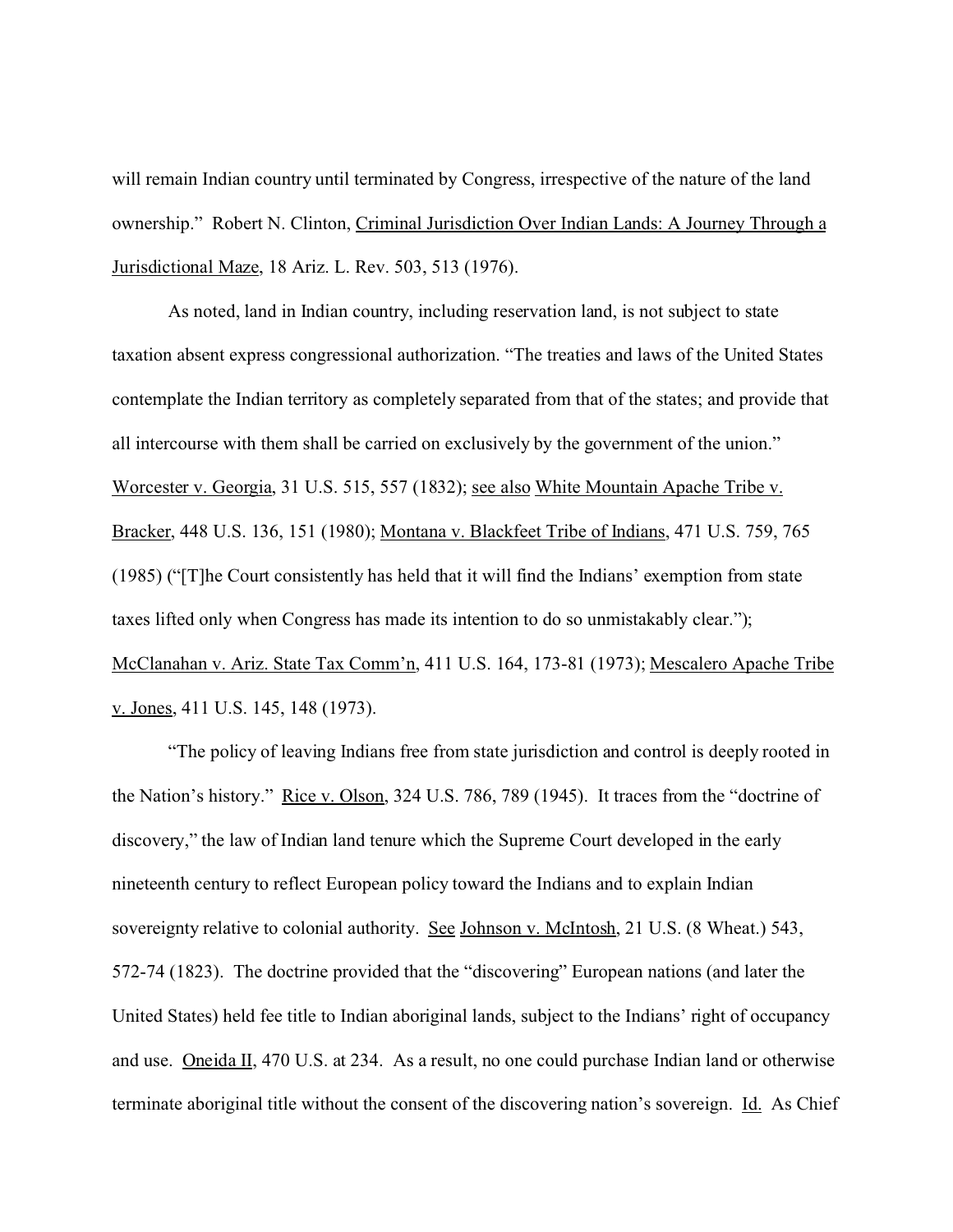### Justice Marshall explained in Johnson v. McIntosh:

In the establishment of these relations, the rights of the original inhabitants were, in no instance, entirely disregarded; but were necessarily, to a considerable extent, impaired. They were admitted to be the rightful occupants of the soil, with a legal as well as just claim to retain possession of it, and to use it according to their own discretion; but their rights to complete sovereignty, as independent nations, were necessarily diminished, and their power to dispose of the soil at their own will, to whomsoever they pleased, was denied by the original fundamental principle, that discovery gave exclusive title to those who made it.

### Johnson, 21 U.S. (8 Wheat.) at 574.

Generally speaking, nineteenth and twentieth century federal policy was consistent with this approach to Indian sovereignty, despite a notably inconsistent vision of the Indians' relationship to non-Indian citizens. While the tribes exercise inherent sovereign authority over their members and land located within state boundaries, they are nevertheless "domestic dependent nations" under federal protection. Cherokee Nation v. Georgia, 30 U.S. 1, 17 (1831); see also Boylan, 265 F. at 172. The land they occupy is owned by the United States, which has retained the authority to regulate conveyances. As we have observed, "[w]hile the state[s] ha[ve] a right to make treaties with the Indians, [they] cannot interfere with the right[s] and obligations of the federal government." Boylan, 265 F. at 173. Although Indians' dependent status prohibits domestic and international political recognition, "it does assure them self-government, free of most state law strictures, over their territory and members, and, to a more limited extent, over non-Indians." Getches at 373-74; see Boylan, 265 F. at 174.

This "platonic notion[] of sovereignty," embodied in the so-called "Indian sovereignty doctrine," historically gave state law "no role to play" within a tribe's territorial boundaries. McClanahan, 411 U.S. 164, 168, 172 (1973). While courts have moved towards reliance on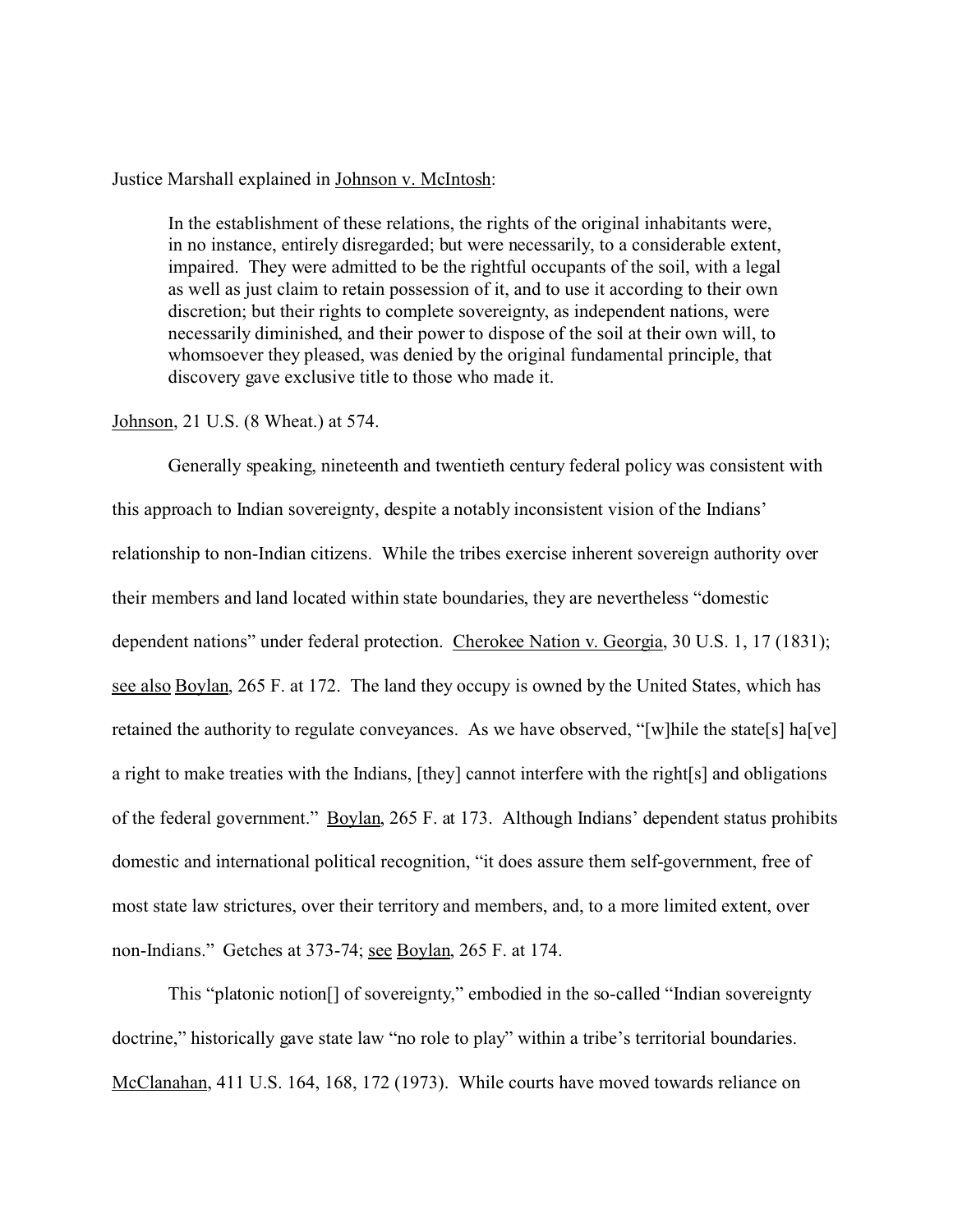firmer, more textually based concepts such as federal preemption to definitively resolve the rights of Indian tribes vis-à-vis the states, see id., the Indian sovereignty doctrine remains relevant because it provides a backdrop against which the applicable treaties and federal statutes must be read.

#### **A. Set Aside and Superintendence**

Sherrill contends that, even accepting the proposition that the properties are located within the Oneida reservation's historic boundaries, the parcels are taxable because they are not currently located within Indian country. Principally relying on Alaska v. Native Village of Venetie Tribal Gov't, 522 U.S. 520 (1998), Sherrill asserts that the properties are not in Indian country because they were neither set aside by the federal government for Indian use nor placed under federal superintendence. Rather, the properties were acquired in private, open-market transactions and receive services from Sherrill, not the federal government.

In Alaska, the Supreme Court considered whether certain nonreservation land owned by members of the Venetie tribe in fee simple was located in Indian country. Id. at 527. The land had been part of the Neets'aii Gwich'in reservation, which had been disestablished pursuant to the Alaska Native Claims Settlement Act, 43 U.S.C. §§ 1601 et seq. Title was then conveyed to the Venetie native corporations as tenants in common, which in turn transferred title to the tribe. Id. at 524. Because the reservation had been disestablished, and because no allotments were involved, "whether the Tribe's land is Indian country depend[ed] on whether it f[e]ll[] within the 'dependent Indian communities' prong of the statute,  $\S$  1151(b)." Id. at 527. The Court concluded that the land was not Indian country because it neither had been "set aside by the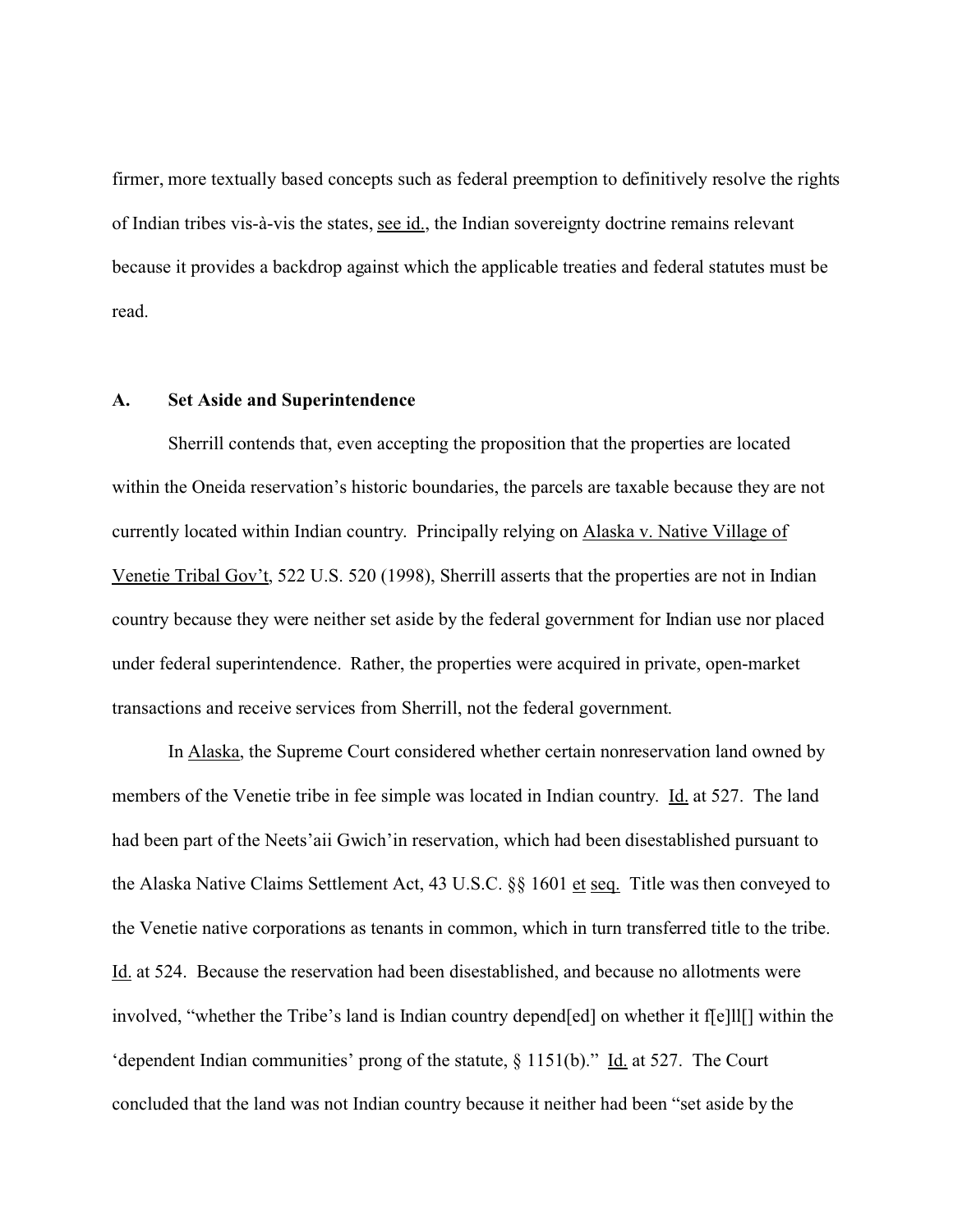Federal Government for the use of the Indians as Indian land" nor was "under federal superintendence" – two requirements, the Court found, that applied equally to reservations, dependencies, and allotments. Id. at 527, 532-34.

Sherrill argues that because the OIN, like the Venetie, purchased the properties in fee and can freely alienate them, the land cannot be in Indian country. We disagree. While questions may arise as to whether nonreservation property owned by Indians is in Indian country, there are no such questions with regard to reservation land, which by its nature was set aside by Congress for Indian use under federal supervision. See United States v. John, 437 U.S. 634, 638-47 (1978) (holding that tribe's fee simple parcels on historic reservation were under federal control despite the fact that federal supervision of the tribe had not been continuous); cf. Donnelly v. United States, 228 U.S. 243, 269 (1913) (holding that reservation land is Indian country).<sup>12</sup>

Because the Sherrill Properties are located on the Oneidas' historic reservation land set aside for the tribe under the Treaty of Canandaigua, they satisfy the set aside and superintendence requirements of 18 U.S.C. § 1151.<sup>13</sup> Moreover, just as **Alaska** concluded that the "mere

 $12$  The Alaska Court itself noted that it "had also held, not surprisingly, that Indian reservations were Indian country." 522 U.S. at 528 n.3; see also id. at 528-30 (discussing cases where the Court had found "that Indian lands that were not reservations could be Indian country" (emphasis added)).

<sup>&</sup>lt;sup>13</sup> Sherrill's argument that the Oneidas' land does not meet federal set aside requirements because it was originally allocated to the Indians by New York State, rather than the United States, is incorrect. The 300,000 acres were a carve-out from the 1788 Treaty of Fort Schuyler, and represented that portion of the Indians' aboriginal homeland that had not been conveyed to New York and thus never became state land. Oneida II, 470 U.S. at 231, Oneida IIIb, 194 F. Supp. 2d at 139 (noting that Article 2 of the treaty "specifically states that the Oneidas 'hold to themselves and their posterity forever' the 'reserved lands'"); id. at 140 (concluding that "the Treaty of Fort Schuyler cannot reasonably be understood to have divested the Oneidas of their aboriginal title"). After the federal government assumed complete control over Indian affairs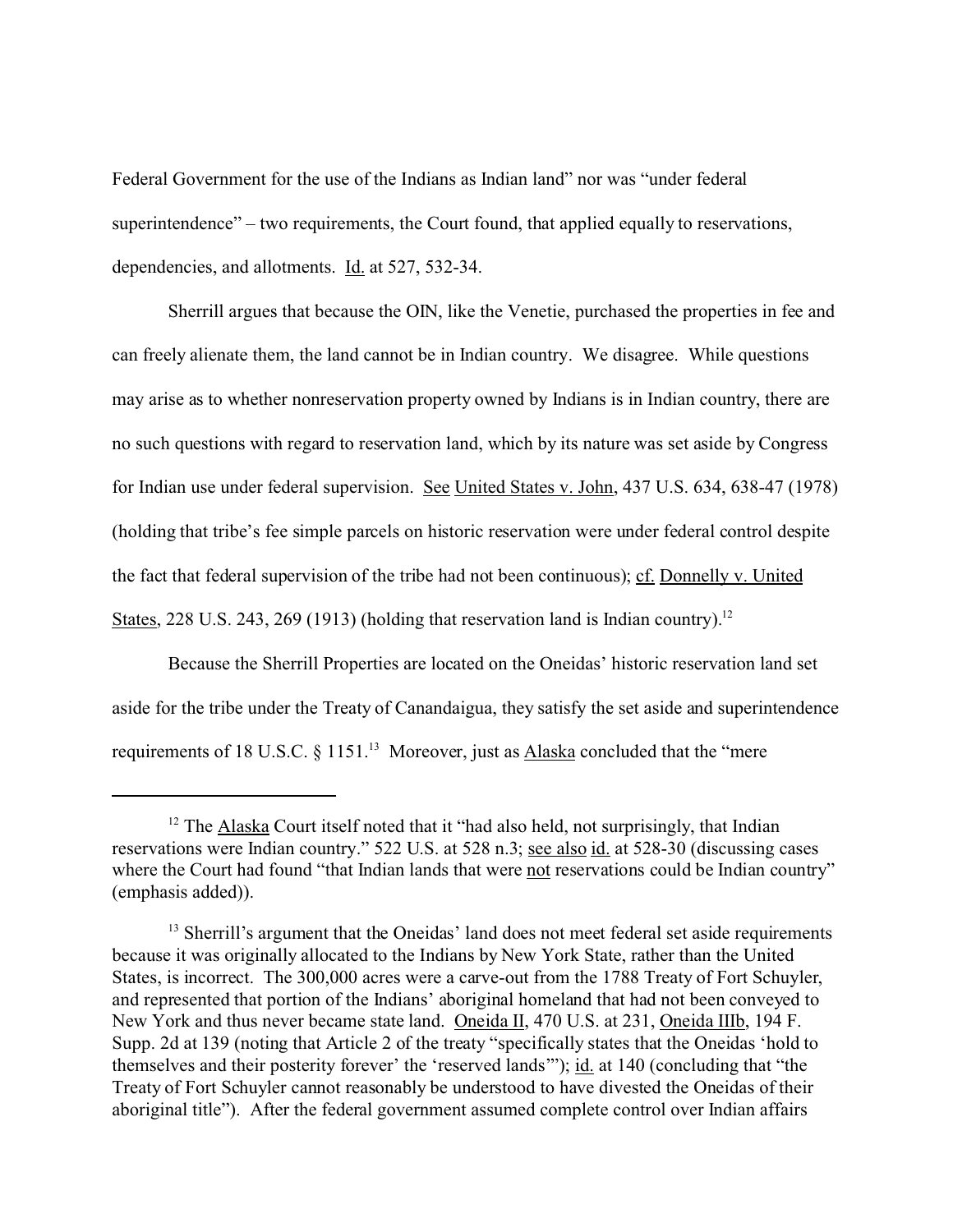provision" of federal services on the tribe's property did not make it Indian country, the provision of certain state services to the Oneidas by Sherrill does not eliminate that status. See Alaska, 522 U.S. at 534.

## **B. Alienability**

Alternatively, Sherrill argues that the properties are not in Indian country because they are freely alienable. Relying on Cass County, Sherrill contends that the reacquisition of freely alienable, former reservation land by an Indian tribe "does not cause the land to resume taxexempt status . . . unless and until [it is] restored to federal trust protection under [25 U.S.C. § 465]."<sup>14</sup> Sherrill Br. at 35 (quoting Cass County, 524 U.S. at 115). Cass County, however, offers Sherrill little help. There, Congress explicitly had made land in Indian country freely alienable by providing for the "complete cession and relinquishment" of all tribal title in Minnesota. Cass County, 524 U.S. at 108. Afterwards, the land had been subject to federal allotment and sold to non-Indians. Because "alienability equals taxability," the Court found the land in question to be taxable. Id. at 109, 113 (citing County of Yakima v. Confederated Tribes & Bands of Yakima Nation, 502 U.S. 251 (1992); Goudy v. Meath, 203 U.S. 146 (1906)). In contrast, the Sherrill

with the ratification of the Constitution, the Canandaigua Treaty recognized the Oneidas' 300,000-acre reservation in federal terms, stating that it "shall remain theirs, until they choose to sell the same to the people of the United States, who have the right to purchase." 7 Stat. 45.

<sup>&</sup>lt;sup>14</sup> Section 465 of the 1934 Indian Reorganization Act allowed some of the land alienated under allotment to return to Indian hands. The section "grants the Secretary of the Interior authority to place land in trust, to be held by the federal government for the benefit of the Indians and to be exempt from state and local taxation after assuming such status." Cass County, 524 U.S. at 114.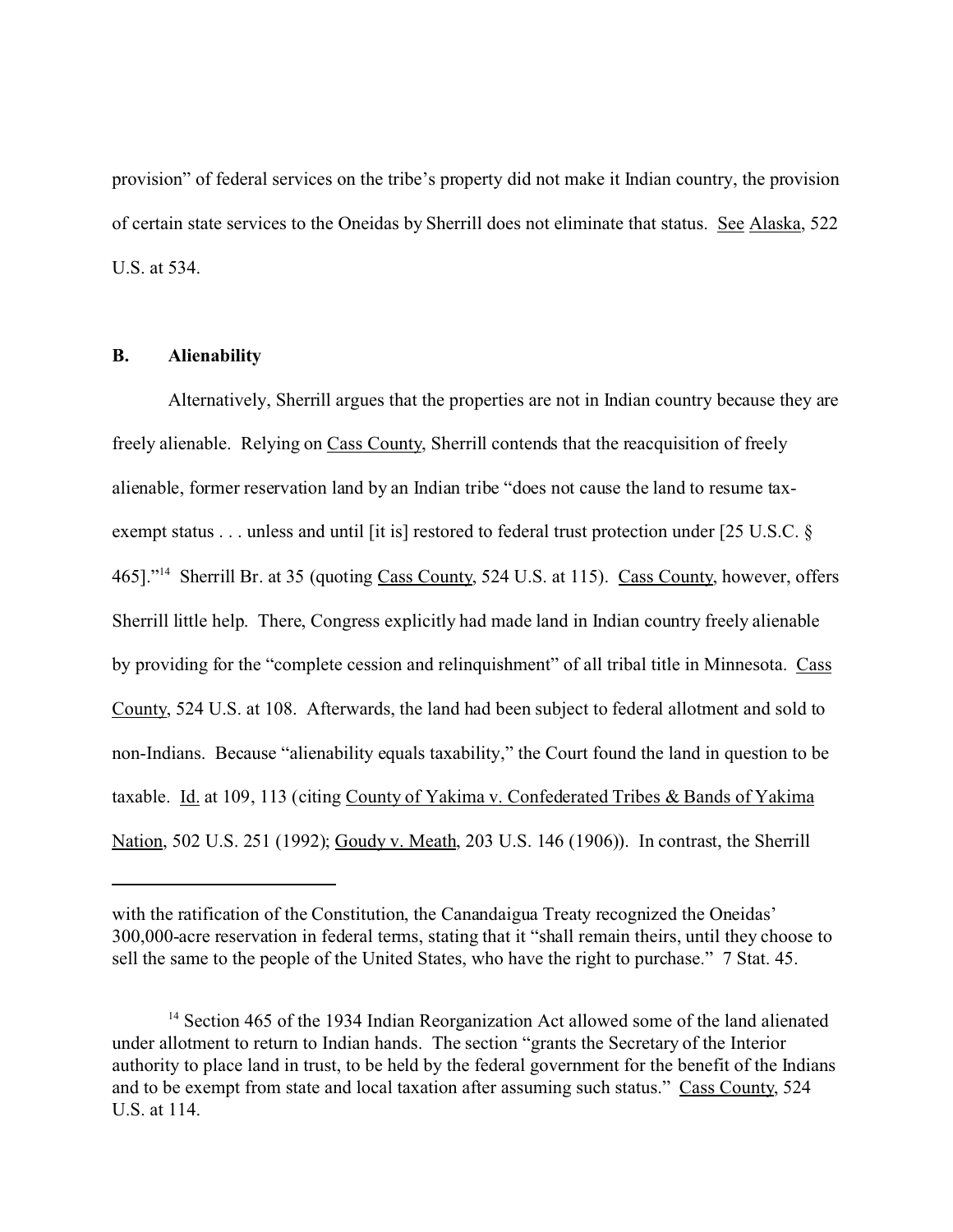Properties are located on reservation land, a status which Congress has never changed. Since Congress has not done so, the properties did not become freely alienable and taxable simply because the OIN purchased them on the open market and currently holds them in fee simple. See Solem v. Bartlett, 465 U.S. 463, 471 (1984) ("Once a block of land is set aside for an Indian reservation and no matter what happens to the title of individual plots within the area, the entire block retains its reservation status until Congress explicitly indicates otherwise."). State and local governments may not tax reservation land "[a]bsent cession of jurisdiction or other federal statutes permitting it." County of Yakima, 502 U.S. at 258. Sherrill can point to neither.

Sherrill is troubled by the seeming "impossibility" that the Oneidas' free-market purchase of land within their ancient ancestral homeland could instantly render the parcels free from taxation and by the potential hardship to local municipalities and residents resulting from the Oneidas' "recreat[ion]" of "a tribal homeland." Sherrill Br. at 37. It suggests that this result is inconsistent with the conclusion of other courts that, even when a reservation has not been disestablished, Indians who no longer own parcels on the reservation cannot base claims to possessory rights on the Nonintercourse Act. Id. at 32-34 (citing Oneida IIIa; Cayuga Indian Nation v. Cuomo, Nos. 80-CV-930, 80-CV-960, 1999 WL 509442 (N.D.N.Y. July 1, 1999)).

 But there is no inconsistency. The authorities Sherrill points to address the judicial remedies available for interference with the possessory rights of Indian plaintiffs, not the existence of those rights. In Yankton Sioux Tribe of Indians v. United States, 272 U.S. 351, 357-59 (1926), for example, the Supreme Court held that the proper remedy for the wrongful taking of Indian land that was subsequently settled and developed was monetary damages rather than repossession by the tribe. This principle became known as the "impossibility" doctrine because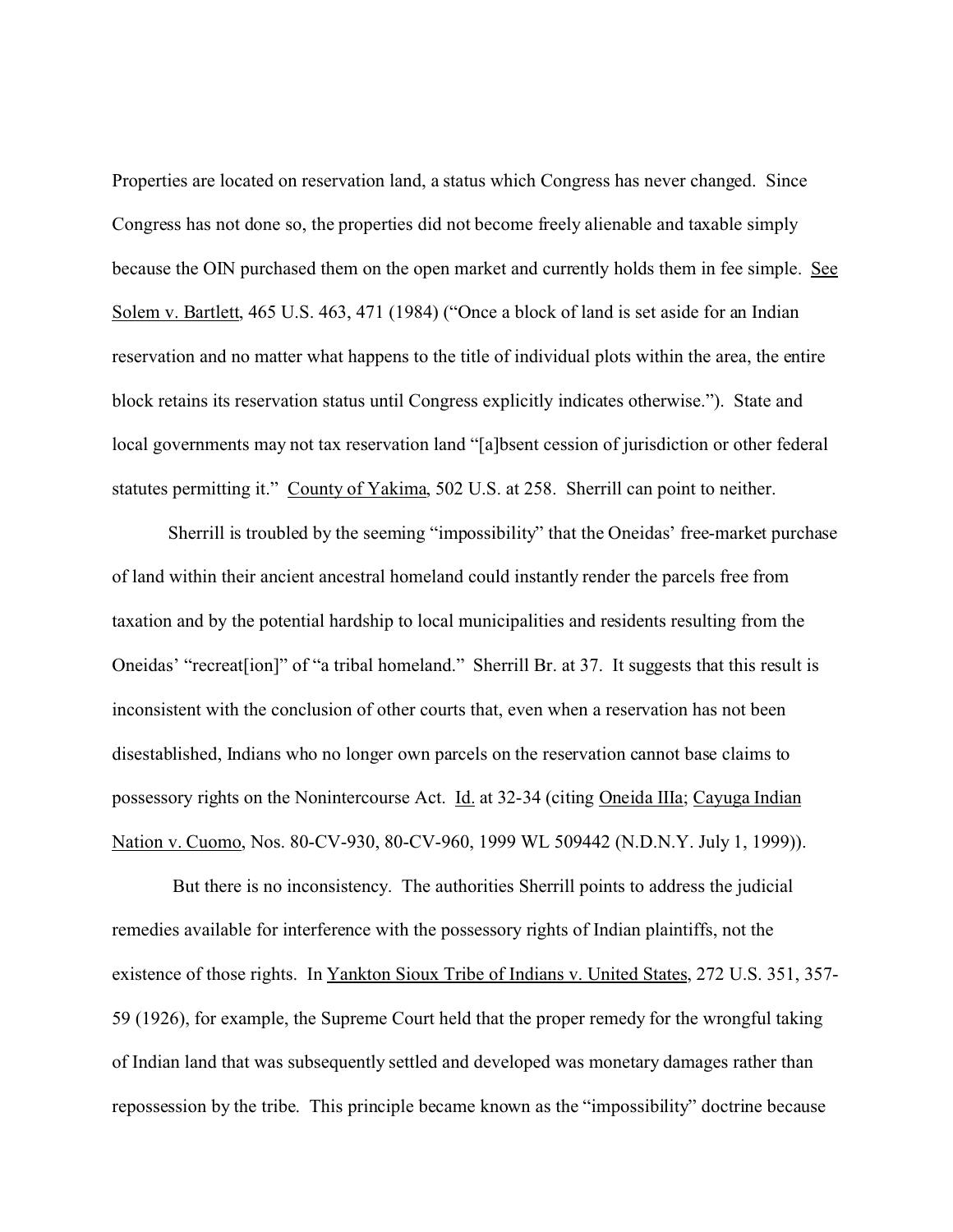it was based on the impracticability of uprooting current property owners where Indians held a valid possessory claim to land on which others had settled.

Our case is different. Recognizing the Oneidas' possessory rights in their historic reservation land, and the accompanying exemption from state taxation, does not require uprooting current property owners, because the Oneidas currently own the properties in question. Consequently, the threat from eviction present in Oneida IIIa and Cayuga is not present here. And Sherrill's argument that the removal of property from local tax rolls is a "hardship" that "upsets settled expectations" only begs the question whether the city is authorized to tax the properties.

The critical dichotomy, which Sherrill does not acknowledge, is between historic Indian title and fee ownership of the land itself. Indian or aboriginal title is the right of a tribe to use and occupy lands it has inhabited from time immemorial. See Oneida II, 470 U.S. at 234. When a reservation has been disestablished, as in Alaska or Cass County, Indian title is extinguished and the only pertinent inquiry for ownership purposes is fee title. But when Indian land has been alienated in ways inconsistent with federal law, Indian title remains with the tribe. The Indiancountry status of the alienated land is irrelevant for tax purposes when non-Indians hold fee title, since they pay state taxes. But when the tribe holding Indian title reacquires former reservation land, both forms of title coexist. Cf. United States v. Sandoval, 231 U.S. 28, 48 (1913) (rejecting position that Indian lands held in fee simple by Pueblo cannot be Indian country). The Indiancountry status of the land therefore becomes fully relevant: the state cannot tax it and the tribe can no longer legally alienate it, at least without federal approval.

At first glance, this "coexistence" of titles appears uneasy, because the validity of the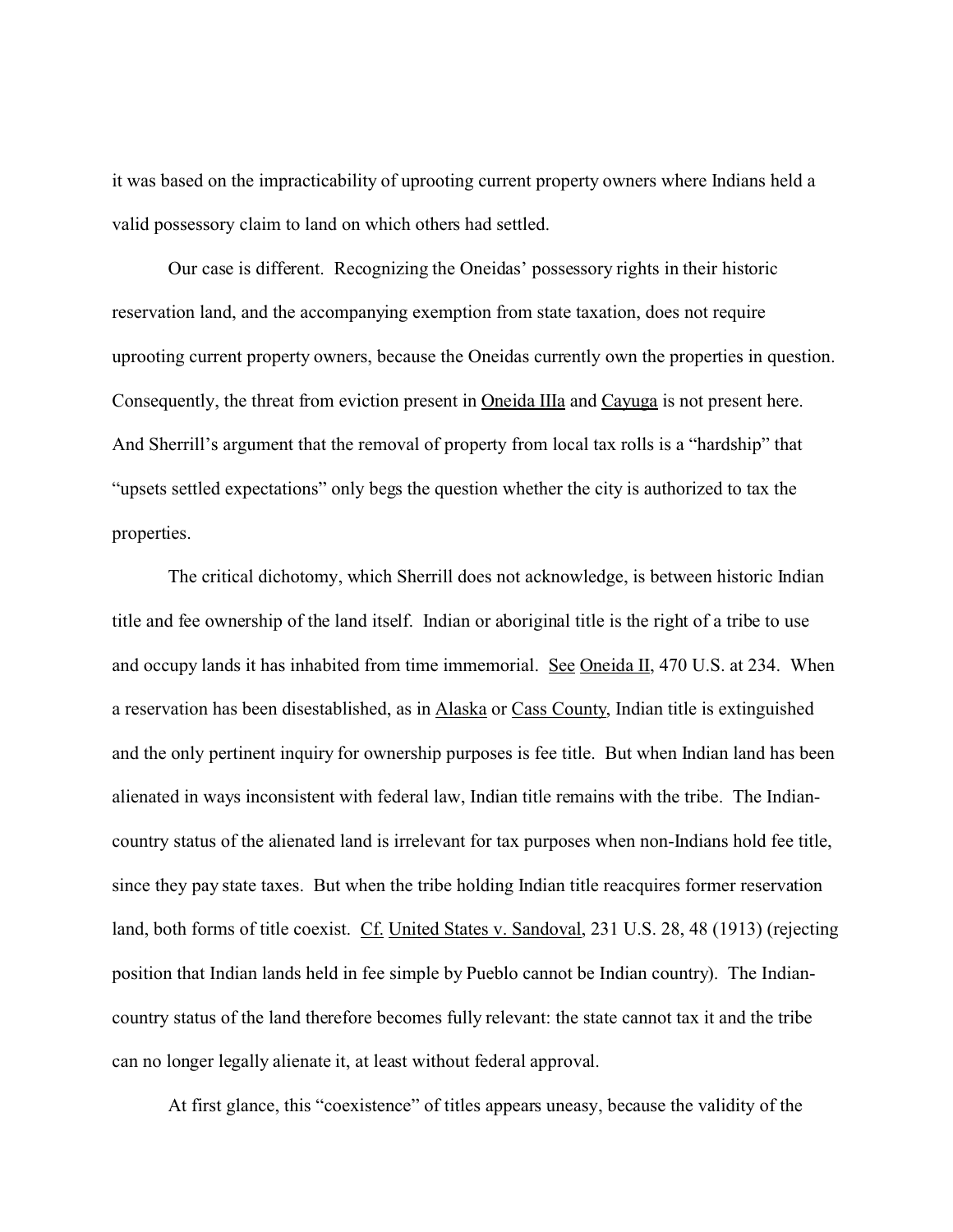Oneidas' Indian title depends on a finding that the properties were alienated in violation of the Nonintercourse Act. And if this is so, then the chain of fee simple title, of which the Oneidas are now part, is invalid. This unease is ultimately unwarranted, however, because the OIN's possessory rights are grounded in its unextinguished Indian title, just as they were prior to the 1805 conveyance. Acquisition of the properties, as the tribe asserts, was the least disruptive means of effectuating these possessory rights. Because the previous fee owners relinquished any claims to the land, the OIN's rights may be fully realized. Accordingly, we conclude that the OIN's purchase of the Sherrill Properties in fee simple neither rendered them freely alienable nor deprived them of their Indian-country status.

### **III. Effect of the Buffalo Creek Treaty on Oneida's Property Rights**

Both of Sherrill's arguments for why the properties are not in Indian country rest on the claim that the land is no longer in an Indian reservation. This claim is grounded in the 1838 Buffalo Creek Treaty which, Sherrill and the *amici* contend, formally disestablished the Oneida reservation. Again, we disagree. Before returning to the text of this treaty, it is helpful to note certain basic canons of Indian treaty construction.

#### **A. Canons of Indian Treaty Construction**

Treaties are generally more closely linked to the historical events surrounding their negotiation and passage than are private agreements. They are, accordingly, "construed more liberally . . . , and to ascertain their meaning we may look beyond the written words to the history of the treaty, the negotiations, and the practical construction adopted by the parties." Choctaw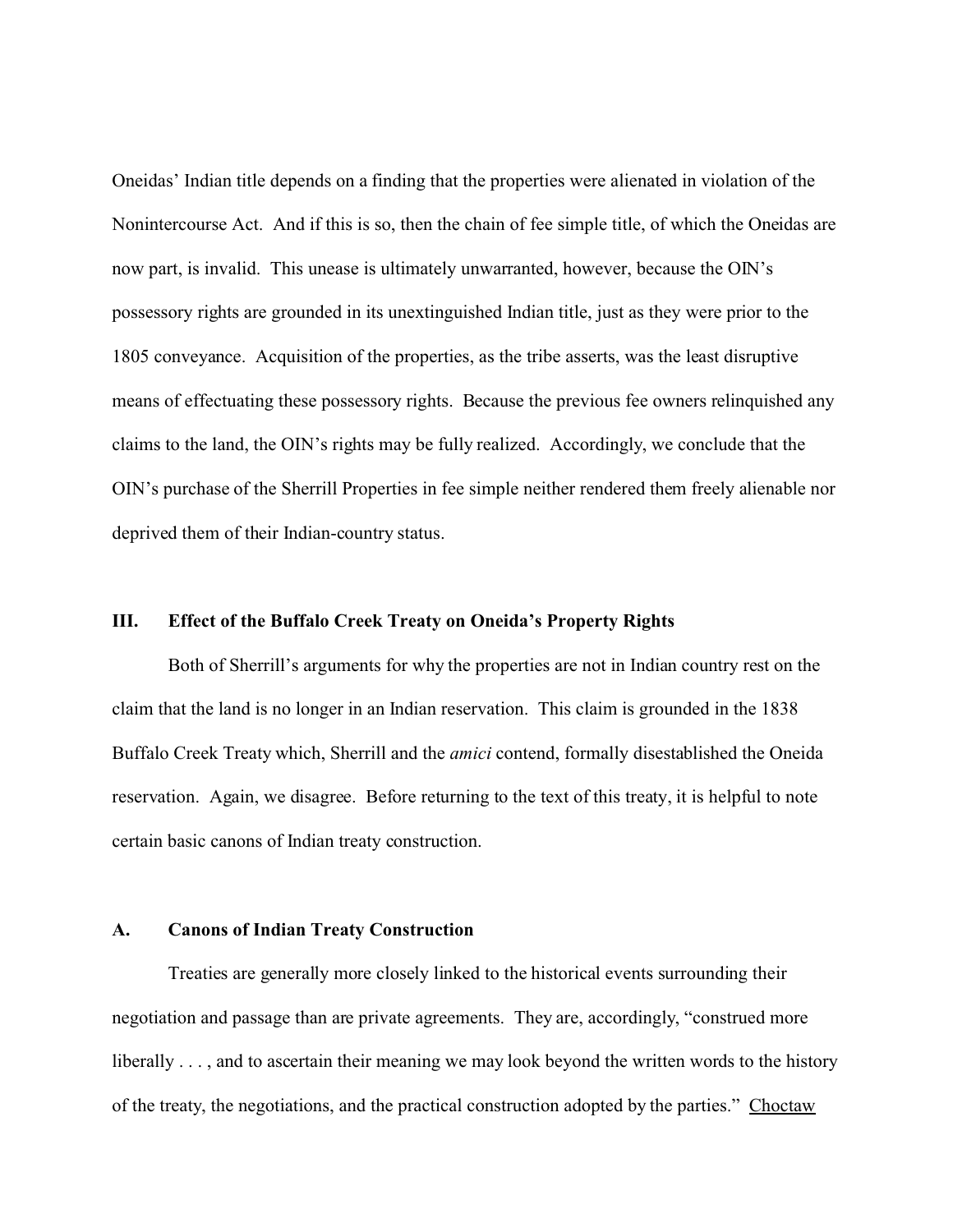Nation of Indians v. United States, 318 U.S. 423, 431-32 (1943). This is particularly true with regard to Indian treaties. "'The canons of construction applicable in Indian law are rooted in the unique trust relationship between the United States and the Indians [with respect to tribal lands],' and the Indians' unequal bargaining power when agreements were negotiated." Hagen, 510 U.S. at 423 n.1 (Blackmun, J. dissenting) (quoting Oneida II, 470 U.S. at 247). This relationship, and the notions of Indian sovereignty and self-government embodied in it, "provide[] an important 'backdrop' against which vague or ambiguous federal enactments must always be measured." White Mountain Apache Tribe v. Bracker, 448 U.S. 136, 143 (1980) (quoting McClanahan, 411 U.S. at 172 (1973)).

It is, moreover, "well established that treaties should be construed liberally in favor of the Indians, with ambiguous provisions interpreted to their benefit." Oneida II, 470 U.S. at 247 (citations omitted). Any finding that Congress has abrogated Indian treaty rights is inappropriate "[a]bsent explicit statutory language." Oneida II, 470 U.S. at 247 (citation and internal quotation marks omitted); cf. Or. Dep't of Fish & Wildlife v. Klamath Indian Tribe, 473 U.S. 753, 774 (1985). Congress's intention in that regard, in other words, must be "clearly expressed."<sup>15</sup> Hagen, 510 U.S. at 423 & n.1 (Blackmun J., dissenting).

### **B. Disestablishment and Diminishment Generally**

<sup>&</sup>lt;sup>15</sup> This canon has been applied on numerous occasions to exempt tribes from state taxation. See, e.g., Bryan v. Itasca County, 426 U.S. 373, 392-93 (1976); McClanahan, 411 U.S. at 174-75 (1973); Squire v. Capoeman, 351 U.S. 1, 6-8 (1956); Carpenter v. Shaw, 280 U.S. 363, 366-67 (1930); Choate v. Trapp, 224 U.S. 665, 675-79 (1912); The Kansas Indians, 72 U.S. (5 Wall.) 737, 760 (1867).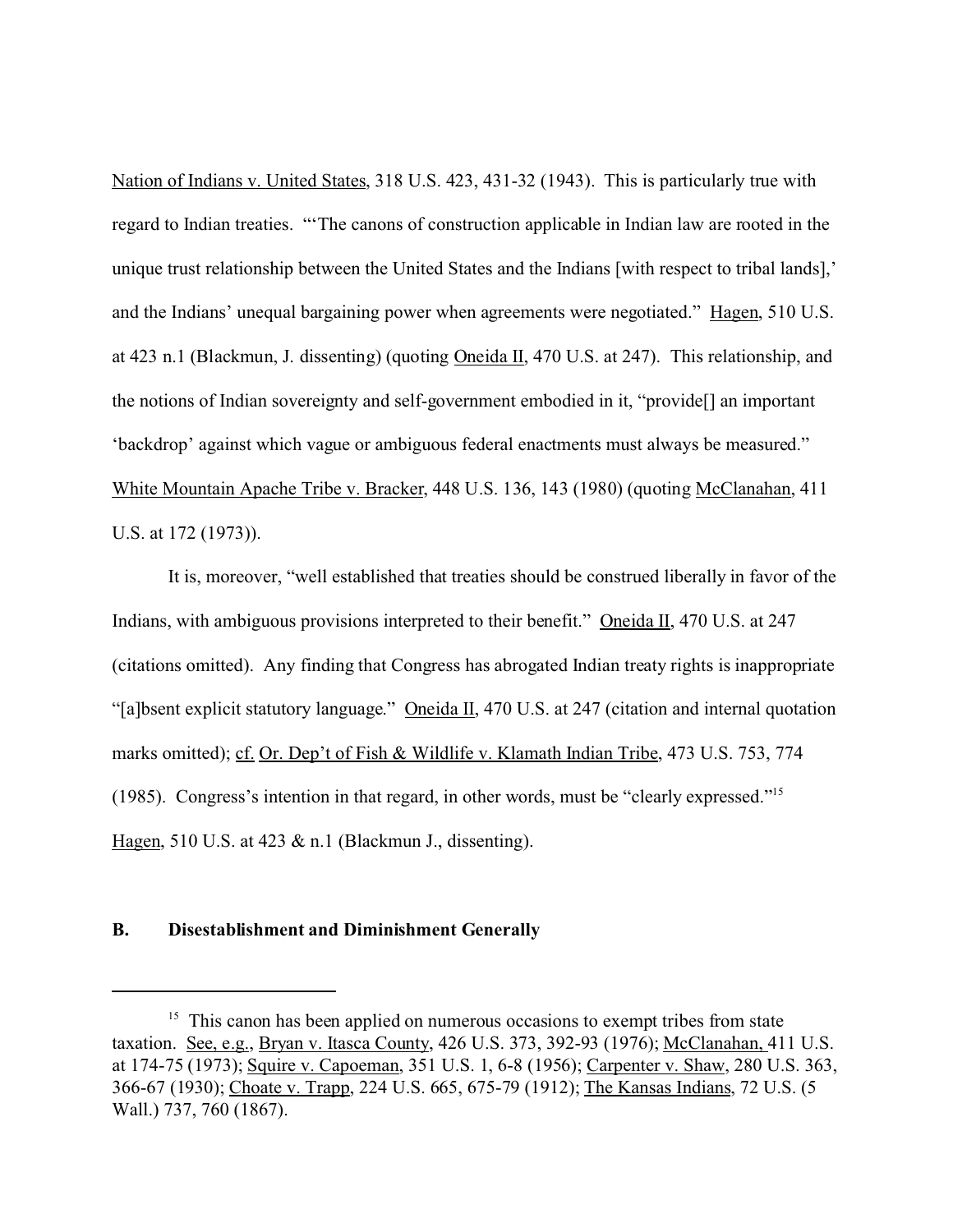The Supreme Court applied and elaborated these canons in considering issues of reservation disestablishment and diminishment most recently in the "surplus land act" cases.<sup>16</sup> These cases dealt with land claims arising from the allotment era and specifically addressed whether certain unallotted lands opened for settlement to non-Indians remained in Indian country. Solem v. Bartlett, 465 U.S. 463 (1984), for example, involved a writ of habeas corpus sought by a non-Indian who had been tried and convicted in state court for a crime committed on a Sioux reservation. The question presented was whether the state had jurisdiction over the petitioner by virtue of the Cheyenne River Act, which had authorized the Interior Secretary to allot a portion of the reservation to homesteaders. In concluding that the reservation had not been diminished, the Court set forth the standard for identifying the "clear" expressions of congressional intent needed to find diminishment. It began by noting that

only Congress can divest a reservation of its land and diminish its boundaries. Once a block of land is set aside for an Indian Reservation and no matter what happens to the title of individual plots within the area, the entire block retains its reservation status until Congress explicitly indicates otherwise . . . . Congress [must] clearly evince an intent to change boundaries.

Id. at 470 (emphasis added) (citations and internal quotation marks omitted).

Although "[e]xplicit reference to cession or other language evidencing the present and total surrender of all tribal interests" can be helpfully probative, particularly when buttressed by fixed compensation for the opened lands, id., this language is not a prerequisite for a finding of diminishment. Rather, an act's legislative history and the subsequent treatment of the land

<sup>&</sup>lt;sup>16</sup>Beginning in the late-nineteenth century, Congress passed a series so-called "surplus" land acts," forcing Indians onto individual allotments carved out of reservations and opening unalloted lands to non-Indian settlers.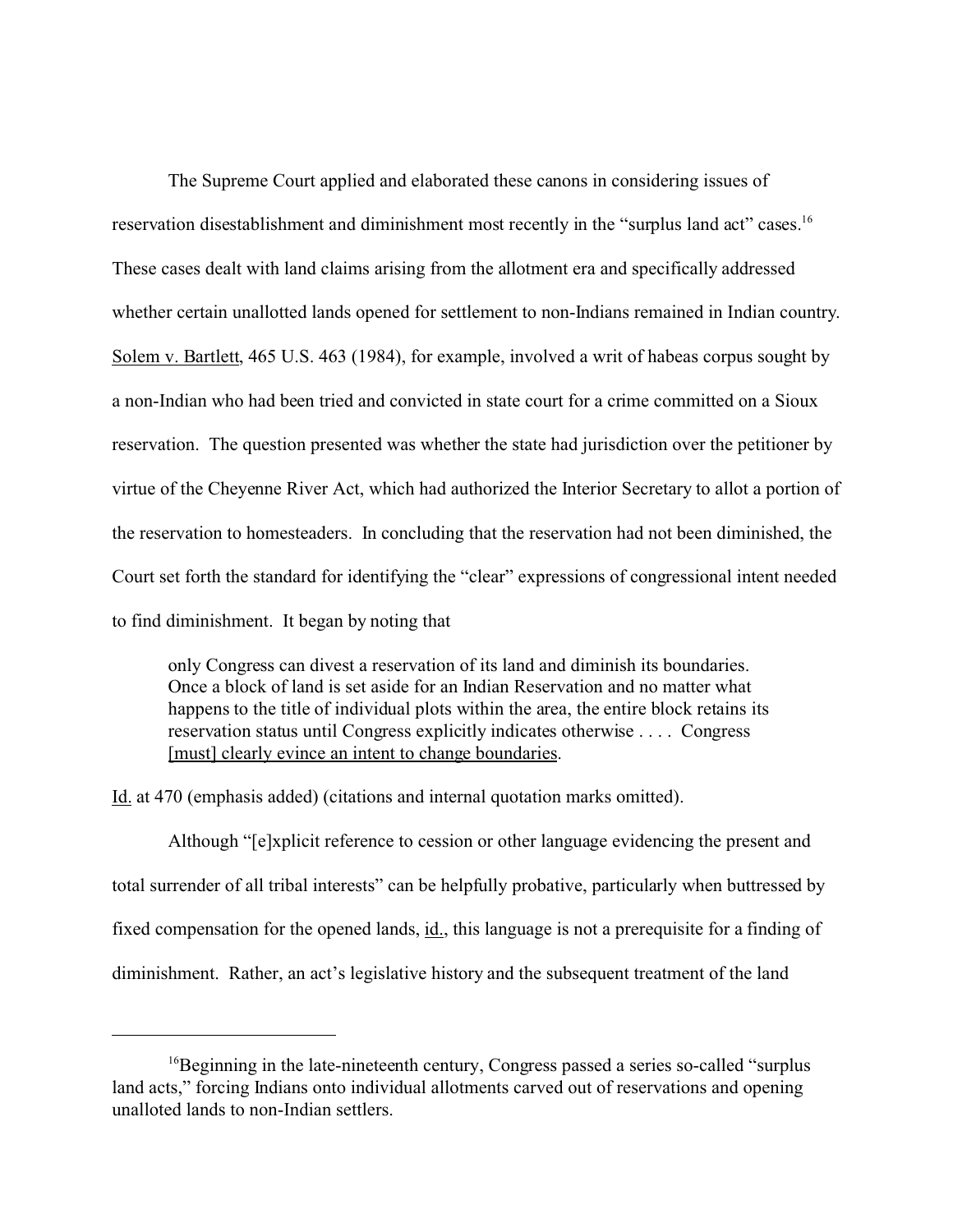(including settlement patterns), may also suffice:

When events surrounding the passage . . . – particularly the manner in which the transaction was negotiated with the tribes involved and the tenor of legislative Reports presented to Congress -- unequivocally reveal a widely held, contemporaneous understanding that the affected reservation would shrink as a result of the proposed legislation, we have been willing to infer that Congress shared the understanding that its action would diminish the reservation, notwithstanding the presence of statutory language that would otherwise suggest reservation boundaries remained unchanged. To a lesser extent, we have also looked to events that occurred after the passage of a surplus land Act to decipher Congress' intentions. Congress' own treatment of the affected areas, particularly in the years immediately following the opening, has some evidentiary value, as does the manner in which the Bureau of Indian Affairs and local judicial authorities dealt with unalloted open lands. On a more pragmatic level, we have recognized that who actually moved onto opened reservation lands is also relevant to deciding whether a surplus land Act diminished a reservation. Where non-Indian settlers flooded into the opened portion of a reservation and the area has long since lost its Indian character, we have acknowledged that de facto, if not de jure, diminishment may have occurred. In addition to the obvious practical advantages of acquiescing to de facto diminishment, we look to the subsequent demographic history of opened lands as one additional clue as to what Congress expected would happen once land on a particular reservation was opened to non-Indian settlers.

Solem, 465 U.S. at 471-72 (citations omitted); see also South Dakota v. Yankton Sioux Tribe,

522 U.S. 329, 344 (1998) (stating that the Court may consider "'the historical context surrounding the passage of the surplus land Acts,' and to a lesser extent, the subsequent treatment of the area in question and the pattern of settlement there" (quoting Hagen, 510 U.S. at

411)).

But when these elements, considered in their totality, "fail to provide substantial and compelling evidence of a congressional intention to diminish Indian lands, we are bound by our traditional solicitude for the Indian tribes to rule that diminishment did not take place and that the old reservation boundaries survived the opening." Solem, 465 U.S. at 472. The same analysis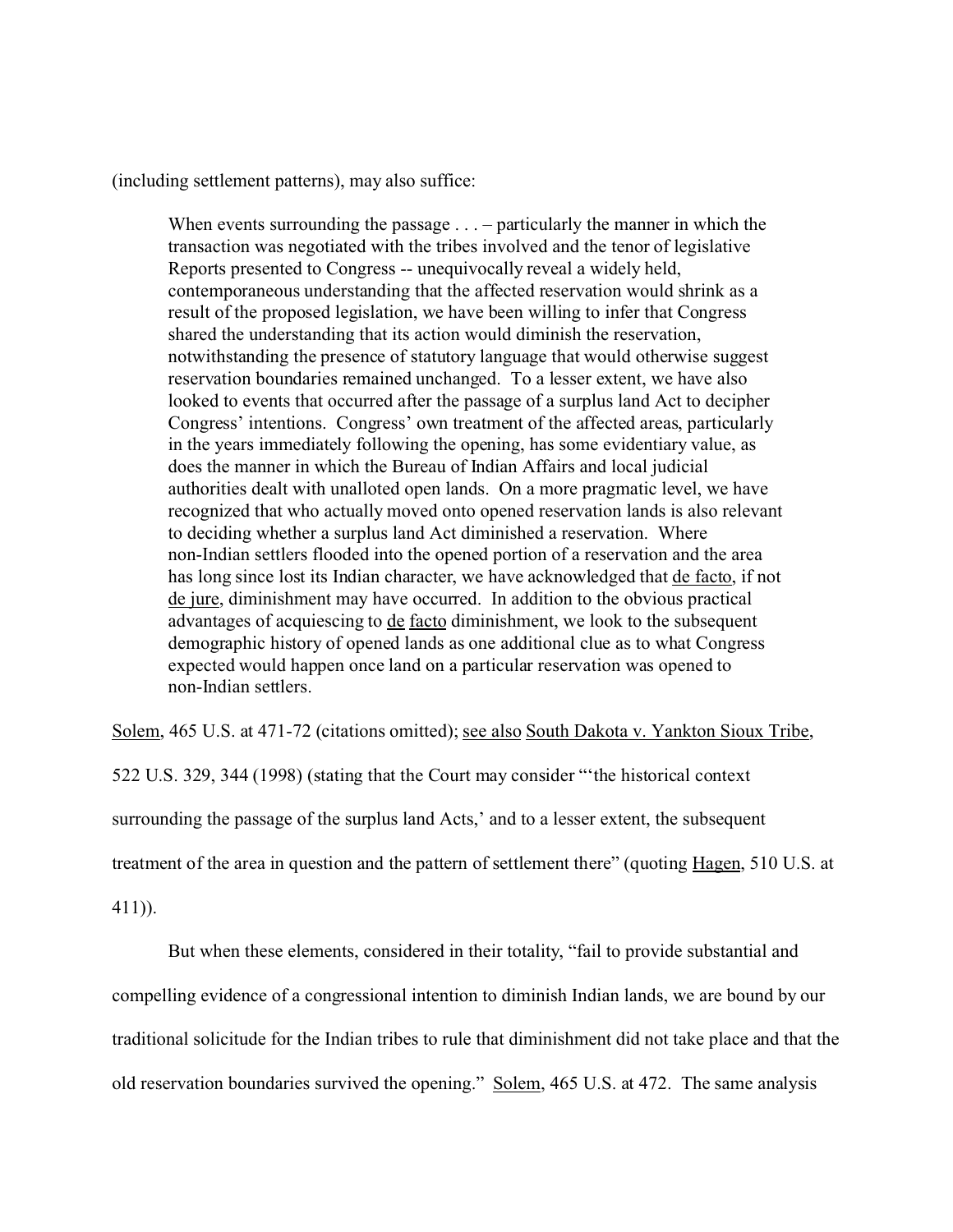applies to the termination or disestablishment of a reservation. See DeCoteau v. Dist. County Court for the Tenth Judicial Dist., 420 U.S. 425, 444 (1975) ( "[The Supreme Court] does not lightly conclude that an Indian reservation has been terminated . . . . '[T]he Court requires that the congressional determination to terminate . . . be expressed on the face of the Act or be clear from the surrounding circumstances and legislative history.'" (quoting Mattz v. Arnett, 412 U.S. 481, 505 (1973)).

Applying these principles, the Supreme Court has found language supporting diminishment in cases where the operative portion of a surplus land act reflects an Indian agreement to "cede, sell, relinquish and convey" opened lands. See, e.g., Yankton, 522 U.S. at 344; DeCoteau, 420 U.S. at 439, 441 n.22; Rosebud Sioux Tribe v. Kneip, 430 U.S. 584, 591 & n.8 (1977). Similarly, in Hagen v. Utah, the operative language provided that "all the unallotted lands within said reservation shall be restored to the public domain," 510 U.S. at 412 (emphasis added), which the Court found indicated a congressional intent to diminish. Id. at 414.

 In each of these cases, the Supreme Court found a textually grounded intention to diminish supported by legislative history. To varying degrees the Court also found other support such as contemporaneous congressional and administrative statements, proclamations opening the reservation to settlement, the state's assumption of jurisdiction over the opened lands, and the subsequent pattern of settlement. See Yankton, 522 U.S. at 351-57; Hagen, 510 U.S. at 416-21; DeCoteau, 420 U.S. at 437-49; Rosebud, 430 U.S. at 592-615.

# **C. The Buffalo Creek Treaty**

As we have seen, Articles 1 and 2 of the Buffalo Creek Treaty summarize the central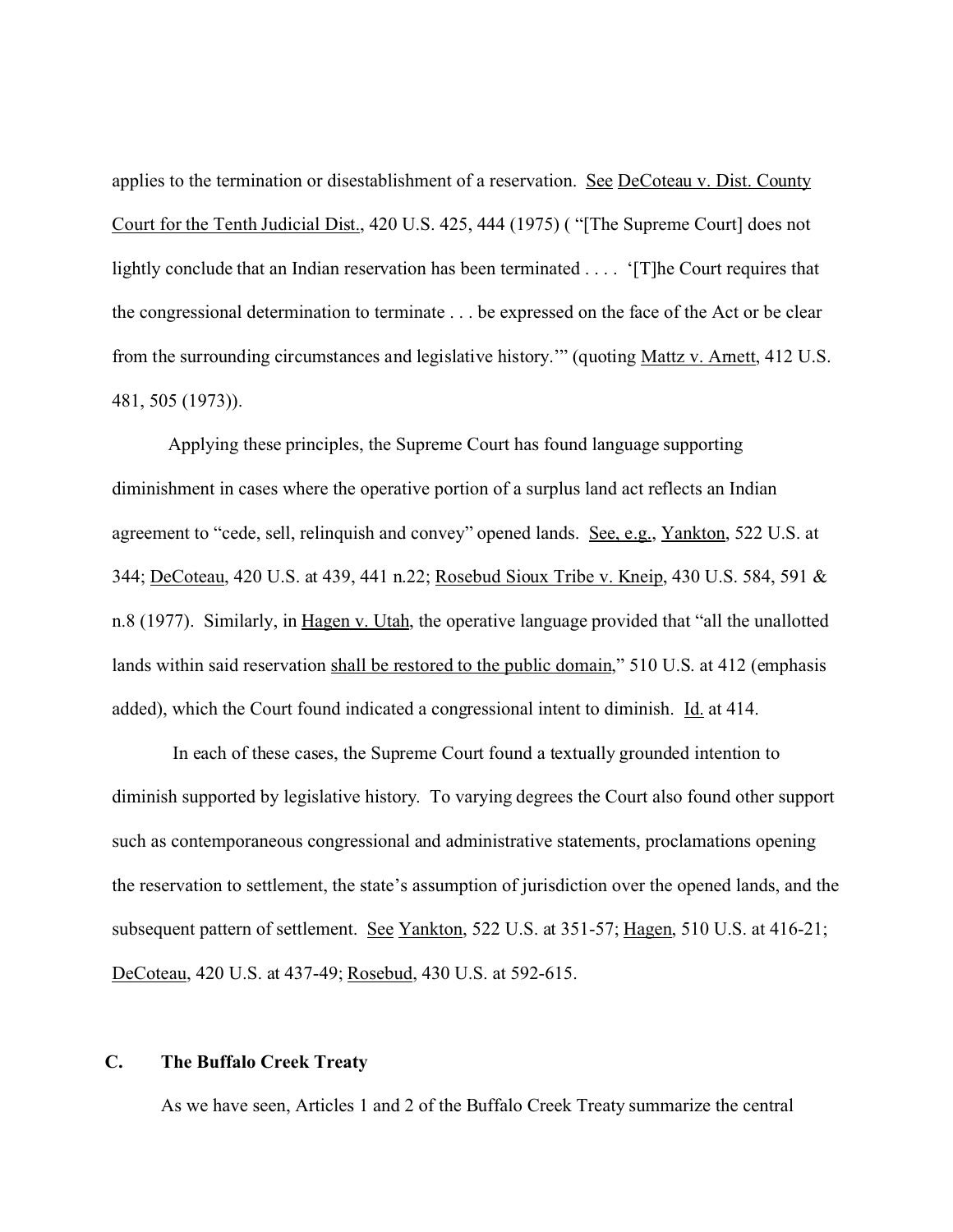bargain between the New York Indians and the federal government: the cession of the New York Indians' Wisconsin lands in exchange for reservation land in Kansas. Most of the remainder of the Treaty addresses the Kansas tract and various other tribe-specific arrangements. Articles 10 and 14 contain explicit cession language for the New York territory of two tribes, the Senecas and Tuscaroras. Buffalo Creek Treaty, arts. 10, 14; see New York Indians II, 170 U.S. at 21 (stating that the Senecas' and Tuscaroras' agreements "indicate[d] an intention on the part, both of the Government and the Indians, that they should take immediate possession of the tracts set apart for them in Kansas"). In contrast, Article 13, which addresses the Oneidas, contains no such language:

The United States will pay [certain sums to certain Oneidas] . . . for expenses incurred and services rendered in securing the Green Bay country, and the settlement of a portion thereof; and they hereby agree to remove to their new homes in the Indian territory, as soon as they can make satisfactory arrangements with the Governor of the State of New York for the purchase of their lands at Oneida.

Buffalo Creek Treaty, art. 13 (emphases added).

 Nothing in its text provides "substantial and compelling" evidence of Congress's intention to diminish or disestablish the Oneidas' New York reservation.<sup>17</sup> There is no specific cession language, and no fixed-sum payment for opened land in New York; rather there is only the possibility of a sale for "uncertain future proceeds." DeCoteau, 420 U.S. at 448 (describing

<sup>&</sup>lt;sup>17</sup> Sherrill and the State rely upon Article 2 of the Treaty, asserting that the Oneidas agreed to the Kansas tract "as a permanent home for all the New York Indians, now residing in the State of New York." Buffalo Creek Treaty, Art. 2 (emphasis added). This provision, however, applies only to those Indians "who have no permanent homes." It is therefore not applicable to the OIN, who had a permanent residence in New York State. Even if it were applicable, the article does no more than Article 13 in revealing an intent by Congress or the Oneidas to disestablish their reservation in New York.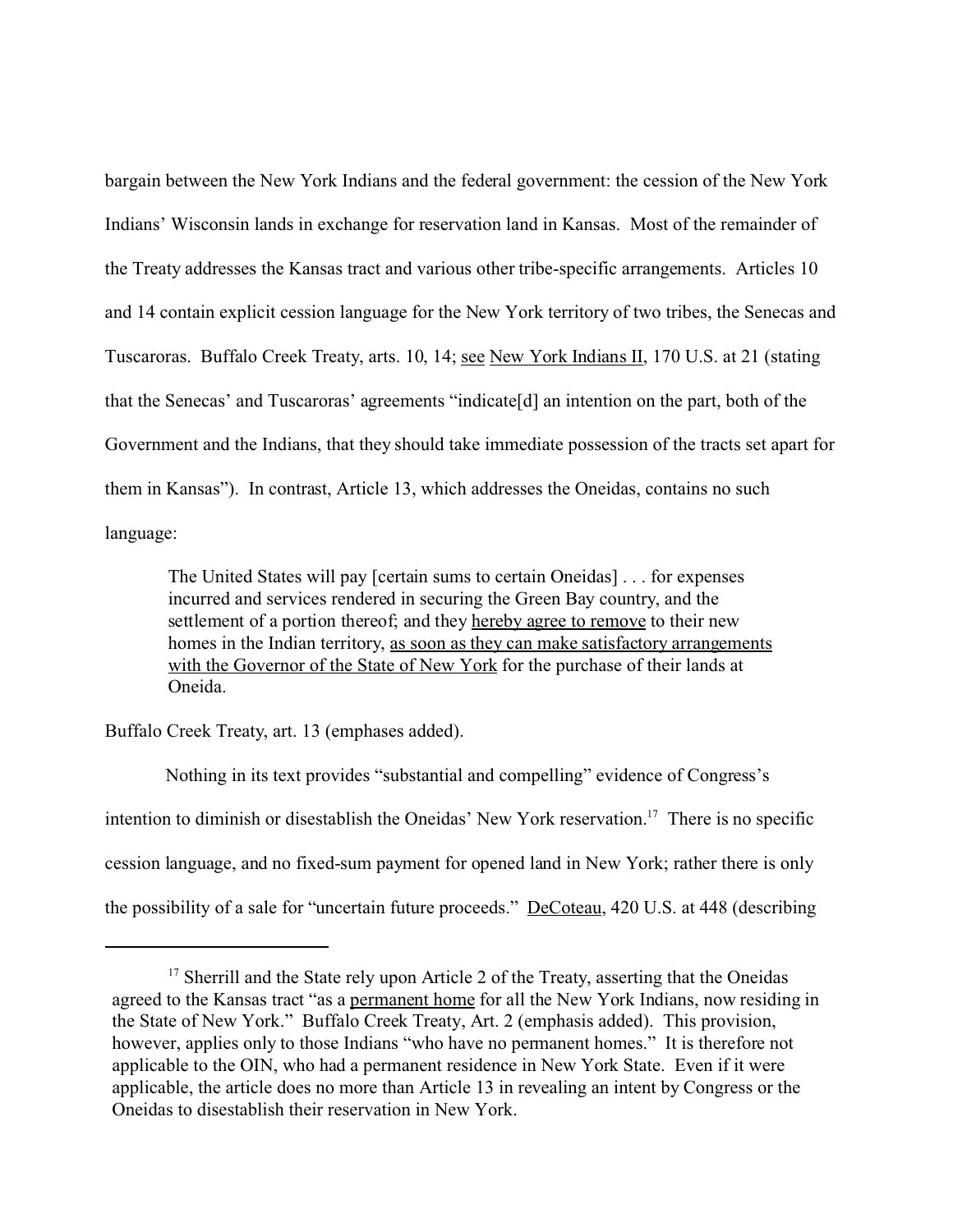arrangement in Mattz, 412 U.S. 481). Article 13 at best is ambiguous about whether removal to Kansas was required. More properly, it reflects a simple agreement to agree. While the Oneidas agreed to remove, removal was conditioned on speculative future arrangements between the Indians and a third party, New York's governor. See New York Indians II, 170 U.S. at 28 ("It . . . appears, from the eleventh, twelfth, and thirteenth findings [of the Treaty], that the President never fixed any time for [the Indians'] removal, as was contemplated in the third article.") This contingency is reflected by the comments of Ransom Gillet, a federal Indian commissioner who participated in the Treaty negotiations and whose declaration is appended to the final document. Gillet stated that, in obtaining the Oneidas' consent to the treaty, he "most solemnly assure[d] them that the treaty does not and is not intended to compel the Oneidas to remove from their reservation in the State of New York . . . . The treaty gives them lands if they go to them and settle there but they need not go unless they wish to. When they wish to remove they can sell their lands to the Governor of the State of New York and then emigrate. But they will not be compelled to sell or remove."<sup>18</sup> Statement of Ransom H. Gillet at Oneida Castle, Aug. 9, 1838 (emphasis added); see also Report of the Committee of Indian Affairs, State of New York, Mar. 24, 1847, at 4 (transcribing statement by a federal Indian commissioner to the Six Nations that

<sup>&</sup>lt;sup>18</sup> Contrary to the contention of Sherrill and New York State, consideration of the Gillet declaration here is proper. See Minnesota v. Mille Lacs Band of Chippewa Indians, 526 U.S. 172, 196 (1999). Senate amendments to the Buffalo Creek Treaty in June 1838 required a federal commissioner to explain its meaning to the tribes before it could take effect. Following Gillet's declaration to the Oneidas, the tribe assented to the treaty, and this assent – which refers to Gillet's declaration and includes his affirmation that the assent was voluntary – appear as addenda to the document as ratified. See New York Indians II, 170 U.S. at 24 ("[A] written declaration annexed to a treaty at the time of its ratification was as obligatory as if the provision had been inserted in the body of the treaty itself.") (citing Doe v. Braden, 57 U.S. (16 How.) 635, 656 (1853)).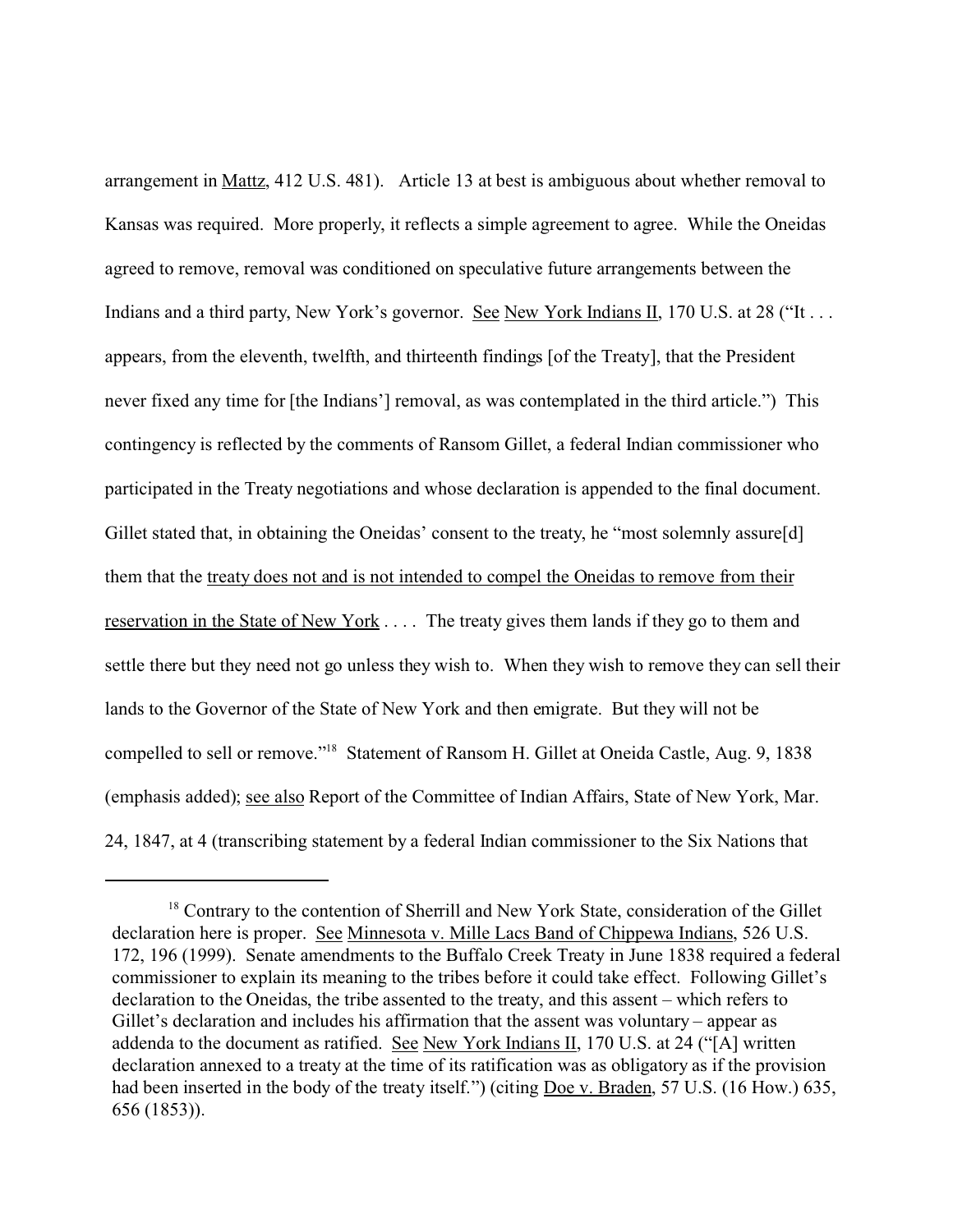they were not obligated to remove west). As it turned out, the sales to New York State were never accomplished, and the planned removal never took place. Oneida IIIb, 194 F. Supp. 2d at 142.

Article 3 of the Treaty, moreover, contemplates that some tribes might not remove from their New York lands:

[S]uch of the tribes of the New York Indians as do not accept and agree to remove to the country set apart for their new homes within five years, or such other time as the President may, from time to time, appoint, shall forfeit all interest in the lands so set apart, to the United States.

Buffalo Creek Treaty, art. 3 (emphasis added); see New York Indians II, 170 U.S. at 28.

Accordingly, the Treaty's text contains neither an obligation to remove nor any indication of a congressional intention to disestablish the Oneidas' New York reservation.

Sherrill and the *amici* nonetheless observe that certain legislative and administrative documents, such as "representative" reports of the Commissioner of Bureau of Indian Affairs spanning the period 1890 to 1997 and a 1981 Senate Report preceding the passage of New York's Indian jurisdictional statute,  $25 \text{ U.S.C.}$  §  $233$ ,<sup>19</sup> demonstrate that the Oneidas no longer have a New York reservation. While congressional and administrative references to the reservation may bear some general relevance to congressional intent, see Yankton, 522 U.S. at 351, the references cited by Sherrill, the earliest of which was decided a half-century after the Treaty's proclamation, indicate little if anything about Congress's intent in 1838. Given the absence of anything in the Buffalo Creek Treaty's text or legislative history supporting disestablishment, we conclude that

<sup>&</sup>lt;sup>19</sup>This statute gives the courts of New York civil jurisdiction in actions "between Indians" or "between one or more Indians and any other person or persons." 25 U.S.C. § 233 (2000). Notably, it also provides that nothing in it "shall be construed as subjecting the lands within any Indian reservation in the State of New York to taxation for State or local purposes." Id.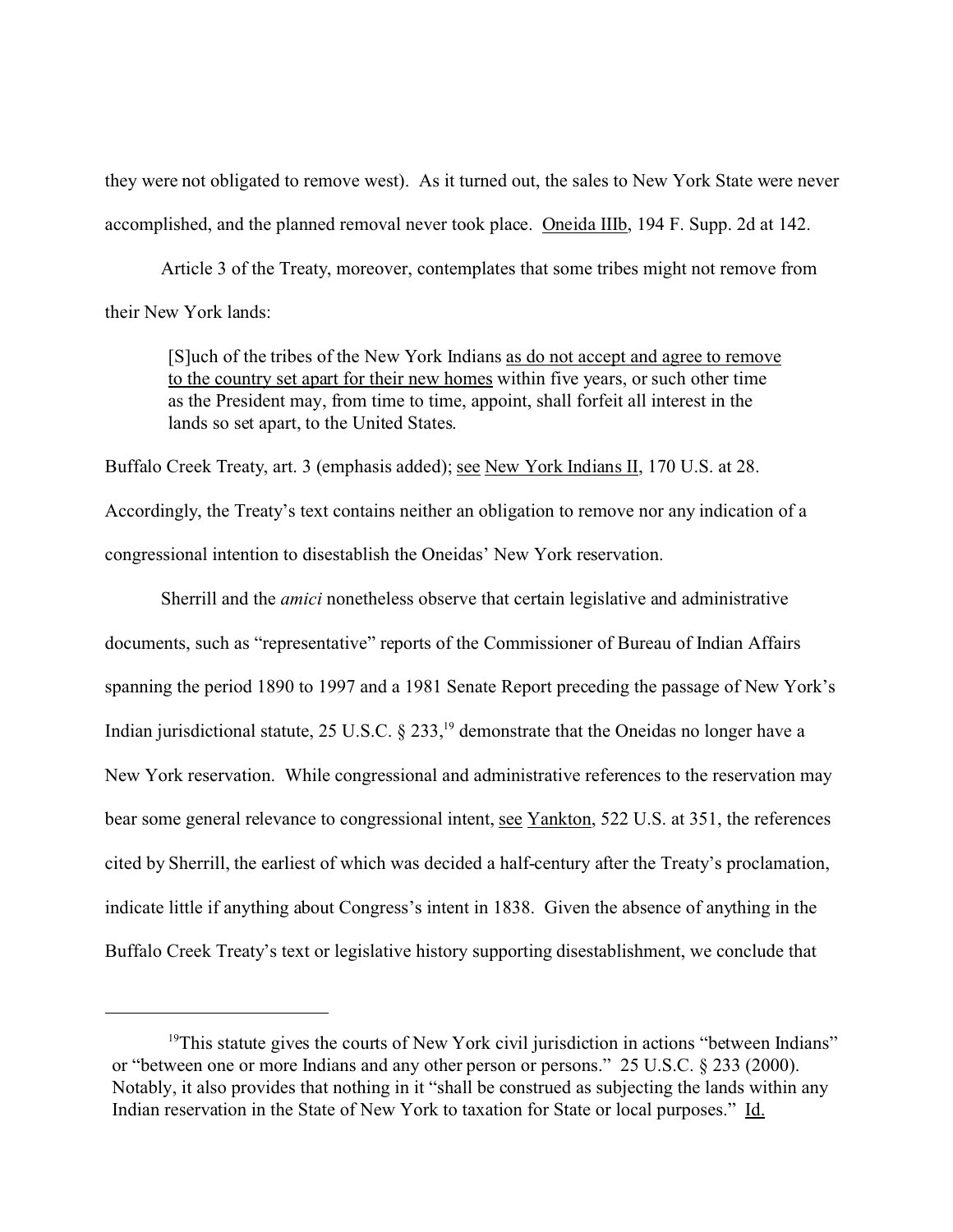these later documents do not "unequivocally reveal" the intention necessary to demonstrate disestablishment.<sup>20</sup> Solem, 465 U.S. at 471.

Moreover, two enactments in the wake of the Buffalo Creek Treaty weigh against disestablishment. Under an 1842 treaty between the Oneidas and New York, certain Indians who had not migrated to Wisconsin sold a portion of their New York land (amounting to some 1100 acres) to the State. This treaty provided for the conveyance of certain lots to the State and other lots to non-removing Indians to be held as "common property." Boylan, 265 F. at 168 (quoting Treaty of 1842, arts. 1, 6). We later described this purchase as "such portion of the reservation as represented the equitable share in the proportion to the number of Indians who migrated." Id. at 167-68 (emphasis added). Finally, an 1843 enactment of the New York legislature, which sought to allow the Oneidas to hold their lands in severalty and (improperly) to alienate them by majority vote of the chiefs and head men of the tribe, makes explicit reference to "lands and property in the Oneida reservation." Id. at 169 (emphasis added) (quoting Act Relative to the Oneida Indians, Laws of the State of New York, 66th Sess., 244-46, Ch. 185, Sec. 1 (Apr. 8, 1843)).<sup>21</sup>

<sup>&</sup>lt;sup>20</sup> Most of these documents, in particular those published by the Department of the Interior and the Commissioner of Indian Affairs, appear to rely on one another. And one of them, the Department of the Interior's 1997 Annual Report on Indian land, acknowledges that thirty-two acres in Madison County is under the jurisdiction of the Bureau of Indian Affairs ("BIA"). This is, presumably, the same land we referred to as federally protected land in Boylan. 265 F. at 165-68.

Further, the fact that certain congressional documents and maps of the area, introduced by New York State on appeal, omit mention of an Oneida reservation in New York State does not conclusively indicate disestablishment. In fact, other relatively recent maps and documents, as the *amici* recognize, do reveal such a reservation.

 $21$  Contrary to the suggestion of Madison and Oneida Counties, the fact that, under the 1843 law, individual Indians could hold the land in common, and could sell it to non-Indians under specified circumstances, does not reflect the disestablishment of the reservation.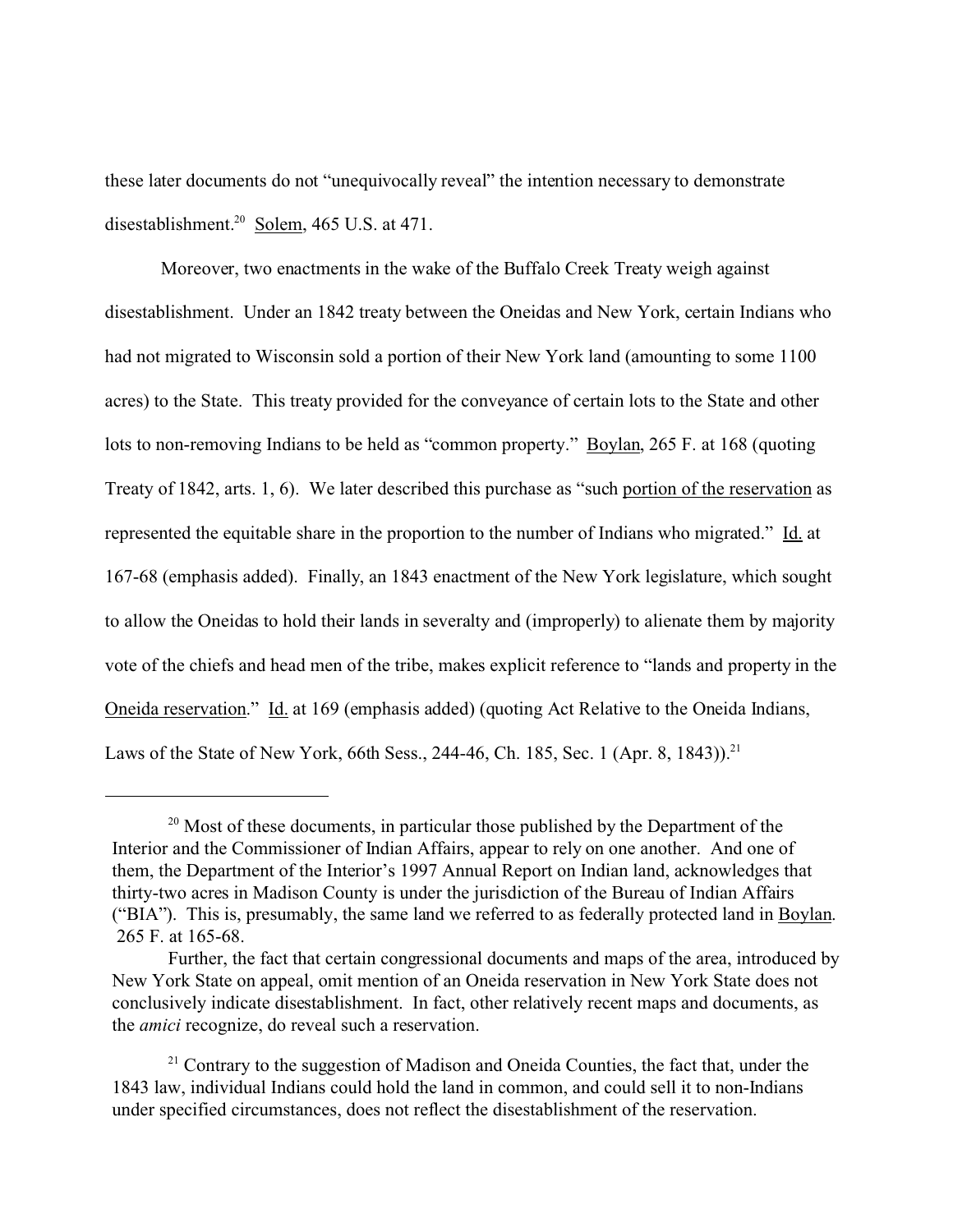Sherrill and New York State also suggest that federal Indian removal policy, reflected in the Buffalo Creek Treaty, itself requires a finding that Congress intended to disestablish the reservation. In particular, the State argues that the "removal policy's goal of reducing conflicting state and tribal sovereignty could be accomplished only if Oneida sovereignty over the area from which the Nation was obligated to remove was terminated." New York Br. at 13. But this argument ignores both the requirement that removal language be "clearly expressed," as well as the text of the Removal Act, which permits the President to provide western lands to "such tribes or nations of Indians as may choose to exchange the lands where they now reside, and move there." 4 Stat. 411 (emphasis added). The State's argument also ignores the success of the Buffalo Creek Treaty in facilitating the removal of tribes other than the OIN. As the lower court found, the Treaty provided for the absolute cession of New York land for certain tribes, in particular the Senecas and Tuscaroras. The fact that certain parts of the Treaty provided for cession and other parts did not demonstrates that when Congress wished to disestablish a reservation, it knew what language to employ.

Sherrill and the *amici* next argue that the subsequent treatment of the reservation, in particular the pattern of its settlement and its jurisdictional history, reflects a congressional intention to disestablish. They point out that few Oneida Indians reside today in Madison and Oneida Counties, and they contend that the unabated reduction over time of the reservation's members and acreage supports de facto disestablishment.

 At the time of the Buffalo Creek Treaty's proclamation, however, only 5000 of the original 300,000 acres remained under Oneida ownership, principally due to sales of land to the State. And, according to the *amici*'s evidence, by far the largest influx of non-Indians to both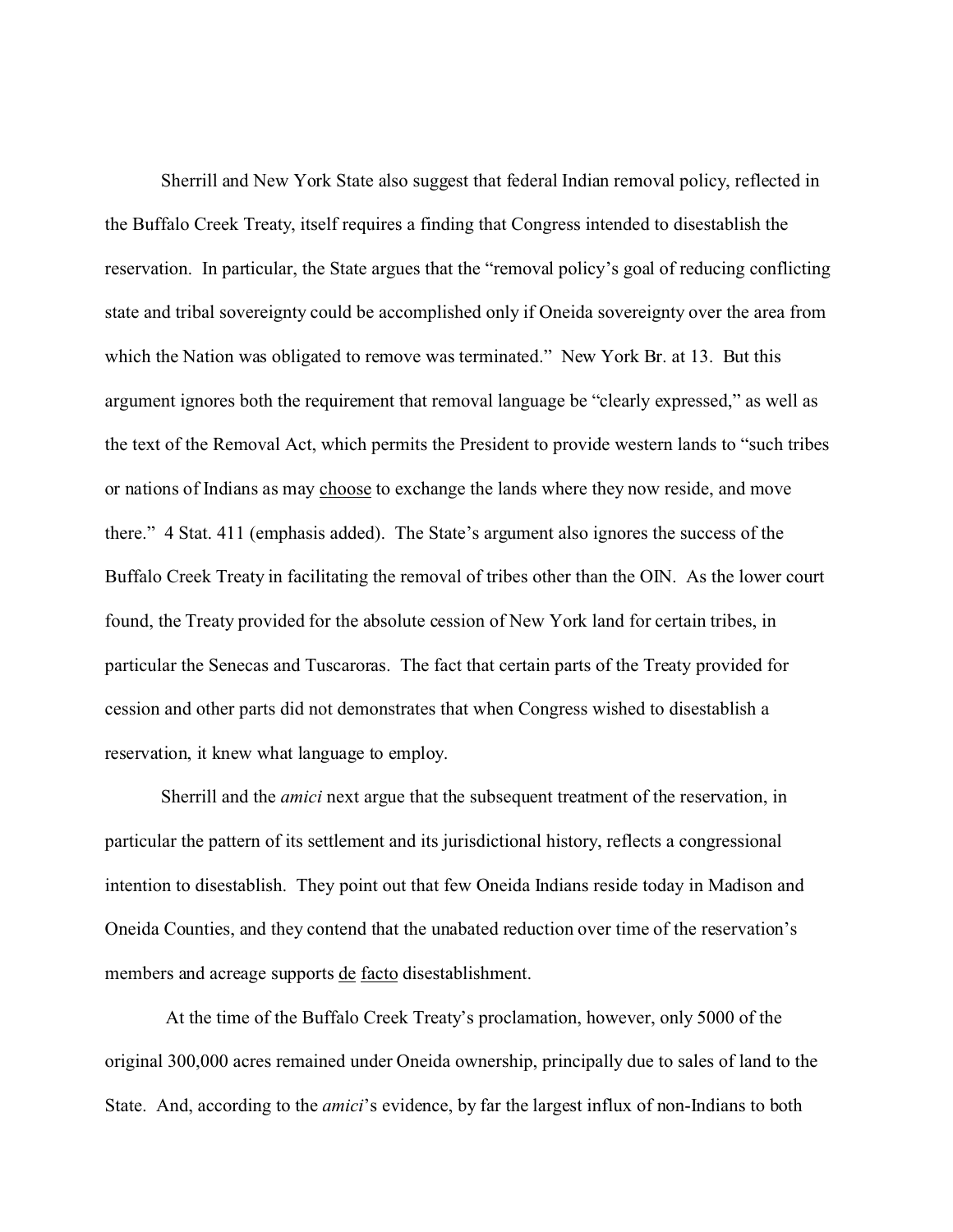Madison and Oneida Counties likewise occurred prior to 1840. Br. of *Amici Curiae* Madison County and Oneida County at 11 (table); id. at 2, 7 (stating that "[b]y the early nineteenth century, the area had lost its Indian character and had been settled and developed by non-Indians"). Not surprisingly, the most significant population changes occurred when the bulk of the land was alienated. Id. at 11. The fact that the Indian population and reservation acreage further decreased between 1840 and 1920 is not persuasive evidence that the Buffalo Creek Treaty was meant to disestablish the reservation.

In any event, subsequent settlement patterns are of limited use in demonstrating disestablishment. Yankton Sioux, 522 U.S. at 356 (finding demographic evidence the "least compelling" because "[e]very surplus land Act necessarily resulted in a surge of non-Indian settlement and degraded the 'Indian character' of the reservation, yet we have repeatedly stated that not every surplus land Act diminished the affected reservation"); Hagen, 510 U.S. at 440-41 (Blackmun, J., dissenting) ("Absent other plain and unambiguous evidence of a congressional intent, we never have relied upon contemporary demographic or jurisdictional considerations to find diminishment."). Because the Oneidas sold most of their land to the State or private parties well before the Buffalo Creek Treaty and the flood of non-Indians into the area is not clearly linked to the Treaty, the gradual reduction in the number of Oneidas living on their reservation does not reflect a clear congressional intent to disestablish it.

Finally, Sherrill contends that the continued existence of the Oneidas' reservation is incompatible with the damage award they received in New York Indians  $II$  as a consequence of the appropriation of their Kansas land. Recall that in New York Indians II, the Supreme Court found that the Buffalo Creek Treaty had effected a present grant of the Kansas lands to the OIN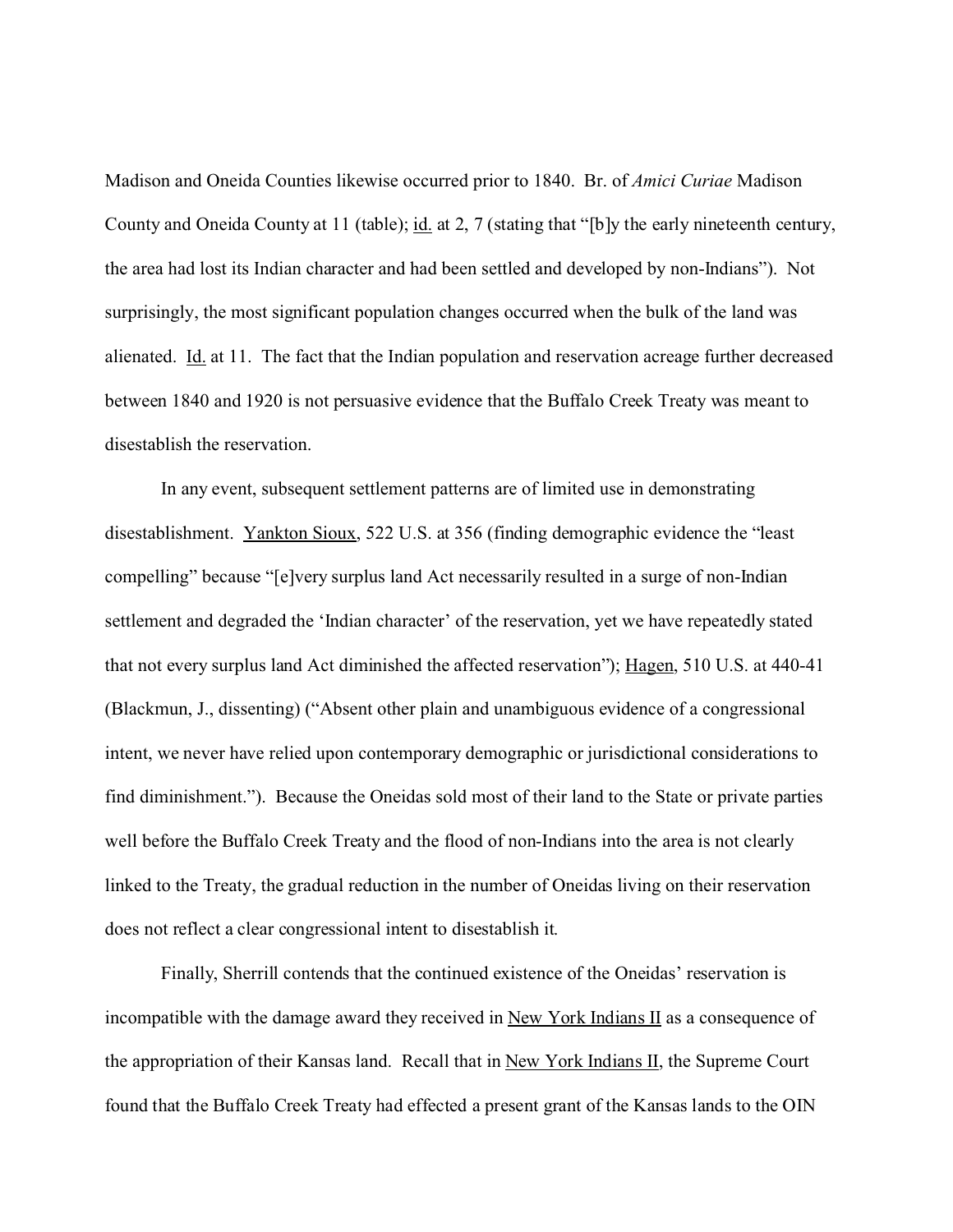and that, because the land had been improperly appropriated and settled by non-Indians, the tribes were entitled to damages in the amount the government had received as the sale price. 170 U.S. at 19-21, 36. The fact that the OIN received a portion of the resulting \$2 million award, Sherrill argues, evidences an "exchange" of the Oneidas' New York land for land in Kansas, which supports a finding of disestablishment.

The focus of the Buffalo Creek Treaty, however, was the exchange of Wisconsin land – not New York land – for that in Kansas. See Buffalo Creek Treaty, arts. 1, 2. The Supreme Court's decision in New York Indians II, as Sherrill acknowledges, reflects this bargain. See 170 U.S. at 2 (petition stated that "the claimants ceded and relinquished to the United States all their right, title, and interest in and to certain lands of the claimants at Green Bay, State of Wisconsin"); id. at 19, 29 (discussing case in terms of the "seizure and sale of the Wisconsin lands"). The divestiture by the Senecas and Tuscaroras of their New York land, as the Court pointed out, indicated those tribes' "intention . . . that they should take immediate possession of the tracts set apart for them in Kansas." Id. at 21. The Court said nothing about such a divestiture by the Oneidas.

Sherrill contends that the damage award "logic[ally]" incorporates the unstated conclusion that the Oneidas' New York reservation had been disestablished. Sherrill Br. at 40.This argument, for which Sherrill has provided no authority, ignores what was decided in New York Indians II. The exchange of Wisconsin for Kansas lands under the Treaty itself was the rationale for the award; the fact that some of the Oneidas' land had not been conveyed to the government was irrelevant. The few thousand acres of New York reservation land at issue appear even less significant to the award when one considers that the Treaty included a 65,000-acre carve-out in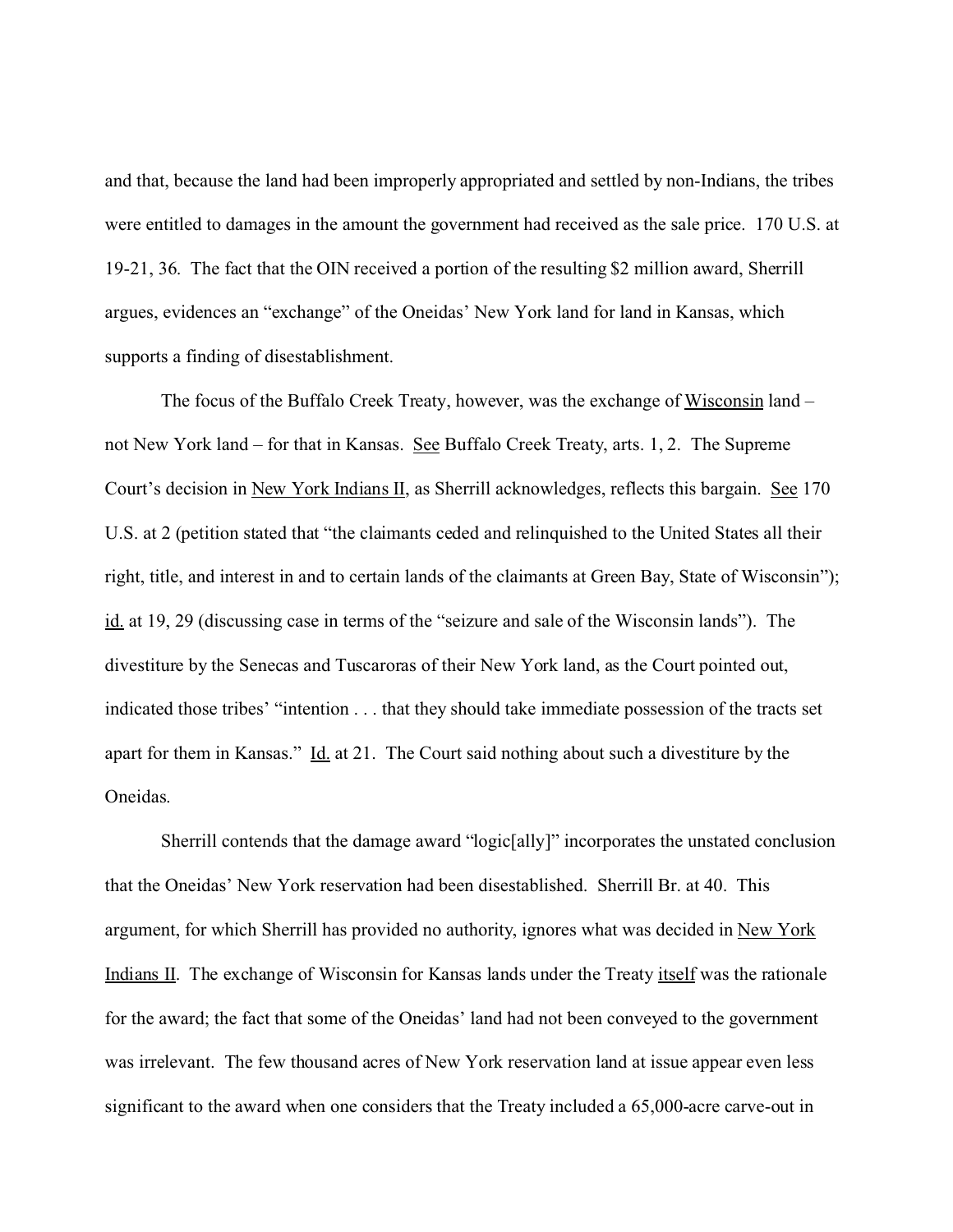Wisconsin so the Oneidas could maintain a reservation there. Buffalo Creek Treaty, art. 1.<sup>22</sup>

Construing the Buffalo Creek Treaty liberally and resolving, as we must, all ambiguities in the Oneidas' favor, we conclude that neither its text nor the circumstances surrounding its passage and implementation establish a clear congressional purpose to disestablish or diminish the OIN reservation.

# **IV. Continuous Tribal Existence**

Sherrill further argues that there are, at a minimum, "disputed issues of fact" as to whether the OIN has maintained its tribal existence so as to be entitled to claim the properties as reservation land. It argues that the fact that the OIN is a currently recognized tribe is irrelevant, because as a practical matter it has not existed continuously over the last century. In support of this argument, Sherrill chronicles the gradual reduction in population of the OIN, pointing to statistics reflecting the non-Indian influx to Madison and Oneida Counties. Any lapse in tribal identity, Sherrill concludes, rendered the OIN's land freely alienable and precludes the tribe from asserting rights in its historic reservation land. Such a determination would, in turn, defeat the OIN's claims to tax exemption.

Sherrill's argument assumes that a tribe's land loses its reservation status in the event of a

 $22$  The case against disestablishment is further supported by the text of Article 3, which preserves Indian title to the Kansas lands (by preventing forfeiture of such title) as long as the tribe has agreed to remove; there is no divestiture requirement or other exchange. The Supreme Court in New York Indians II pointed out that the Oneidas had met the condition to avoid forfeiture merely by their agreement to remove. 170 U.S. at 26. Contrary to the State's suggestion, the Oneidas' agreement to remove is distinguishable from an agreement to cede their reservation; the latter could have occurred as a result of the former, but it never did because the applicable conditions were not satisfied.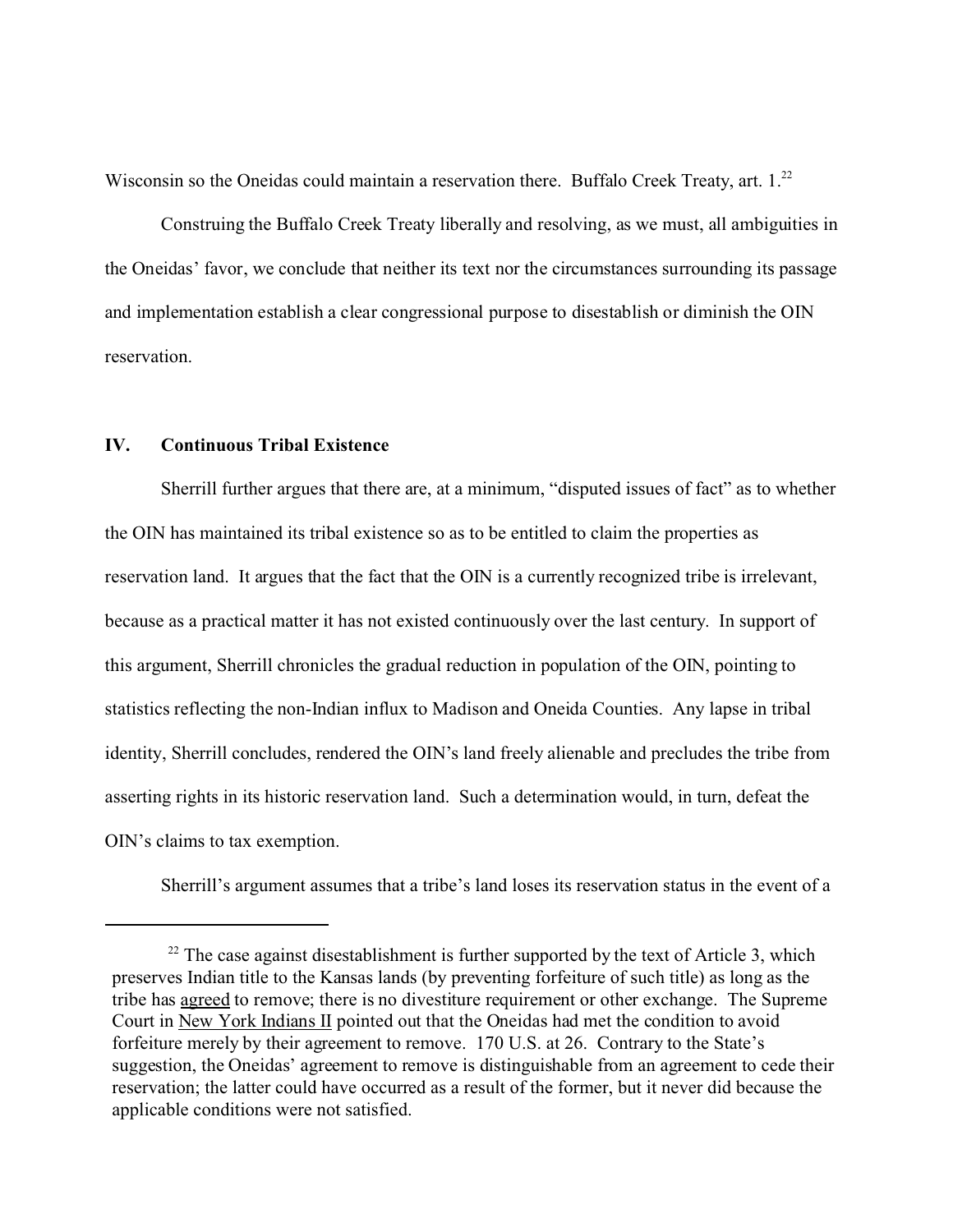temporary lapse of tribal organization or identity. We find, however, no requirement in the law that a federally recognized tribe demonstrate its continuous existence in order to assert a claim to its reservation land. Indeed, the Supreme Court held in United States v. John that a Mississippi resident of Choctaw Indian blood was properly under federal jurisdiction when he committed a crime on Choctaw land which had been designated a reservation, even though the tribe was "merely a remnant of a larger group of Indians, long ago removed . . . [and] federal supervision over them has not been continuous." 437 U.S. 634, 653 (1978).

The authority upon which Sherrill relies, which concerns the Nonintercourse Act, does not indicate otherwise.<sup>23</sup> In Golden Hill Paugusett Tribe v. Weicker, 39 F.3d 51, 56 (2d Cir. 1994), we stated that, in order to make a prima facie case based on a violation of the Act, a group claiming to be an Indian tribe must establish that: "(1) it is an Indian tribe, (2) the land [claimed to have been alienated in violation of the Act] is tribal land, (3) the United States has never consented to or approved the alienation of this tribal land, and (4) the trust relationship between

 $^{23}$ Nor do any of the authorities listed by the dissent. It is true that some groups of Indians claiming tribal status, which were not federally recognized tribes, have been required to demonstrate "continuous tribal existence" in order to establish standing under the Nonintercourse Act. See Oneida IIIb, 194 F. Supp. 2d at 121 n.11 (citing Mashpee Tribe v. New Seabury Corp., 592 F.2d 575 (1<sup>st</sup> Cir. 1979) (Mashpee I), and Canadian St. Regis Band of Mohawk Indians v. State of N.Y., 146 F. Supp. 2d 170, 184 (N.D.N.Y. 2001)). But Sherrill and Madison have challenged neither the OIN's standing nor its current tribal status. In other cases, when relevant, courts have quite logically noted that tribes can only recover under the Nonintercourse Act if they "were tribes at the time the land was alienated." Mashpee Tribe v. Secretary of the Interior, 820 F.2d 480, 482 ( $1<sup>st</sup>$  Cir. 1987) (Mashpee II). But there is no question that the OIN was a tribe and in a trust relationship with the federal government at the time of the conveyances at issue. Neither the dissent nor Sherrill has identified any authority for the proposition that to sustain a claim under the Nonintercourse Act a federally recognized Indian tribe must demonstrate that its tribal structure remained intact continuously after unlawful conveyances of tribal land.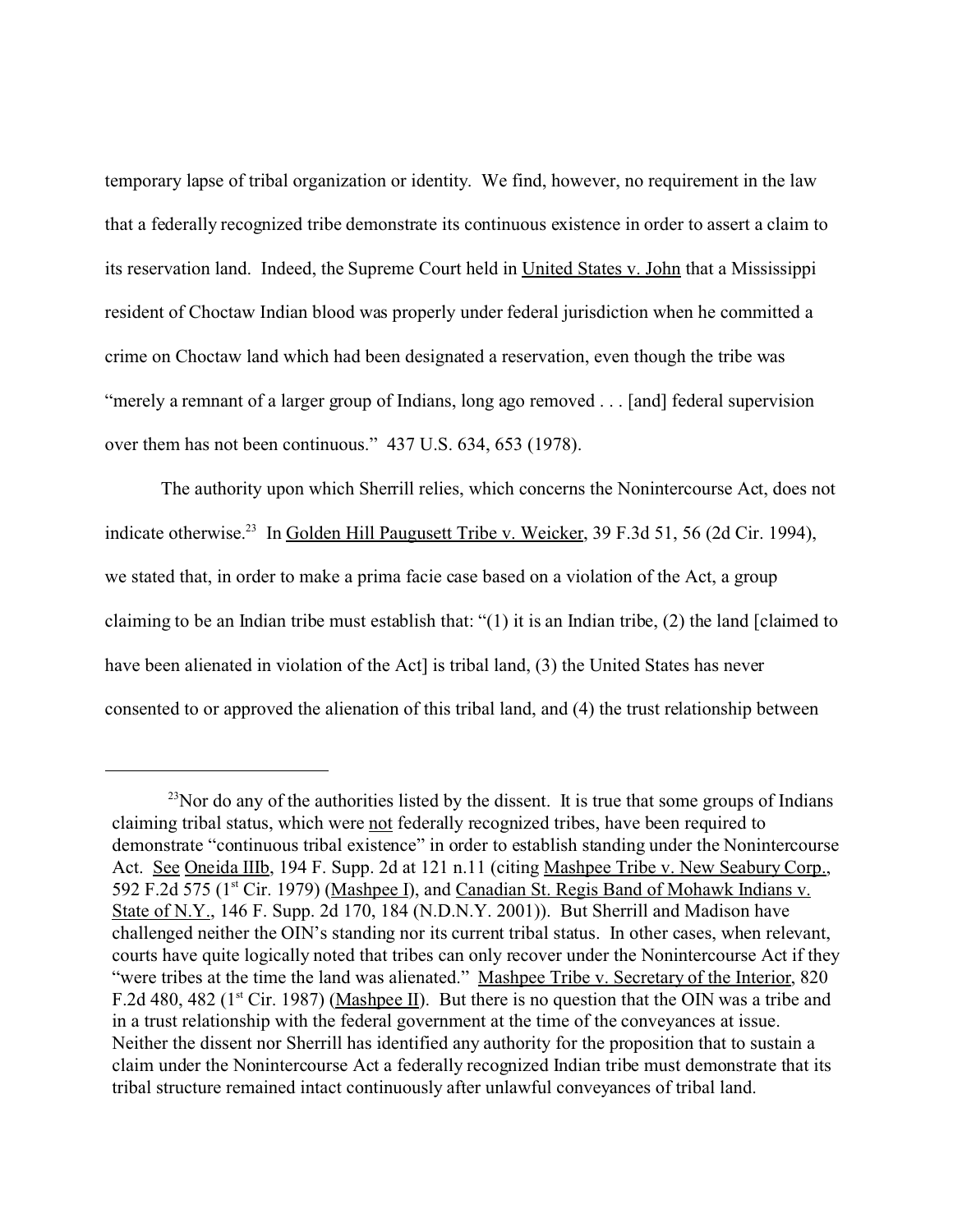the United States and the tribe has not been terminated or abandoned." All four elements are satisfied here. It is undisputed that the OIN is federally recognized and the Bureau of Indian Affairs exercises jurisdiction over, at a minimum, a thirty-two acre parcel of land within Madison County, which formed part of the OIN's historic reservation. This reservation has never been disestablished, and accordingly, the "trust relationship" between the federal government and the Oneidas has never been terminated. Nor have the Oneidas ever voluntarily abandoned this trust relationship by "choos[ing] to terminate tribal existence." Mashpee Tribe v. New Seabury Corp., 592 F.2d 575, 587 ( $1<sup>st</sup>$  Cir. 1979) (Mashpee I).<sup>24</sup> Finally, the federal government never approved the alienation of the land at issue.

Moreover, contrary to Sherrill's contentions, even if continuous tribal existence were required, the record before us shows it. Once a tribe has been recognized, the removal of that recognition, like reservation diminishment or disestablishment, is a question for other branches of government, not the courts. See United States v. Holliday, 70 U.S. (3 Wall) 407, 419 (1865) ("In reference to all matters [of tribal organization], it is the rule of this court to follow the action of the executive and other political departments of the government, whose more special duty it is to determine such affairs."); see also Mashpee Tribe v. Secretary of the Interior, 820 F.2d 480, 484  $(1<sup>st</sup> Cir. 1987)$  (Mashpee II) (same). The OIN is a federally recognized tribe that is a direct

<sup>&</sup>lt;sup>24</sup>Sherrill, citing Mashpee II, argues that a temporary lapse of tribal status, however involuntary or unintended, causes "Non-Intercourse Act coverage [to] terminate[]." Sherrill Br. at 44. But Mashpee I makes clear that an "involuntary process of assimilation" is insufficient to constitute abandonment of tribal status, which can only occur voluntarily and willingly. See Mashpee I, 592 F.2d at 587. This requirement underscores the fact that a temporary lapse of tribal organization is insufficient to sever the trust relationship between a federally recognized tribe and the federal government. See The Kansas Indians, 72 U.S. at 757.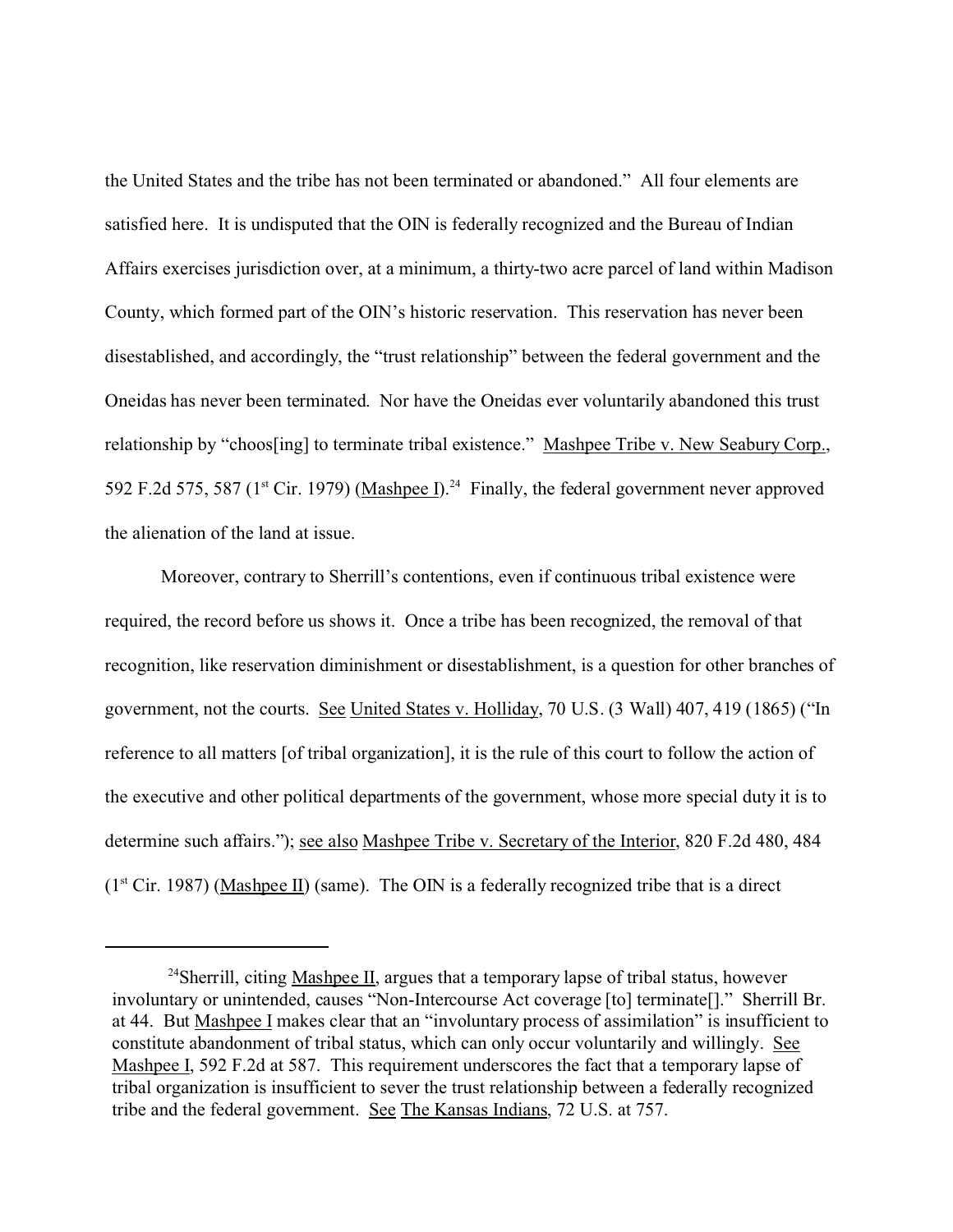descendant of the original Oneida Indian Nation. Oneida II, 470 U.S. at 230; Oneida IIIb, 194 F. Supp. 2d at 119. And Sherrill has identified no legislative or executive action withdrawing recognition.

Rather, the authorities offered by Sherrill merely reflect the opinions of a handful of government officials and commentators, at various points in the last century, that Oneida tribal relations had ceased.<sup>25</sup> In particular, letters from the Assistant Commissioner of Indian Affairs in 1916 and 1925 stated that the tribe no longer existed in New York.<sup>26</sup> This conclusion is, to some degree, understandable, since most of the Oneida reservation land had been sold to the State, with the remaining parcels divided among members who, increasingly, lived separately from one another and received state services. See Boylan, 265 F. at 167-70. But these informal conclusions are ultimately irrelevant because they do not supply the necessary federal action withdrawing the tribe from government protection we held was required in Boylan. Id. at 171. Moreover, this Court determined in Boylan in 1920 – between the time of the two letters in question – that the Oneida tribe did in fact exist. Id. at 171-72.

Because the Oneidas' reservation was not disestablished and because the Sherrill Properties are located within that reservation, we conclude that Sherrill can neither tax the land

 $25$  These authorities also include a decision of the Northern District of New York, United States v. Elm, 25 F.Cas. 1006, 1008 (N.D.N.Y. 1877), stating that since 1838, the Oneidas' "tribal government ha[d] ceased as to those who remained in this state." However, the decision also suggests continued tribal status, as the Oneidas "continued to designate one of their number as chief," albeit for certain financial tasks, and states that there are "20 families which constitute the remnant of the Oneidas resid[ing] in the vicinity of their original reservation . . . their dwellings . . . interspersed with the habitations of the whites." Id.

 $26$  Felix Cohen, whom Sherrill also cites, relies on the same source as the 1916 letter, a 1915 memorandum by a lawyer in the Office of Indian Affairs. Cohen at 416-17 n.6 (1942).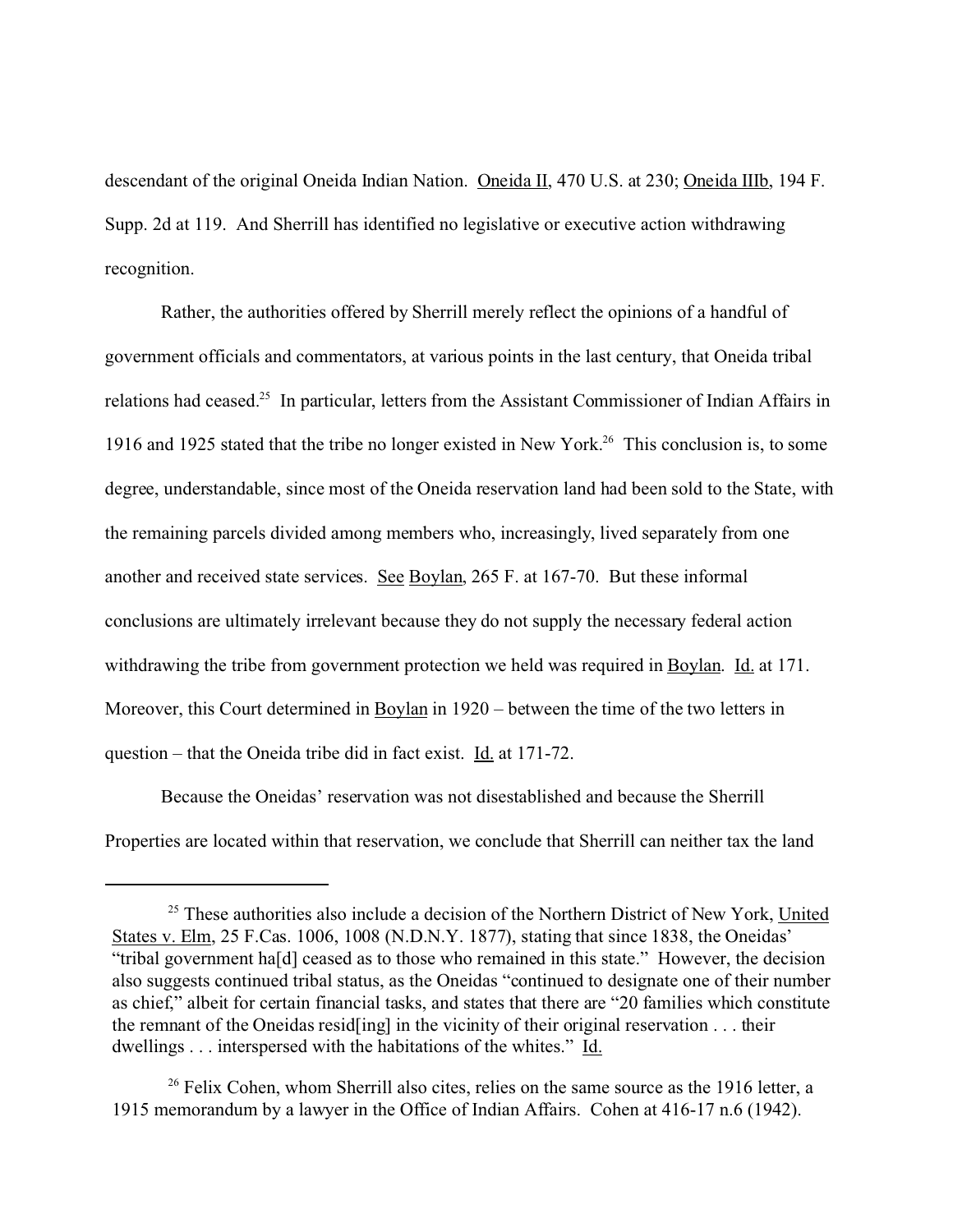nor evict the Oneidas. Accordingly, we: (i) affirm the denial of Sherrill's motion for summary judgment or for a preliminary injunction based on its counterclaims in the Lead case; and (ii) affirm the grant of the OIN's cross-motion for summary judgment on its taxation claim and Sherrill's counterclaims<sup>27</sup> in the Lead case and its cross-motion for summary judgment in the Eviction case.

# **V. Sherrill's Rule 56(f) Motion**

Sherrill and the State of New York contend, in the alternative, that the District Court prematurely decided the OIN's cross-motions for summary judgment without affording Sherrill an adequate opportunity to conduct discovery on certain critical matters, in particular: (i) whether the Sherrill Properties are located within the boundaries of the reservation recognized by the Canandaigua Treaty; (ii) whether Congress modified the Canandaigua Treaty via the Buffalo Creek Treaty or otherwise; (iii) the Oneidas' continuous tribal existence; (iv) whether the properties were encompassed by the 1805 and 1807 land transfers; and (v) whether those transfers violated the Nonintercourse Act.

Federal Rule of Civil Procedure 56(f) provides an opportunity to postpone consideration of a motion for summary judgment and to obtain additional discovery by describing: (i) the information sought and how it will be obtained; (ii) how it is reasonably expected to raise a

 $27$  We also agree with the lower court's conclusion that Sherrill's counterclaims were improper because the tribe is immune from suit in federal court. See Oneida IV, 145 F. Supp. 2d at 258-59; see Okla. Tax Comm'n v. Citizen Band Potawatomi Indian Tribe, 498 U.S. 505, 509 (1991) (stating that suits and cross-suits against Indian tribes are barred by tribal sovereign immunity absent a clear waiver by the tribe or congressional abrogation) (citing United States Fidelity & Guaranty Co., 309 U.S. 506, 511-13 (1940)).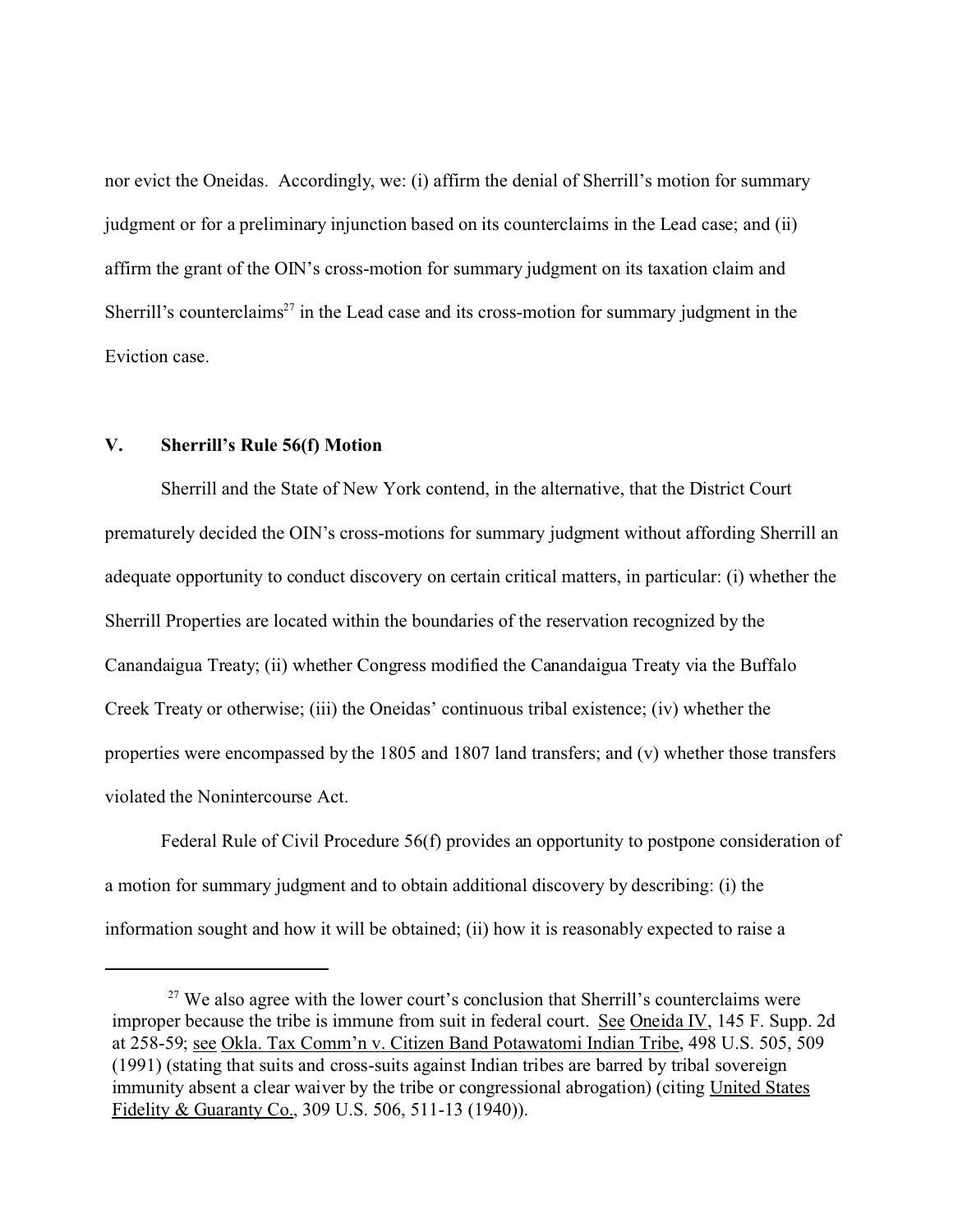genuine issue of material fact; (iii) prior efforts to obtain the information; and (iv) why those efforts were unsuccessful. Sage Realty Corp. v. Ins. Co. of N. Am., 34 F.3d 124, 128 (2d Cir. 1994). The District Court denied Sherrill's motion principally because Sherrill failed to explain why it was unable to obtain the discovery sought, much of which was a matter of public record, before the close of briefing. The court also noted that Sherrill had failed to identify the information sought with particularity. We review a lower court's denial of a Rule 56(f) motion for abuse of discretion. Paddington Partners v. Bouchard, 34 F.3d 1132, 1137 (2d Cir. 1994).

Sherrill's Rule 56(f) affidavit is simply a list of issues on which it desires more information. No specific facts or documents are requested, and Sherrill fails to indicate how any of the information sought could be expected to create genuine factual issues. Sherrill, moreover, has had a sufficient opportunity to develop and contest the issues on which it now claims to need additional discovery. Sherrill, like the *amici*, has submitted voluminous evidence in support of its position on disestablishment, tribal existence, and the Nonintercourse Act, evidence which the District Court fully considered. Sherrill was the first party to move for summary judgment – five months into discovery – on the issue of the OIN's tax liability. Under these circumstances, we conclude that the District Court did not abuse its discretion in denying the motion.

#### **VI. Sherrill's Motion for Leave to Amend**

In the Lead case, Sherrill moved for leave to amend its answer to add the affirmative defenses of statute of limitations, laches, waiver, estoppel, in pari delicto, and ratification, all of which the lower court denied on futility grounds. Oneida IV, 145 F. Supp. 2d at 259-60. On appeal, Sherrill contends that the District Court improperly denied it the opportunity to advance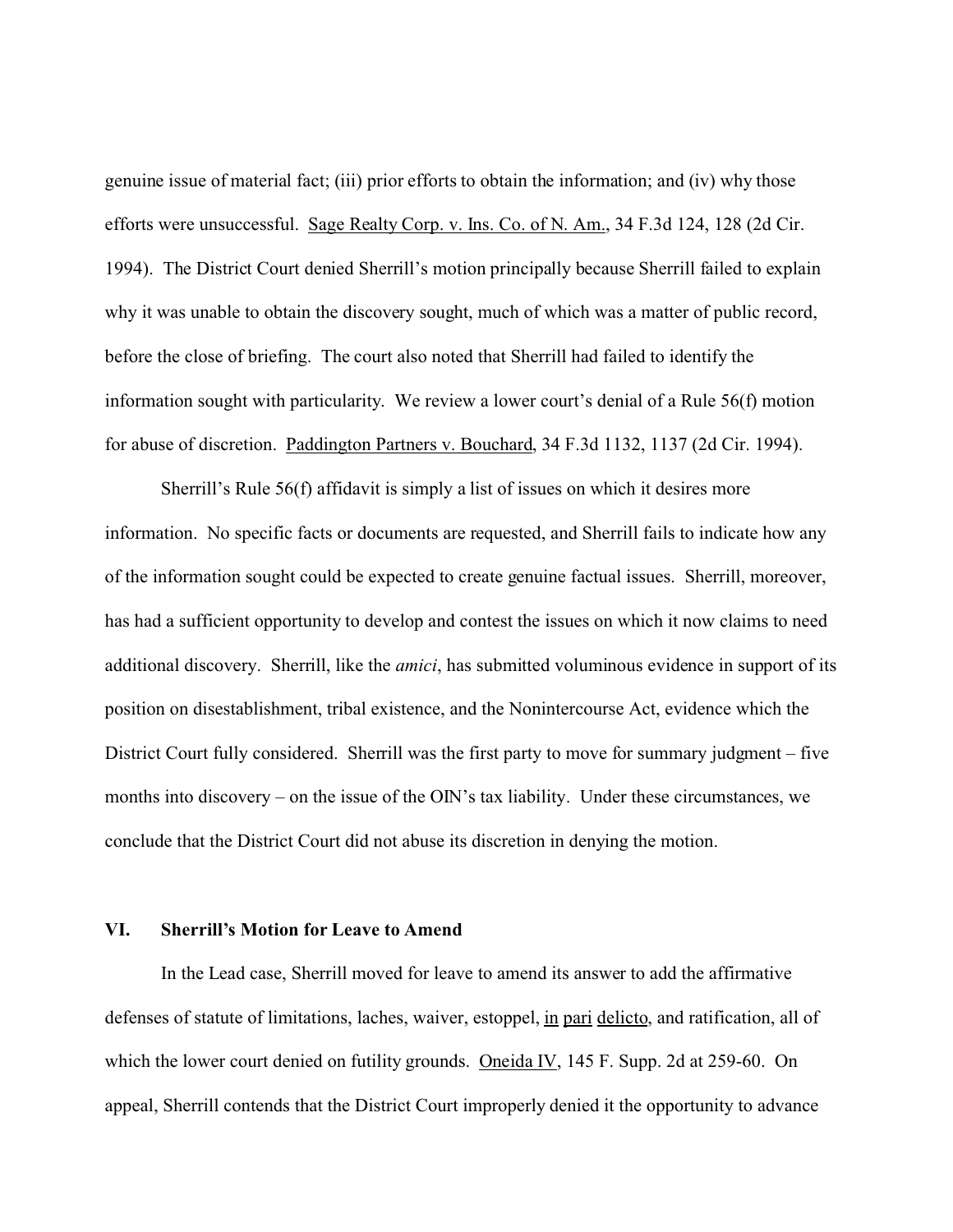these defenses. We disagree.

We review the denial of a motion for leave to amend for abuse of discretion. Jones v. N.Y. State Div. of Military & Naval Affairs, 166 F.3d 45, 49 (2d Cir. 1999). Where, as here, the denial was based on an interpretation of law, we review that legal conclusion <u>de novo. Id.</u> While leave to amend a pleading shall be freely granted when justice so requires, Fed. R. Civ. P. 15(a), amendment is not warranted in the case of, among other things, "futility." Foman v. Davis, 371 U.S. 178, 182 (1962). A proposed amendment to a pleading would be futile if it could not withstand a motion to dismiss pursuant to Rule 12(b)(6). Ricciuti v. N.Y.C. Transit Auth., 941 F.2d 119, 123 (2d Cir. 1991).

We agree with the lower court that Sherrill's proposed defenses would not survive such a motion. We find the in pari delicto and ratification defenses insufficient. Oneida IV, 145 F. Supp. 2d at 260. Addressing delay-based arguments in  $\overline{\text{Oneida II}}$ , the Supreme Court held that no federal limitations period applied and that it would be improvident to apply a parallel state requirement in this uniquely federal context. 470 U.S. at 240-44. As the Court pointed out, there is no time-bar for claims brought by the United States on behalf of Indians "to establish title to, or right of possession of, real or personal property." Id. at 241-43  $\&$  n.15. The Oneida II majority also strongly suggested that a laches defense is improper for similar reasons. Id. at  $244-45 \& n.16$ ("[T]he application of laches would appear to be inconsistent with established federal policy.") (citing  $\frac{Event v. Blue;iacket, 259 U.S. 129, 137-38 (1922)$  (doctrine of laches cannot bar a suit by individual Indians challenging land transactions for violating federal statutory restrictions on alienation)).

We likewise have found – in ruling on the merits of a defense in an action involving an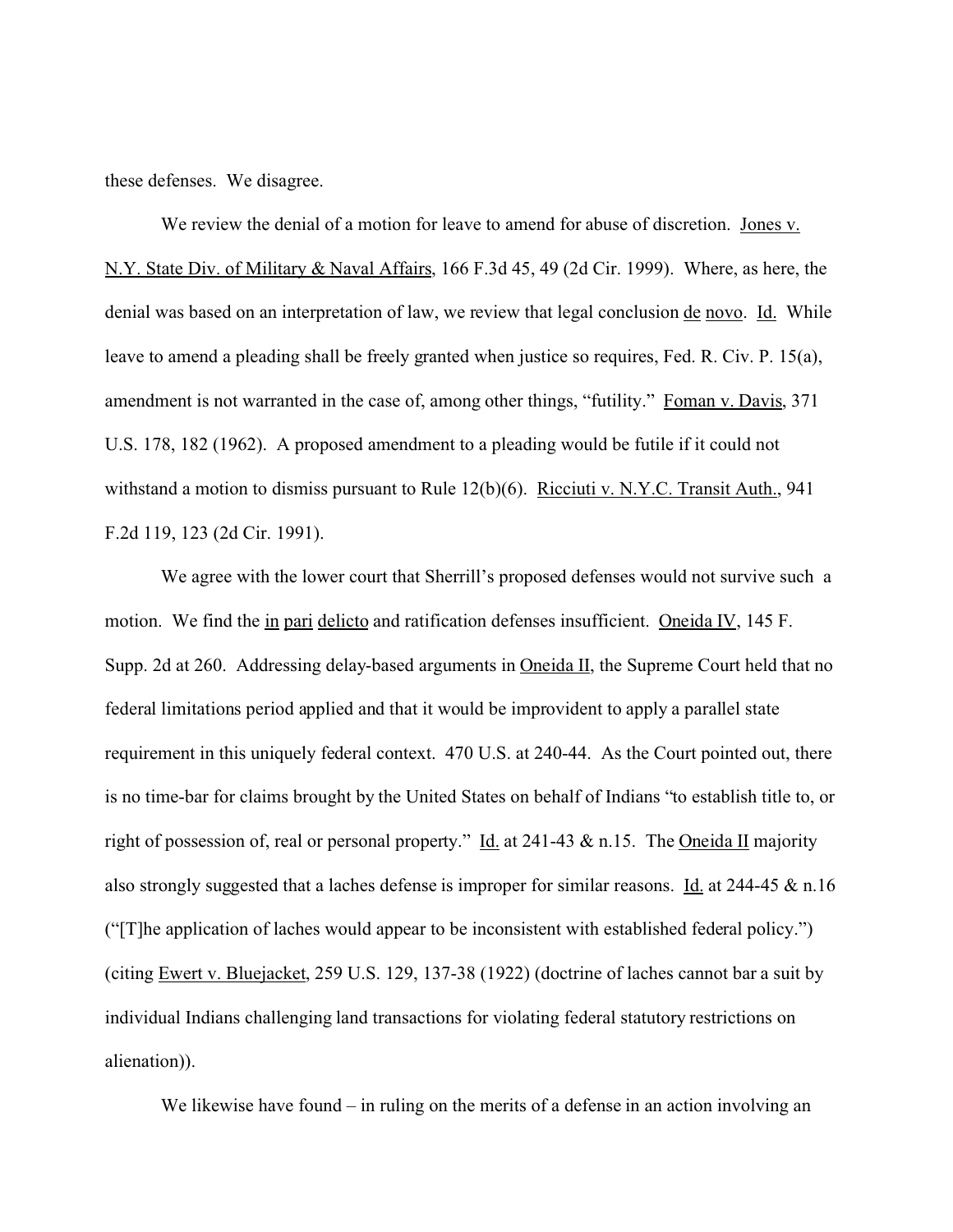Oneida land claim – that time-bars are inconsistent with established federal policy, because "to permit a state to enact and invoke a time-bar would in effect allow a state to terminate the relationship of trust and guardianship between the United States and the Oneidas . . . [which] may only be terminated by federal law." Oneida Indian Nation of N.Y. v. New York, 691 F.2d 1070, 1084 (2d Cir. 1982); see also Oneida Indian Nation of N.Y. v. New York, 860 F.2d 1145 (2d Cir. 1988) (accepting rejection of laches defense as law of the case). The result would be the same regardless of whether the laches defense were asserted under federal or state law. Oneida Indian Nation, 691 F.2d at 1084.

In asserting its waiver and estoppel defenses, Sherrill contends that the OIN's claim to aboriginal title in the properties is inconsistent with its open-market purchases. As discussed, there is, however, no inconsistency; Indian title and fee simple ownership of reservation land are distinct. We see no reason why a tribe holding both fee simple title and Indian title in a property should be prevented from suing based on the latter. Accordingly, we agree with the lower court's conclusion that Sherrill's proposed amendment to its answer in the Lead case was futile.

## **VII. Motion to Dismiss the Members Case**

In the Members case, Sherrill contends that the OIN's officers violated state law by failing to pay property taxes and collect state sales taxes on the Sherrill Properties. Its claims against the officers with regard to property taxes are insufficient for the same reason its counterclaims against the tribe are insufficient: the parcels are not taxable. Sherrill itself acknowledged the possibility of this result in its brief on appeal. See Sherrill Br. at 59 ("If . . . this Court reverses the finding of Indian country . . . then the pleading in the Members Case is sufficient . . . .").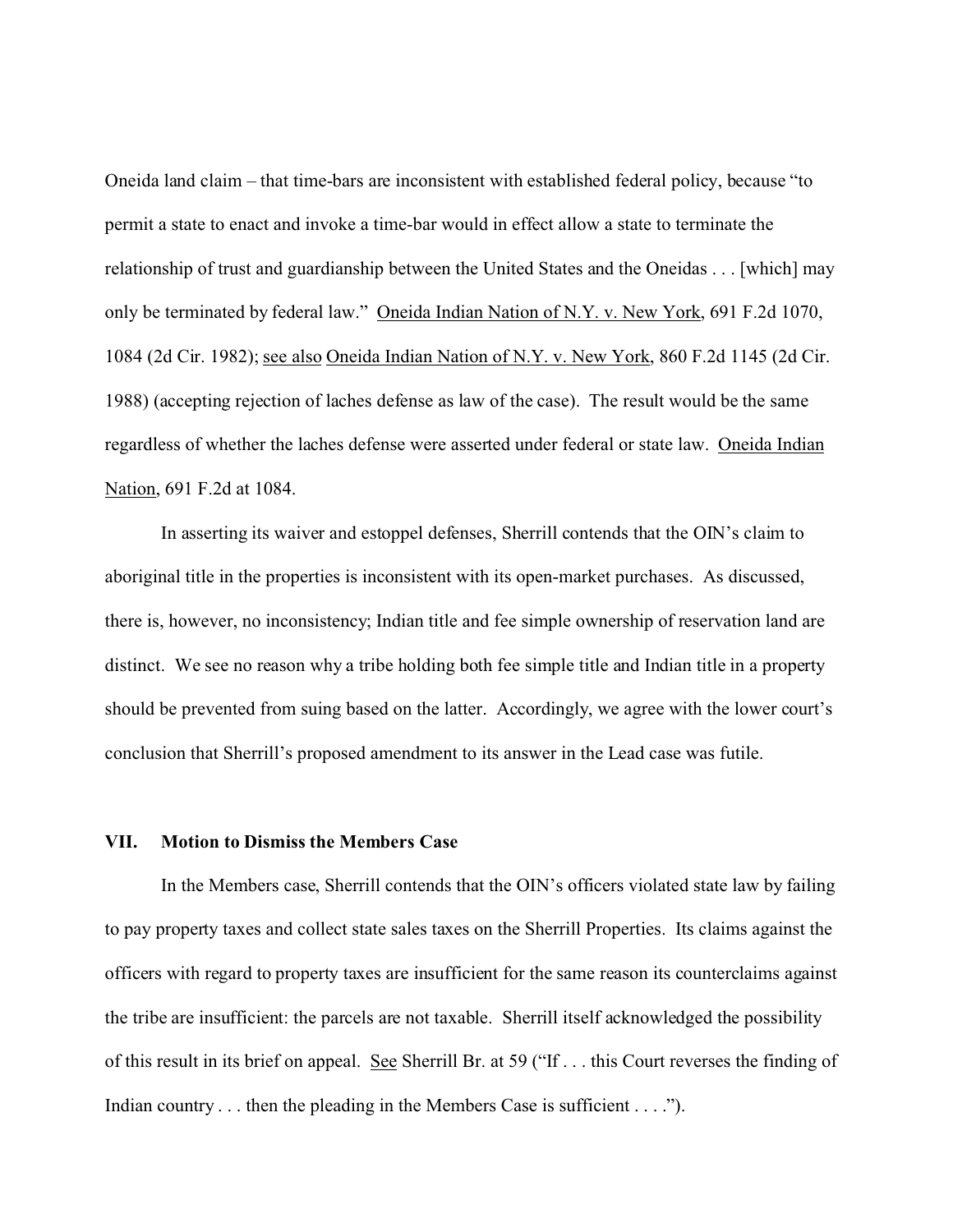Sherrill seeks damages for unjust enrichment arising out of the officers' alleged nonpayment of state sales taxes, in particular for goods sold to non-Indians. Compl., Members Case, ¶¶ 25-27, 41-45. While individual tribal officers may be liable for nonpayment of state sales taxes where they act outside the authority of the tribe, see Potawatomi, 498 U.S. at 514 (citing Ex parte Young, 209 U.S. 123 (1908)); Bassett v. Mashantucket Pequot Tribe, 204 F.3d 343, 355, 358-59 (2d Cir. 2000), there is no allegation that the OIN's officers – whom Sherrill sued in their official capacities – did so here. Consequently, Sherrill's claim for damages against the OIN's officers is no different from a claim against the tribe itself for non-payment of sales taxes. Accordingly, since the District Court correctly concluded that these officers were immune from suit on the claims related to collection of sales taxes, we affirm the dismissal of the Members case.<sup>28</sup>

#### **VIII. Motions in the Related Case**

Madison appeals from (i) the District Court's denial of its motion to dismiss pursuant to Federal Rule of Civil Procedure 19 for failure to add the Wisconsin and Thames Oneidas as plaintiffs in the Related case; and (ii) the District Court's sua sponte award of judgment on the pleadings to the OIN. See Oneida IV, 145 F. Supp. 2d at 264; Oneida Indian Nation of N.Y. v. Madison County, 145 F. Supp. 2d 268 (N.D.N.Y. 2001).

 $28$ We need not address the additional ground upon which the District Court found the Members case insufficient, namely, that Sherrill failed to add the OIN as a necessary and indispensable party. See Oneida IV, 145 F. Supp. 2d at 263-64.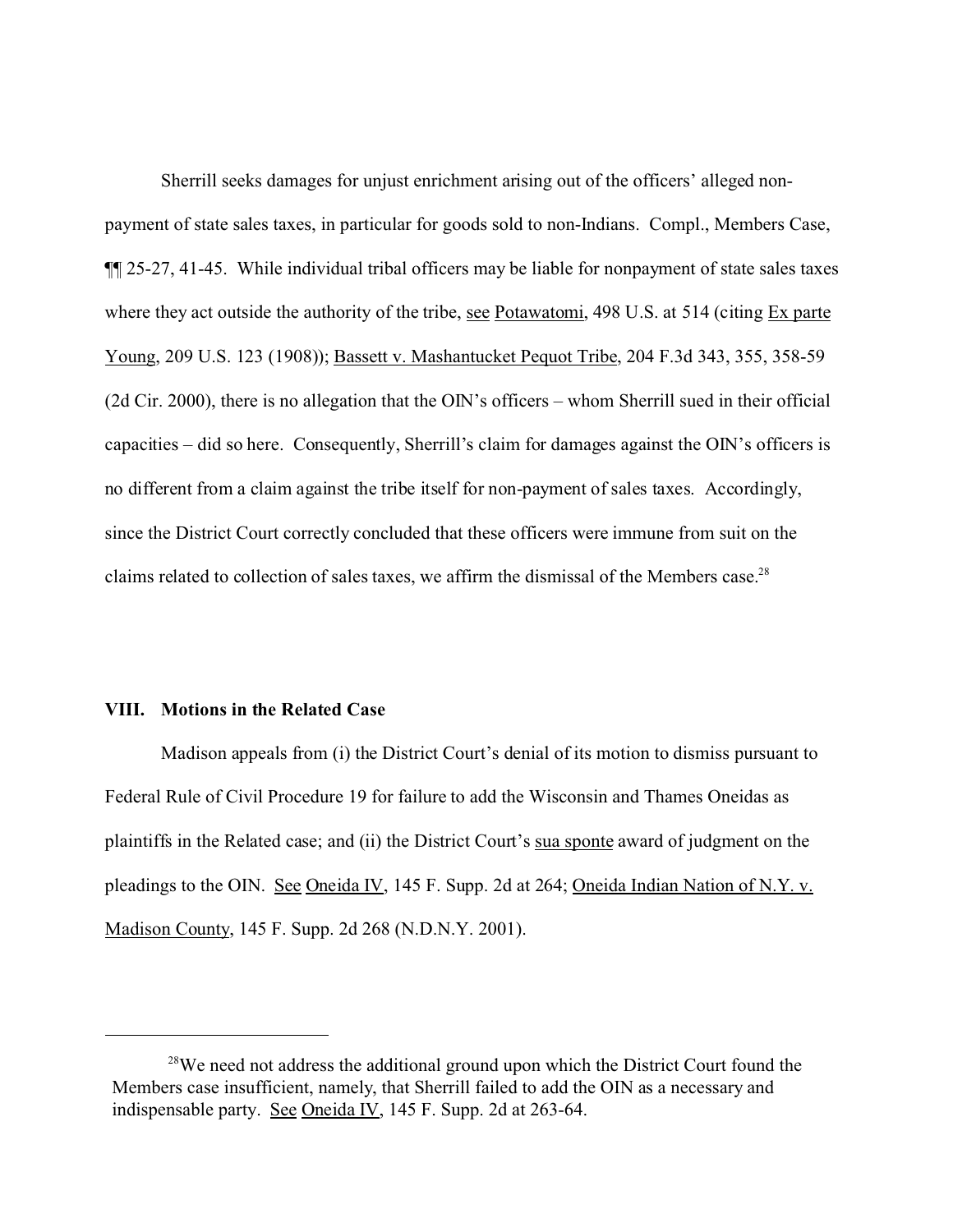## **A. Rule 19**

Reviewing for abuse of discretion, Viacom Int'l, Inc. v. Kearney, 212 F.3d 721, 725 (2d Cir. 2000), we affirm the lower court's determination that the Wisconsin and Thames Oneidas were not necessary (and hence not indispensable) parties. Federal Rule of Civil Procedure 19(a) provides:

A person who is subject to service of process and whose joinder will not deprive the court of jurisdiction over the subject matter of the action shall be joined as a party in the action if (1) in the person's absence complete relief cannot be accorded among those already parties, or (2) the person claims an interest relating to the subject of the action and is so situated that the disposition of the action in the person's absence may (i) as a practical matter impair or impede the person's ability to protect that interest or (ii) leave any of the persons already parties subject to a substantial risk of incurring double, multiple, or otherwise inconsistent obligations by reason of the claimed interest.

Should a district court determine that a non-party is necessary but is not able to join him,

Rule 19(b) requires it to consider, among other things, "to what extent a judgment rendered in the person's absence might be prejudicial to the person or those already parties," in determining whether the action must be dismissed.

Madison contends that the Wisconsin and Thames Oneidas are necessary and indispensable parties in the Related case because of their involvement in other land claim litigation currently pending in the Northern District of New York. See supra Part II; Oneida IIIa, 199 F.R.D. 61; Oneida IIIb, 194 F. Supp. 2d 104. The parties whose interests Madison contends require protection, however, deny they require it. On the contrary, the Wisconsin and Thames Oneidas insist that their interests are aligned with, and adequately protected by, the OIN and they will not be prejudiced if they are not joined. See 6/15/00 Aff. of Arlinda Locklear; 6/23/00 Aff. of Carey R. Ramos (submitted in 00-CV-506). Moreover, the OIN can obtain the requested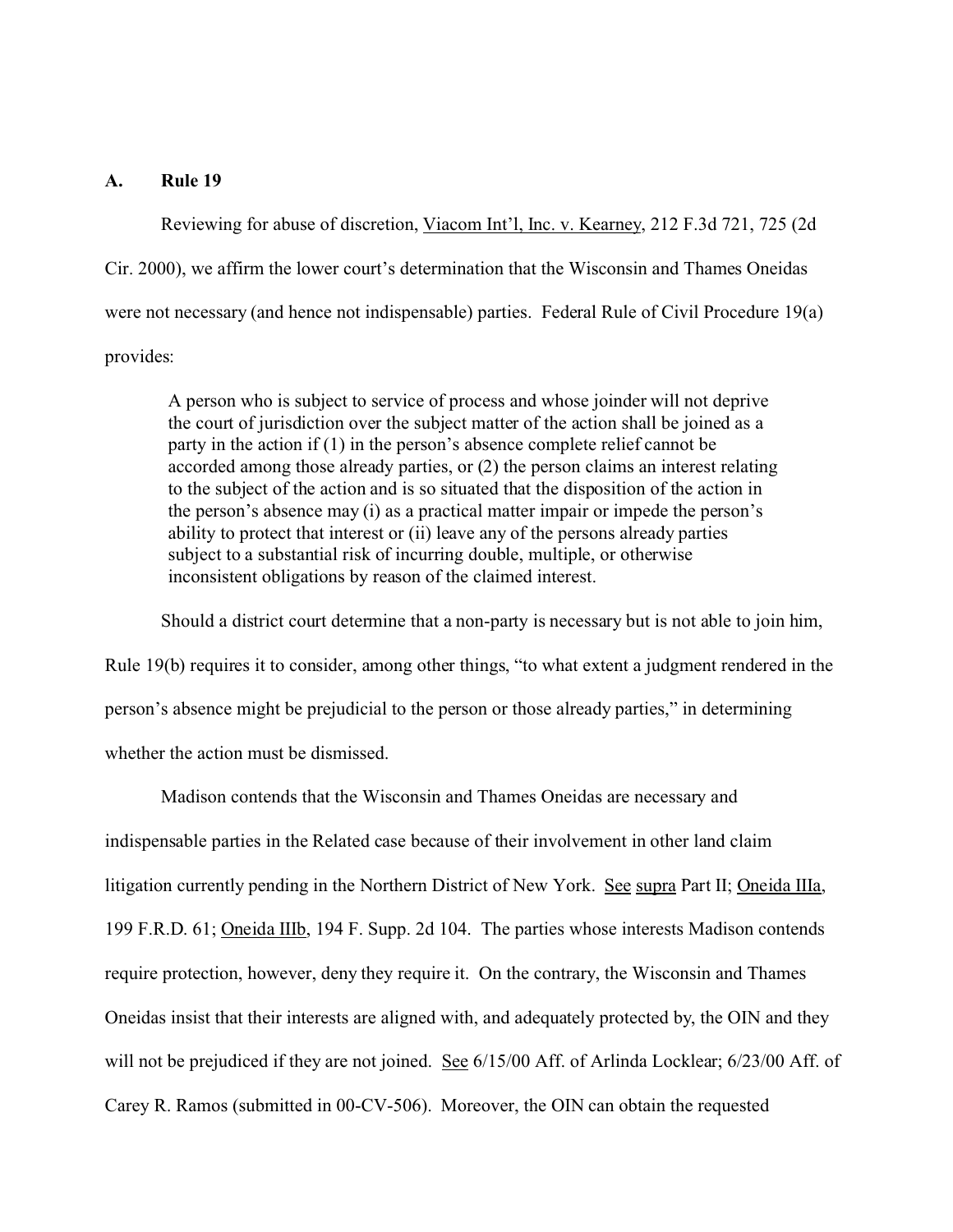declaratory and injunctive relief without the other branches as parties. Accordingly, the District Court did not abuse its discretion in determining that the Wisconsin and Thames Oneidas are not necessary, and hence not indispensable, parties. See ConnTech Dev. v. Univ. of Conn. Ed. Props., Inc., 102 F.3d 677, 682 (2d Cir. 1996).

#### **B. Judgment on the Pleadings**

In awarding judgment on the pleadings in the Related case to the OIN, the District Court determined that:

[a]ll the facts in the Lead Case likewise apply in this case. Moreover, as Madison County appeared as amicus curiae in the Lead Case, it had a full opportunity to be heard on the taxation issue. Accordingly, based upon the foregoing determination that the properties at issue are Indian Country and therefore not taxable, the Nation is entitled to judgment on the pleadings.

Oneida IV, 145 F. Supp. 2d at 264.

We believe that this sua sponte dismissal of the Related case "on the pleadings" was procedurally improper. Under Federal Rule of Civil Procedure 12(c), a party may move for judgment on the pleadings only "[a]fter the pleadings are closed." Although Madison had moved to dismiss the complaint under Rule 19(a) for failure to join necessary and indispensable parties, it has not answered the complaint. Madison contends that, if it had an opportunity to answer, it would raise defenses distinct from those of Sherrill – although it neglects to articulate those defenses. Further, the sole ground the court provided for its decision to dismiss the case was that "[a]ll the facts in the Lead Case apply in this case." Different parcels, however, are at issue. And although there is some evidence in the record indicating that the Madison properties were part of the Oneidas' historical reservation, this evidence is meager. It may well be that the lower court's